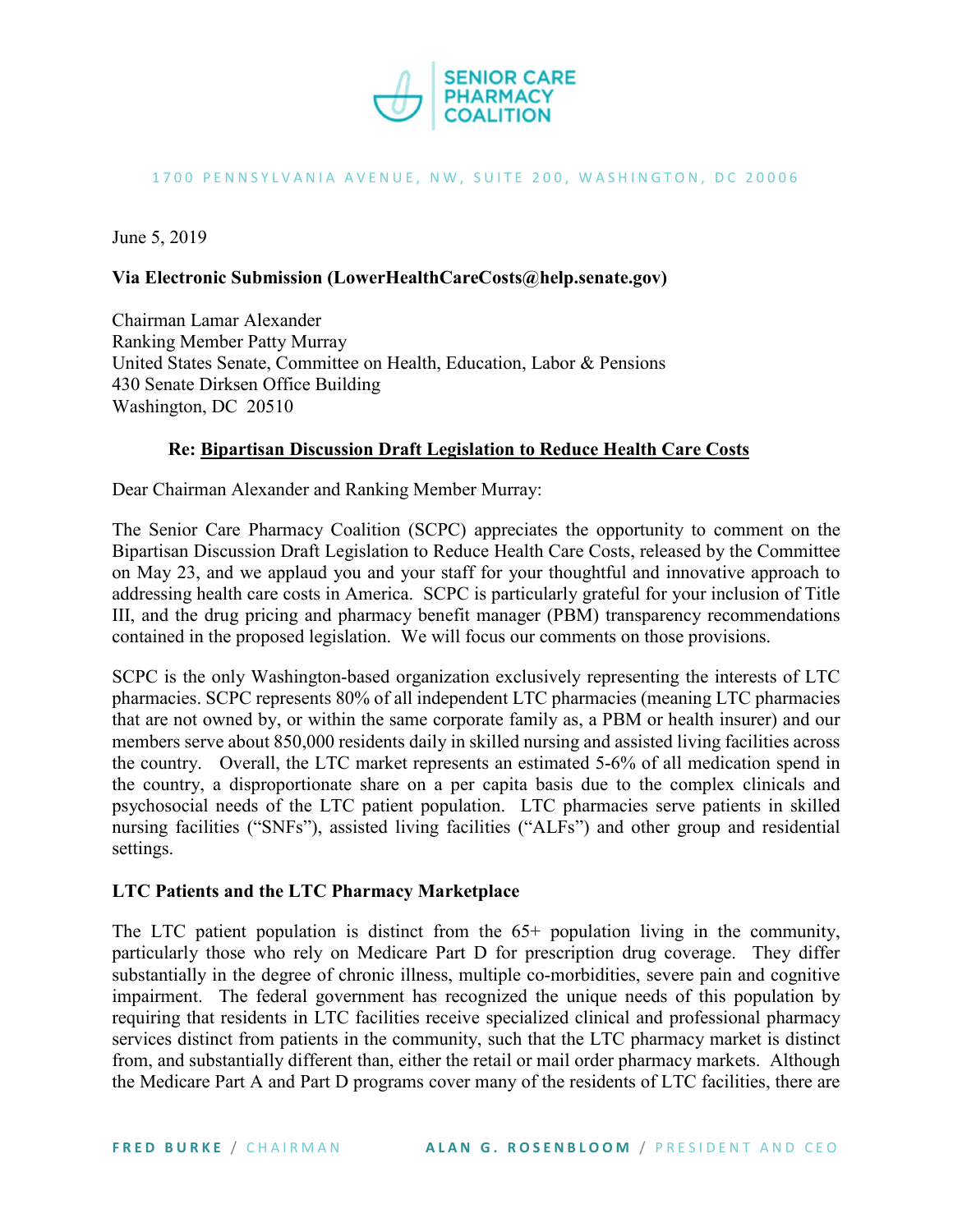a meaningful number of patients also covered by commercial insurance, which is within the scope of the draft legislation at issue.

In crafting your legislation, we believe the LTC pharmacy marketplace and the increasingly oligopolistic prescription drug insurance markets are important dynamics the Committee should consider. We therefore highlight the following dynamics for the Committee's consideration:

- 1. **LTC patients suffer from substantially greater chronic illness, are more clinically complex, have higher dementia rates and take significantly more prescription drugs.** The complexity of LTC patient conditions distinguishes LTC pharmacy from retail or mail order pharmacy and underscores the value LTC pharmacies deliver through their services to patients. The average resident in a SNF is a woman in her mid-80s suffering from multiple chronic conditions with mild to moderate dementia taking 10 prescription medications each day and [1](#page-1-0)3 prescription medications each month.<sup>1</sup> In ALFs, the average number of prescriptions per patient is even higher. As a result, pharmacy services – not simply dispensing medications – are crucial to the quality of care for patients and increasingly important in preventing adverse events like re-hospitalizations, patient falls, polypharmacy complications, medication-induced dementia and other adverse drug reactions. LTC pharmacies provide specialized pharmacy services, thereby improving the quality of care and reducing Medicare expenditures.
- 2. **LTC pharmacies have extensive and extended clinical responsibilities to patients.** The clinical responsibility of retail and mail order pharmacies ends when the patient leaves the pharmacy with a prescription or receives a prescription by delivery. The clinical responsibility of LTC pharmacies begins when the pharmacy receives a prescription and does not end until the patient's transition from an LTC facility to home or another setting is complete. Examples of these ongoing clinical responsibilities include: (a) **drug utilization review ("DUR"),**  through which at least monthly and usually more frequently, LTC pharmacies review every patient chart to assure prescription, dispensing and administration of medications appropriate to each patient's clinical conditions and pharmacological needs; (b) **medication therapy management,** through which LTC pharmacies manage each patient's medication management continuously; and (c) **transition management,** where LTC pharmacies manage patient transitions between each care setting to ensure medication continuity between sites of care.<sup>[2](#page-1-1)</sup>
- 3. **LTC pharmacies must satisfy strict packaging and delivery requirements.** LTC pharmacies dispense prescriptions in specialized, patient-specific, "single unit dose" packages, sometimes through use of remote dispensing technology, and pre-position "emergency kits" in SNFs and other care facilities. Federal statute requires that LTC pharmacies dispense 24-hours a day, 7 days a week, 365 days per year.
- 4. **LTC pharmacies only sell medications and related services.** Retail pharmacies sell myriad convenience items to consumers, with pharmacy operations serving often as a "loss leader."

<span id="page-1-0"></span><sup>&</sup>lt;sup>1</sup> Managed Health Care Associates, Inc., MHA Independent Long-Term Care Member Study at 27 (2017).

<span id="page-1-1"></span><sup>&</sup>lt;sup>2</sup> These activities are listed in and required by the Medicare Prescription Drug Program Manual (the Part D Manual), Chapter 5, Section 50.5.2.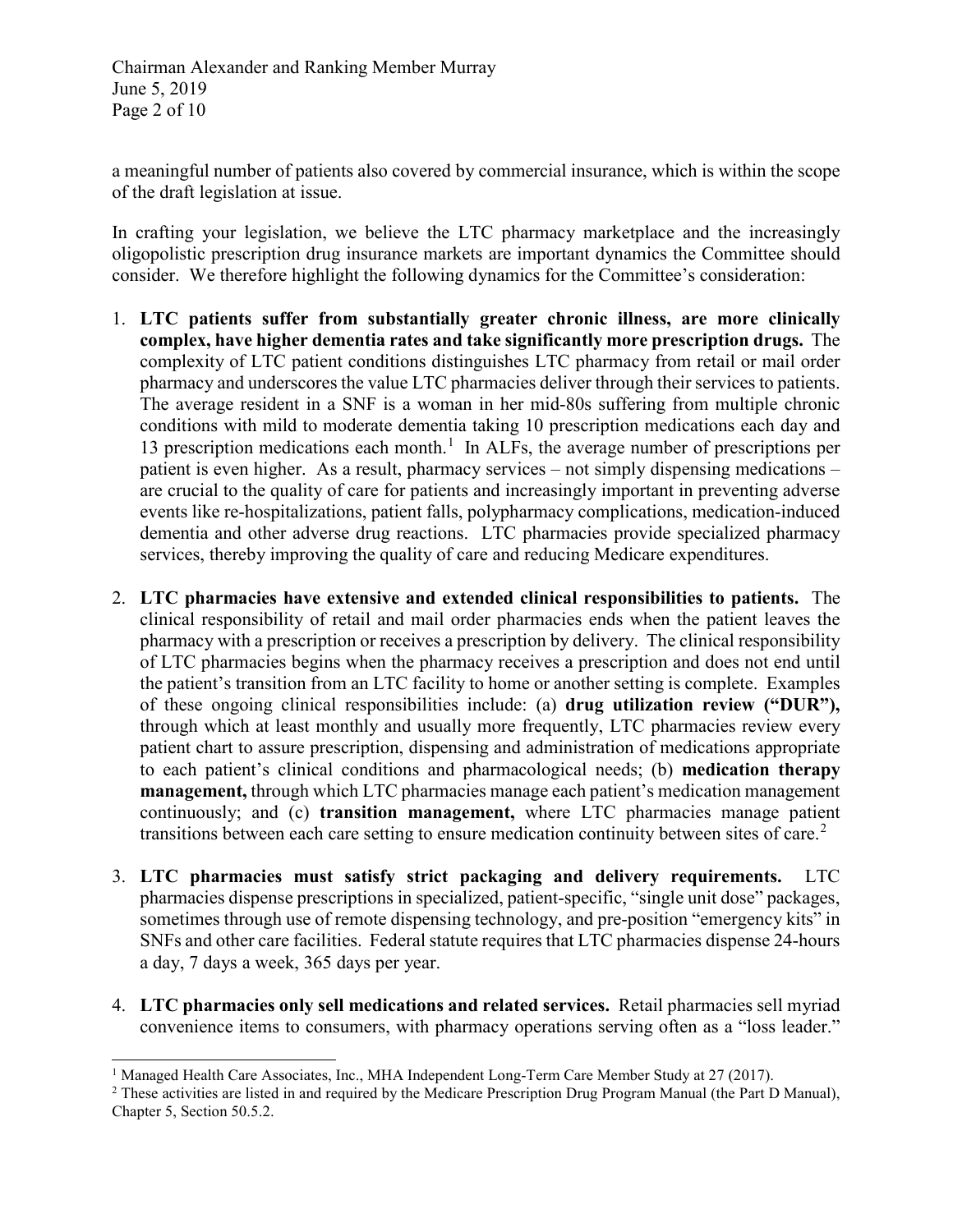Because LTC pharmacies are "closed door," they do not have this option, and succeed or fail based entirely on dispensing medications and providing related consultative and medication management services. Similarly, while retail pharmacy will not dispense before getting paid, LTC pharmacy does not have the luxury of time, or the ability to decline service to a LTC resident in need, and roughly 30% of medications are dispensed before payment is confirmed.

The substantial differences between the LTC patient population and the population in the community, and between services of LTC pharmacies and of other types of pharmacies like retail and mail order, underscore that policy makers often must adjust legislative and regulatory provisions to protect patients in LTC settings and LTC pharmacies from the unintended consequences of otherwise sensible proposals.<sup>[3](#page-2-0)</sup> As discussed below, we believe these differences warrant including a statutory definition of LTC pharmacy in the draft legislation.

# **The LTC Pharmacy and PBM Market**

In addition to the unique services that LTC pharmacies provide, they also operate in a unique market. There are roughly 1,800 LTC pharmacy companies in the country, which operate an estimated 2,300 individual pharmacies. They range in size from companies with one location to one company with an estimated 250 locations. That one company – Omnicare – is a very large provider in the LTC marketplace, dispensing 35% or more of prescriptions that LTC pharmacies dispense annually. Independent LTC pharmacies dispense the remainder. CVS Health owns Omnicare. Necessarily, therefore, as an intermediary for many Part D plans, Caremark negotiates contracts with and administers Part D claims for its corporate sibling, Omnicare, as well as Omnicare's direct competitors. CVS Health also owns one of the largest mail order pharmacies in the country, which competes directly with independent LTC pharmacies for patients in assisted living facilities and other congregate living settings.

### **Market Concentration and Cross Market Integration**

Three PBMs – Caremark, ExpressScripts and Optum – process 75% or more of all prescriptions dispensed in the country<sup>[4](#page-2-1)</sup> and nearly 90% of prescriptions dispensed by LTC pharmacies. Each is part of a conglomerate that collectively dominate the insurance market and the retail, mail-order, specialty and LTC pharmacy markets:

- **CVS Health**, following its merger with **Aetna** last year, has become the
	- o #3 health insurer, #4 Medicare Part C Sponsor, #3 Medicare Part D Sponsor
	- o #1 PBM (Caremark: 30% market share)

<span id="page-2-0"></span>j <sup>3</sup> For example, recently enacted legislation passed in response to the opioid crisis exempted patients in LTC facilities and LTC pharmacies providing medications and clinical services to them from various provisions of the Comprehensive Addition and Recovery Act of 2016,(S. 524, 114<sup>th</sup> Cong.§ 704), and the SUPPORT Act of 2018 (H.R. 6, 115<sup>th</sup> Cong., § \$,1004, 2003, and 5042 (each exempting LTC pharmacies or residents).

<span id="page-2-1"></span><sup>&</sup>lt;sup>4</sup> See Fein, CVS, Express Scripts, and the Evolution of the PBM Business Model (May 29, 2019) available at: [https://www.drugchannels.net/2019/05/cvs-express-scripts-and-evolution-of.html.](https://www.drugchannels.net/2019/05/cvs-express-scripts-and-evolution-of.html)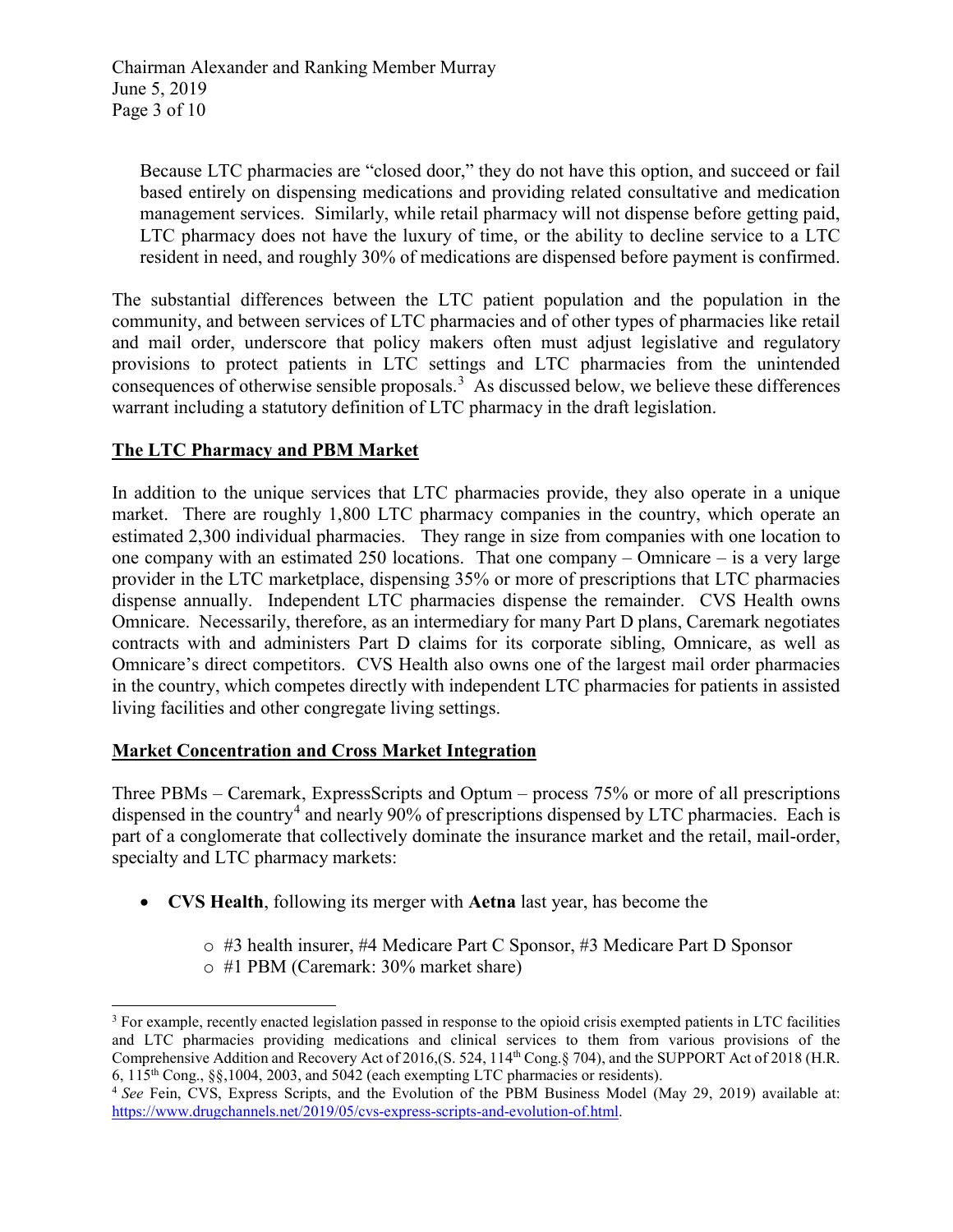Chairman Alexander and Ranking Member Murray June 5, 2019 Page 4 of 10

- o #1 retail pharmacy chain
- $\circ$  #1 specialty pharmacy
- o #2 mail order pharmacy
- o #1 LTC pharmacy (Omnicare: 35% market share)
- **Cigna**, following its merger with ExpressScripts last year, has become the
	- $\circ$  #4 health insurer, #10 Part C Sponsor, #9 Part D Sponsor.
	- o #2 PBM (ExpressScripts: 23% market share)
	- o #1 mail-order pharmacy
	- o #2 specialty pharmacy

### • **UnitedHealth Group** is the

- $\circ$  #1 health insurer, # 1 Part C Plan Sponsor, #1 Part D sponsor
- o #3 PBM (Optum: 23% market share)
- $\circ$  #3 specialty pharmacy
- o #3 mail-order pharmacy

When combined with Humana Pharmacy Solutions (Humana's captive PBM), Medimpact HealthCare Systems, and Prime Therapeutics (BlueCross/BlueShield captive PBM), the top six PBMs process 96% of all prescriptions in the country.<sup>[5](#page-3-0)</sup> All these companies except Medimpact also share ownership with health/Part D insurers and with the five market-dominant specialty pharmacies.

Substantial concentration within and across related markets allows these conglomerates to leverage disproportionate and unfair market power to demand ever-greater rebates from manufacturers, compel abusive contractual provisions from independent LTC pharmacies and manipulate payment rates, contractual terms and preferred network status for affiliated pharmacies to deny consumers freedom to choose competing pharmacies, steer consumers to owned pharmacies and unfairly threaten competition and independent LTC pharmacies. Any policy solutions must prevent these conglomerates from shifting the cost of system reform from themselves to independent LTC pharmacies and prevent systemic exploitation across markets to benefit affiliated pharmacies.

The Committee draft implicitly recognizes the labyrinthine and opaque business relationships between PDPs, PBMs and their affiliated LTC, mail order and retail pharmacies through some of the proposed "controlled pharmacy" provisions (addressed in more detail below). Resultant market imbalances should concern the federal government as market concentration and conglomerate integration across historically disparate market segments create interlocking

<span id="page-3-0"></span><sup>-</sup><sup>5</sup> It is noteworthy that executives from many of these PBMs recently testified before the Senate Finance Committee, asserting that the existence of roughly 60 PBMs in the country demonstrates that the PBM market is not oligopolistic. The fact that only three PBMs administer more than 75% of prescriptions and only six PBMs administer 96% of prescriptions belies the merit of their assertion.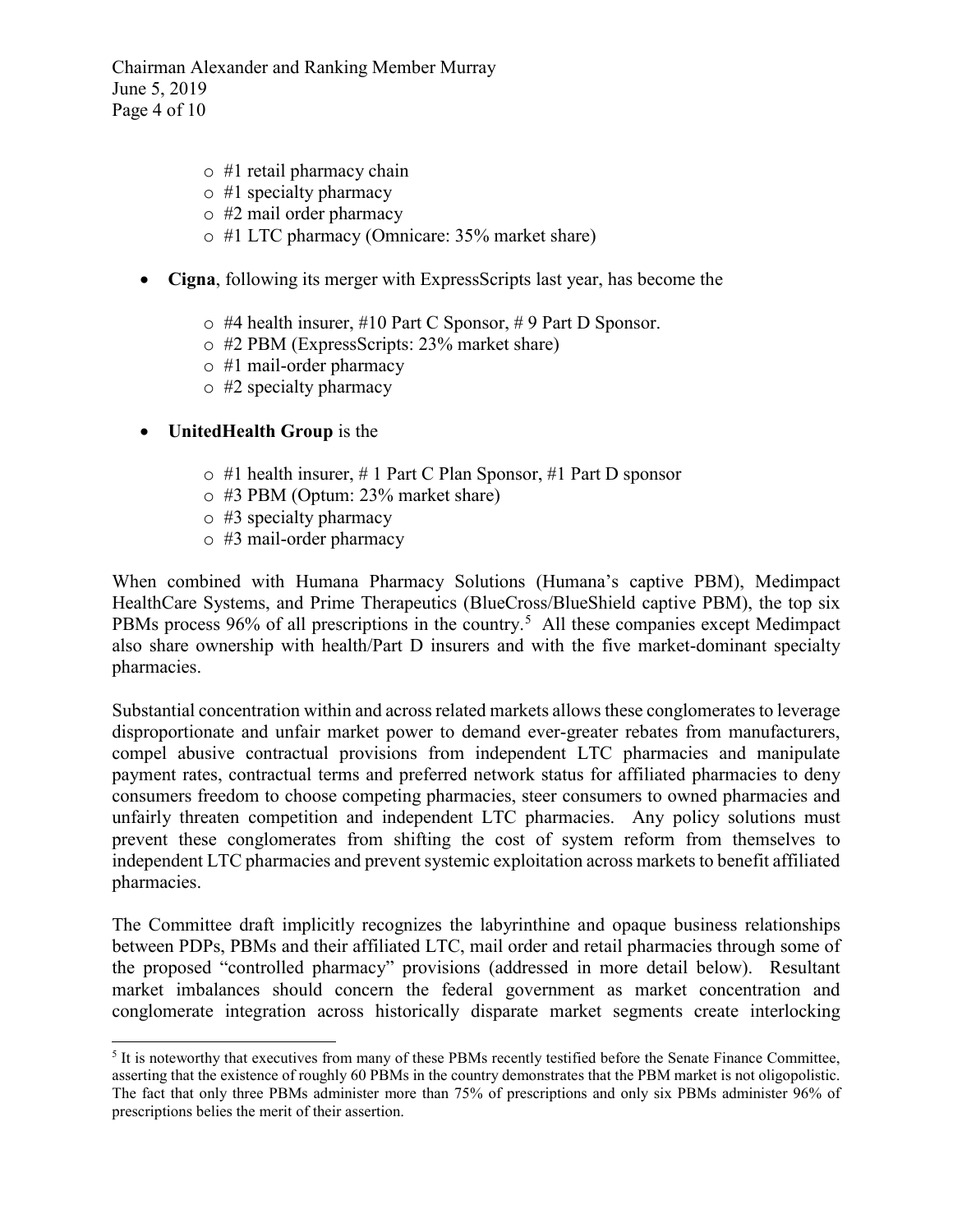oligopolies that allow insurers and PBMs with undue power to undermine the free market principles underlying the Part D program.

### **COMMENTS ON THE TITLE III OF THE DISCUSSION DRAFT**

With the above background in mind, we offer the following comments on the Discussion Draft:

**Section 301-Banning Gag Clauses:** We applaud the Committee for proposing to ban gag clauses prohibiting the disclosure of a variety of health care information to and by employers. There is no justification for these types of clauses in group health plan contracts and they should be prohibited in the same way that pharmacy gag clauses were prohibited through the enactment of  $S.2554$  (115<sup>th</sup>) Congress) with overwhelming bi-partisan support. Indeed, we urge the Committee to consider *requiring* the disclosure of this information to Plans, and for the Committee and the Senate Finance Committee to include similar provisions for the Medicare and Medicaid programs.

We fully appreciate the time-worn arguments by PBMs and insurance companies that they must have "confidentiality" around these pricing provisions to "protect" their ability to keep program costs low. Frankly, this contention is specious. Plan sponsors, patients and pharmacies cannot appropriately participate in the health insurance market if information crucial to informed financial decision-making is withheld by corporations with strong economic incentives to prevent or restrict access to such information. Just as the pharmacy gag clause prohibition is projected to save Americans over \$100 million per year, a similar provision in employer-based plans (and in Medicare and Medicaid), combined with required disclosures that are fully transparent to the consumer, plan purchasers and providers, would be more likely to reach optimal pricing for all concerned – consumers, plan sponsors, provides and insurance companies and PBMs.

Ironically, PBMs and insurance companies strongly oppose any number of policy proposals that undoubtedly would reduce consumer costs because such proposals would undermine market competition yet refuse complete transparency. Free market economic theory posits that free markets achieve optimal pricing when all parties to a transaction have identical access to information. The Committee draft moves substantially closer to this ideal. We therefore urge the Committee to consider expanding Section 301 to encompass broader disclosure, including disclosure of the data to the public as well.

**Section 302:** We similarly applaud the inclusion of Section 302 and urge the Committee to expand the text to make specific reference to pharmacies generally and long-term care pharmacies specifically in addition to the references to "providers." Plans and PBMs have been extremely expansive in including contractual provisions requiring pharmacies to adhere to terms and agreements without disclosure to pharmacies. For example, LTC pharmacies must agree that PBMs may charge ever-increasing DIR fees based on undisclosed criteria or they may not contract with plans that PBMs administer. We are concerned that "providers" may not include pharmacies or insurers and PBMs might interpret the term to exclude pharmacies, particularly LTC pharmacies. We therefore urge the Committee explicitly to include LTC pharmacies.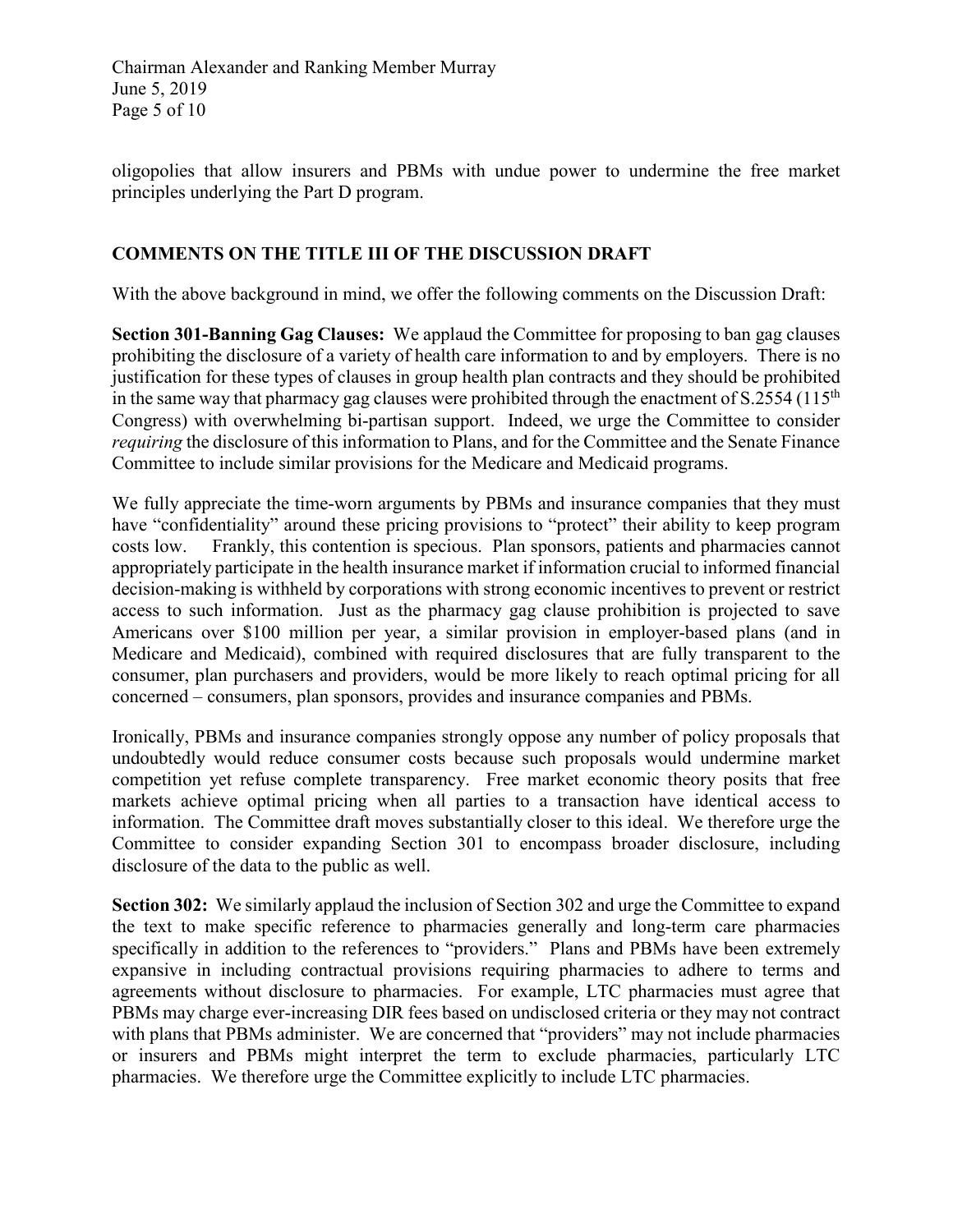Chairman Alexander and Ranking Member Murray June 5, 2019 Page 6 of 10

**Section 303:** Similar to our comments on Section 302, we urge the inclusion of specific references to pharmacy generally, and long-term care pharmacy specifically, within the mandate of the Transparency Organization.

**Section 306 – Proposed PHS Section 2729D(a)-(b) – PBM Transparency:** SCPC similarly supports this provision and urges the Committee to ensure that disclosure is not limited to plan sponsors. Disclosures also should be made to the pharmacies that provide medications and related services to enrollees or employees.<sup>[6](#page-5-0)</sup> We commend the Committee's initiative and believe that if health plans and their PBMs report to each employer sponsoring a plan a full set of drug pricing data (including list price, usual and customary price, unit price net of rebates and discounts actually charged by the manufacturer to the plan, and amounts of rebates received, along with other information), and if this information also is made available to consumers and providers including LTC pharmacies, consumers and plan sponsors will be able to make better informed decisions and save significant funds for consumers. Access to this information would allow LTC pharmacies to make better choices in enrolling in provider networks, to ensure that they are able to serve consumers choosing cost-effective and efficient plans and providers.

We also urge the Committee to examine and improve upon the transparency and drug price reporting provisions contained in bipartisan legislation that has been approved by the House Ways & Means Committee known as the STAR Act, H.R. 2113, [7](#page-5-1) which include important PBM disclosure requirements. The legislation, harnesses current law (42 USC 1320b-23), pursuant to which PBMs have to provide HHS with information about: (a) generic dispensing rates (by pharmacy type); (b) the aggregate amount of rebates that are negotiated and the amount of those rebates that is passed through to Plan Sponsors (PDPs); and (c) the amount that PDPs pay the PBMs for drugs and the amount the PBMs pay pharmacies for the same drugs (more commonly known as "spread pricing"). The legislation calls for HHS disclosure of the data following a twoyear lag by classes of drugs, and in a manner that does not identify any specific drug, a specific rebate, or a specific PDP or PBM. We recommend the Committee, working collaboratively with the Finance Committee as needed, consider similar disclosure requirements for HHS, which already has collected several of the key data elements pursuant to the existing law, and require the Secretary to disclose this data quarterly, or at most annually.

**Section 306 – Proposed PHS Section 2729D(c) – Spread Pricing:** We applaud the Committee's inclusion of legislative text that would prohibit health plans, a health insurer, or a PBM from charging a beneficiary any amount that exceeds what the plan is paying the pharmacy for the drug, and **we urge the Committee to expand the provision to prohibit pharmacy spread pricing as**  well. Under spread pricing, the plan, insurer or PBM reimburses the pharmacy less for drugs than the amount it is receiving from its customer (or the plan sponsor, self-insured sponsor, or other entity paying for programs). For example, with respect to their state Medicaid managed care pharmacy benefit, a growing number of states have investigated spread pricing and consistently

<span id="page-5-0"></span><sup>-</sup><sup>6</sup> Consistent with the need to apply similar solutions in all markets, SCPC also will urge the Senate Finance

Committee to establish similar disclosure requirements in the Medicare and Medicaid programs.

<span id="page-5-1"></span><sup>7</sup> [https://www.congress.gov/bill/116th-congress/house-bill/2113/text.](https://www.congress.gov/bill/116th-congress/house-bill/2113/text)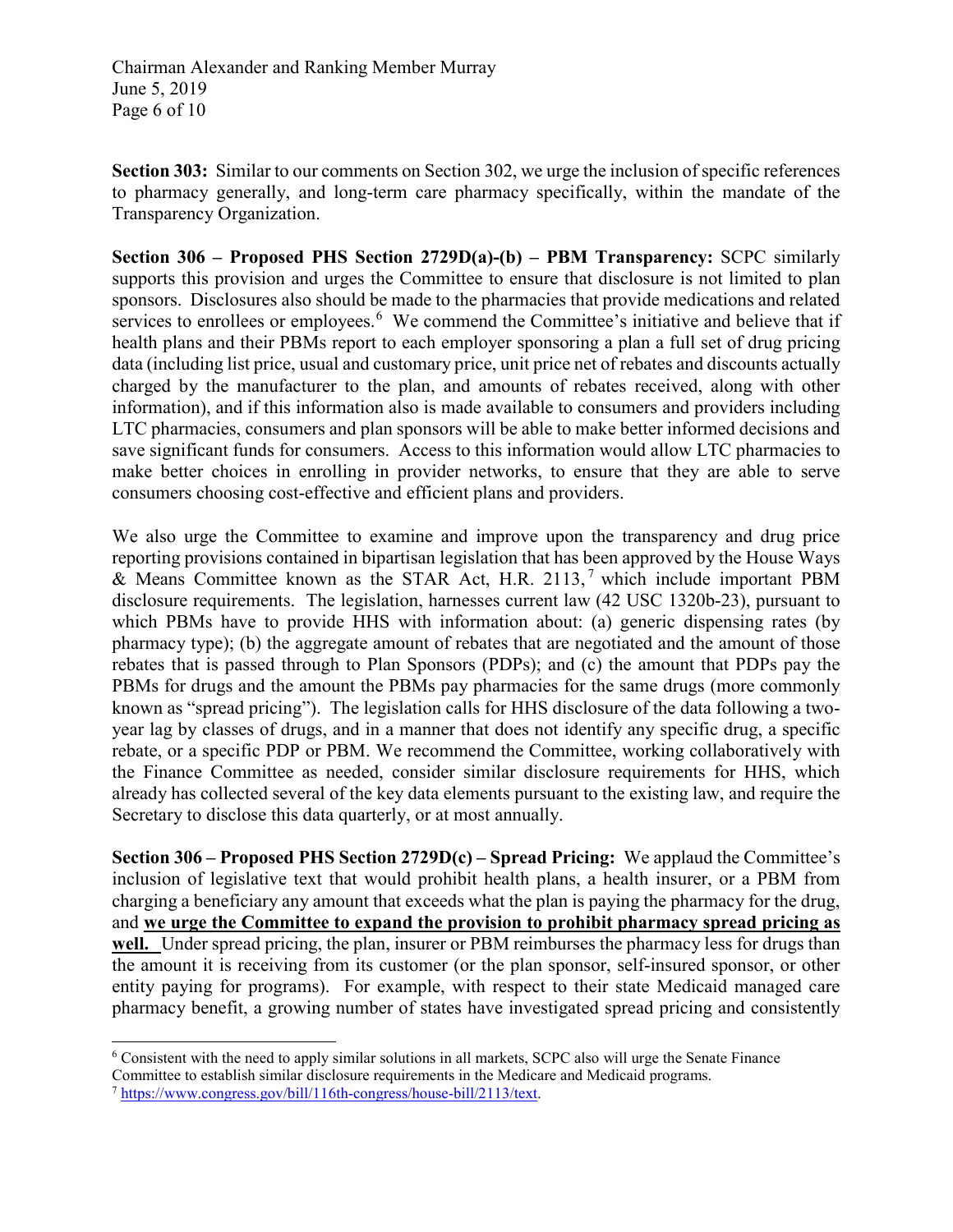have concluded that by using spread pricing PBMs and Medicaid Managed Care Organizations (MCOs) are overcharging state governments and paying pharmacies, including LTC pharmacies, inadequately. Kentucky, Ohio, Pennsylvania and New York are among the states to have completed such analyses. <sup>[8](#page-6-0)</sup> There is little question that the same spread pricing practices are pervasive throughout the commercial and Medicare markets, resulting in increased costs for consumers and harming the ability of independent pharmacies, including independent LTC pharmacies, to compete in the pharmacy marketplace, potentially creating access and cost problems for consumers undermining free and fair competition and jeopardizing small and local business owners.

**The "Penalty" Exception:** We also urge the Committee to eliminate the draft exclusion for "penalties paid by pharmacies to such plan, coverage or entity." We are unclear as to what those penalties might be, and we are concerned that this "exception" could swallow the rule. Moreover, if the draft is referring to so-called "quality" measure penalties, we further urge the Committee to delete the exception, as many PBM "pharmacy quality measures" often have nothing to do with pharmacy quality, and everything to do with PBM and Plan profitability.

We offer two examples of PBM/plan manipulation that underscore our concerns. First, purported quality metrics often bear little relationship to better patient outcomes. Many PBMs/Plans evaluate pharmacies based on beneficiary adherence because patients who take medications consistently have better outcomes than those who do not. Generally, Plans determine adherence based on prescription refill rates, a metric that is, at best, tangentially related to actual medication adherence. Refill rates provide no meaningful information about the degree to which beneficiaries take their prescribed medications. However, Plans adjust payments to pharmacies based on refill rates. For patients in LTC facilities, particularly SNFs, which must have staff qualified and required to assist beneficiaries in medication administration, both refill rates and actual consumption of prescription drugs are very high. For patients in the community, refill rates may be high but actual consumption of medications as indicated simply is unknown.

Second, some quality metrics have no demonstrable relationship to improved outcomes, but strongly correlate to financial benefit for commonly owned pharmacies. Many Plans that

<span id="page-6-0"></span>j <sup>8</sup> See [https://chfs.ky.gov/agencies/ohda/Documents1/CHFS\\_Medicaid\\_Pharmacy\\_Pricing.pdf](https://chfs.ky.gov/agencies/ohda/Documents1/CHFS_Medicaid_Pharmacy_Pricing.pdf) (Kentucky); [https://ohioauditor.gov/auditsearch/Reports/2018/Medicaid\\_Pharmacy\\_Services\\_2018\\_Franklin.pdf.](https://ohioauditor.gov/auditsearch/Reports/2018/Medicaid_Pharmacy_Services_2018_Franklin.pdf) (Ohio); [https://files.constantcontact.com/599cc597301/971bd1aa-2a80-464b-a85c-e3afaa8a577a.pdf.](https://files.constantcontact.com/599cc597301/971bd1aa-2a80-464b-a85c-e3afaa8a577a.pdf) (New York); [https://www.46brooklyn.com/news/2018/12/5/perplexing-prescription-prices-in-pennsylvania.](https://www.46brooklyn.com/news/2018/12/5/perplexing-prescription-prices-in-pennsylvania) (Pennsylvania) and [http://www.michiganpharmacists.org/Portals/0/resources/3AA%20MI%20Medicaid%20managed%20care%20analy](http://www.michiganpharmacists.org/Portals/0/resources/3AA%20MI%20Medicaid%20managed%20care%20analysis%20-%20Final%2004.10.19.pdf) [sis%20-%20Final%2004.10.19.pdf.](http://www.michiganpharmacists.org/Portals/0/resources/3AA%20MI%20Medicaid%20managed%20care%20analysis%20-%20Final%2004.10.19.pdf) (Michigan). For more information on spread pricing in the Medicaid program, we recommend review of the following Health Affairs article: Bai, Medicaid Managed Care Programs' Contracts for Generic Drugs Are Inefficient (May 1, 2019), available at

[https://www.healthaffairs.org/do/10.1377/hblog20190426.775617/full/.](https://www.healthaffairs.org/do/10.1377/hblog20190426.775617/full/) It is especially noteworthy that the Kentucky report also found that PBMs pay commonly owned pharmacies for the same drugs more than independent pharmacies, while Ohio found that PBMs paid independent pharmacies more than commonly owned pharmacies. The difference in findings highlights the particularly insidious nature of cross-market integration and subsequent market manipulation. Depending on the corporate objectives of the corporate parent and conditions in particular markets over time, the market-dominant health care conglomerates can manipulate one market to exploit overall profit across related markets.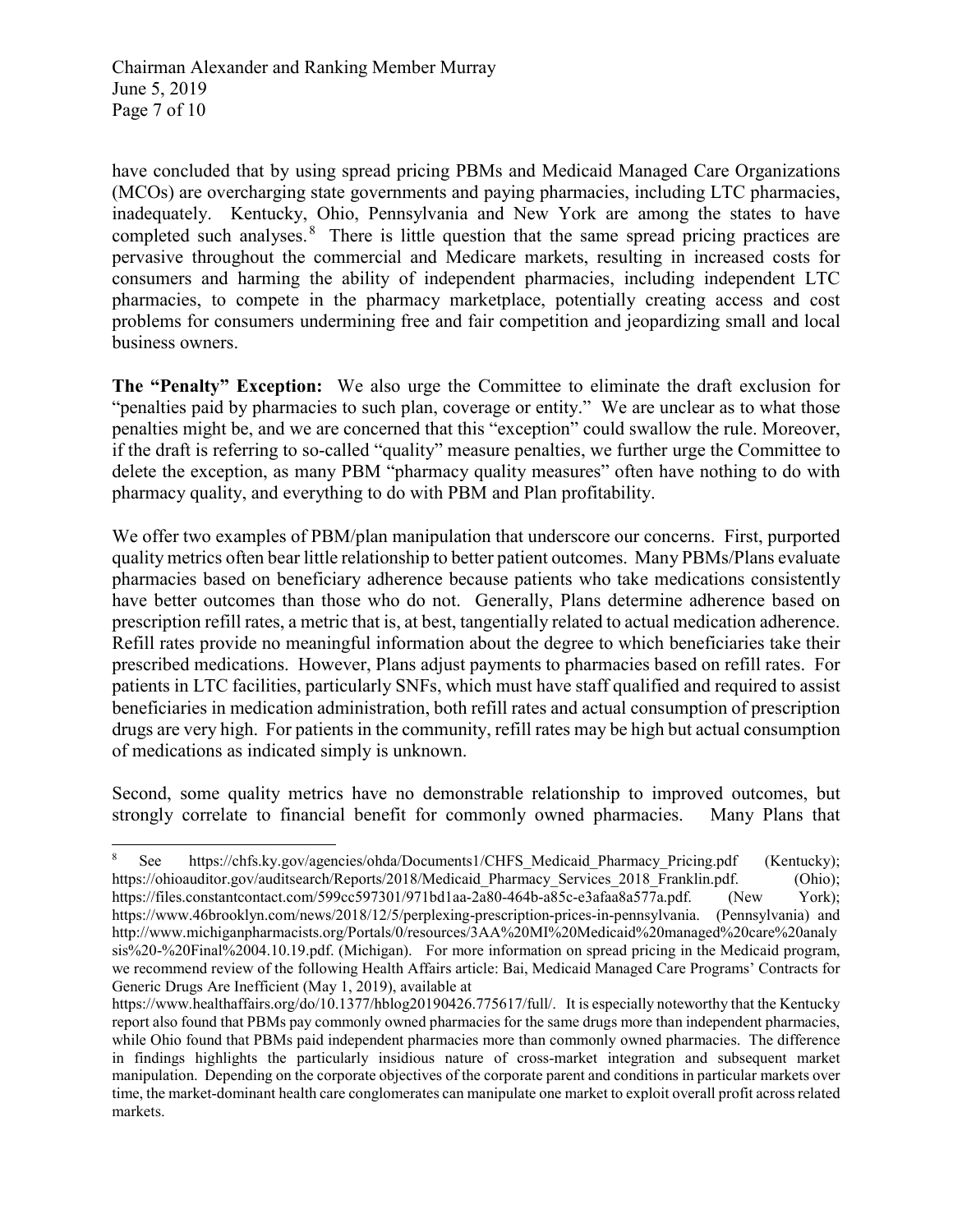Chairman Alexander and Ranking Member Murray June 5, 2019 Page 8 of 10

Caremark and ExpressScripts administer reward pharmacies that dispense higher percentages of prescriptions in 90-day supplies. Such provisions typically apply to patients in ALFs. The typical ALF patient takes 10+ medications daily, suffers from multiple chronic conditions including dementia and received no direct assistance in medication administration. There is no evidence to support the conclusion that prescriptions dispensed in 90-day supplies improve adherence or outcomes in this patient population, and reasonable evidence that length of prescription is *inversely related to adherence and outcomes for this population*. (By contrast, since 2010 federal law prevents any pharmacy from dispensing certain medications in 90-day supplies for Medicare or Medicaid patients in LTC facilities.) $9$  However, given that mail order pharmacies universally typically fill prescriptions in 90-day supplies, this metric benefits mail order pharmacies to the detriment of LTC pharmacies. It is noteworthy that CVS Health, which owns the country's largest PBM (Caremark), also owns the second-largest mail order pharmacy in the country and Cigna/ExpressScripts, which owns the country's second largest PBM, also owns ExpressScripts, the largest mail order pharmacy in the country.

**Include "DIR Fees" in Spread Pricing:** If the Committee agrees with our recommendation to expand the spread pricing provision to prohibit pharmacy spread pricing, we also urge the Committee to include explicit reference in the legislation to so-called "direct and indirect remuneration" (or DIR) fees, which are fees charged by PBMs and Plans to pharmacies for purported services. CMS has recently documented the rise of these fees in the Medicare Part D program, reporting a 45,000% increase in Plan assessment of DIR fees from 2010 to 2017. Over the same period, DIR fees as a percentage of Plan revenues increased at a rate of over 225% each year since  $2012<sup>10</sup>$  $2012<sup>10</sup>$  $2012<sup>10</sup>$  DIR fees are equally prevalent and growing in the commercial market. DIR fees simply have no place in today's drug payment system. In the Part D program, for example, CMS has acknowledged that Part D Plans have exploited the so-called "gross-to-net spread" and regulatory ambiguities to reap undue financial rewards, with DIR fees a key manifestation. The impact on beneficiaries – higher than necessary co-pays – is an understandable point of frustration. For that reason, we urge that the Committee explicitly require that DIR fees be included in Plan analysis and reporting of spread amounts.

**Wholly Owned/Affiliated Pharmacies:** We also appreciate the Committee's focus on addressing the problem of "wholly owned pharmacies," although we urge the Committee to address the issue in a more comprehensive manner. As we have explained above, the extreme concentration within related markets – insurance, PBM, retail, specialty, mail order and LTC pharmacies – and crossmarket integration into dominant health care conglomerates, has created significant market distortions that allow PBMs, their corporate parents and wholly owned pharmacies to "game the system" to the detriment of consumers, competition and independent pharmacies. The lynchpin to such manipulation is the PBMs, which wield undue market power in all the related markets. In addition to addressing how "wholly owned pharmacies" can charge plans or other sponsors, we urge the Committee to address whether PBMs and/or health plans that are "affiliated" or in the same corporate family as a pharmacy differentially pay their affiliated pharmacies in a different manner than unaffiliated independent pharmacies.

-

<span id="page-7-0"></span><sup>&</sup>lt;sup>9</sup> Affordable Care Act Section 3310; 42 C.F.R. § 423.154.  $^{10}$  83 Fed. Reg. at 62174.

<span id="page-7-1"></span>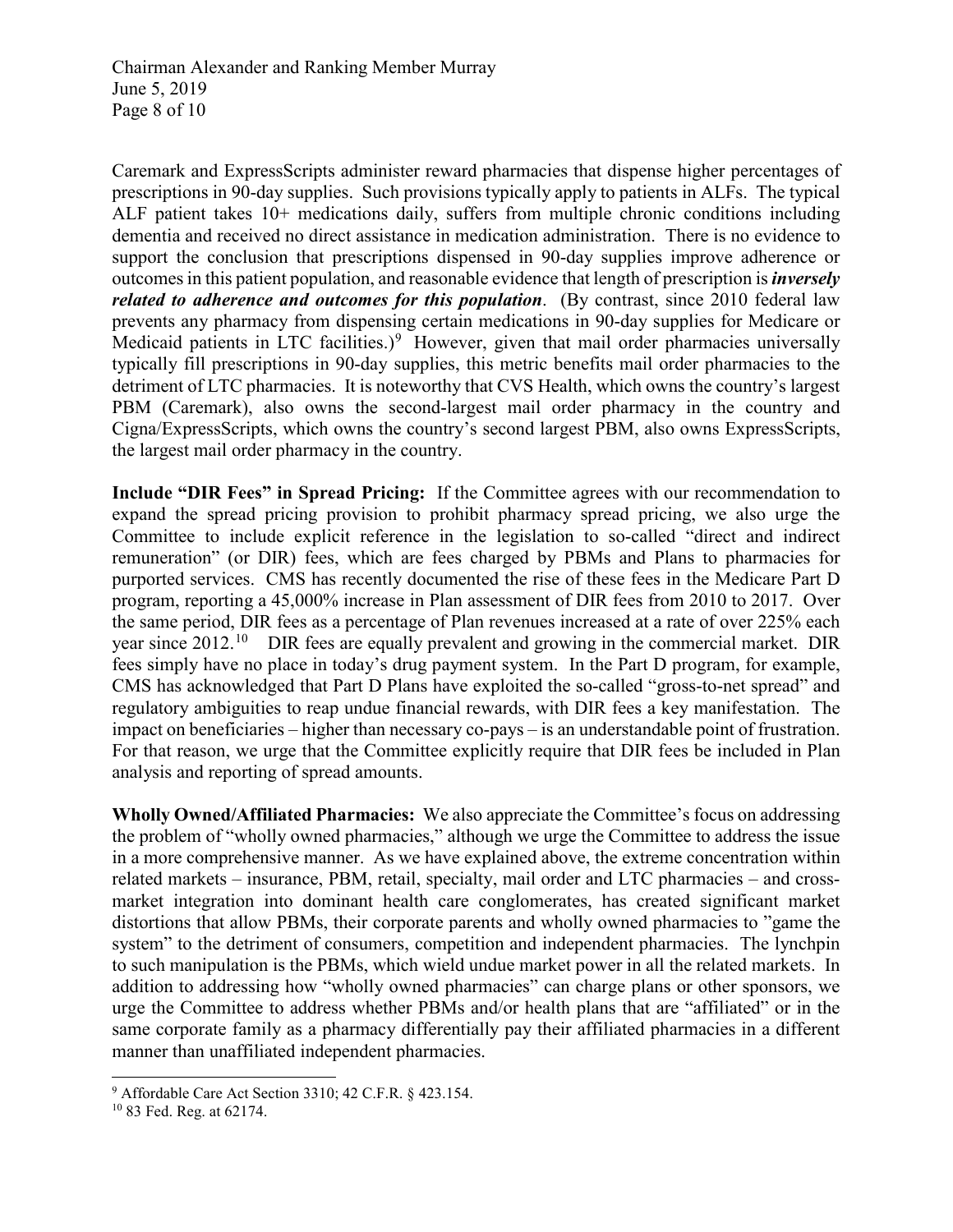The Commonwealth of Kentucky has fully documented this problem in its State Medicaid program, noting that on average corporate affiliate pharmacies were paid approximately twice what independent pharmacies were paid.<sup>11</sup> On average, in 2018 PBMs paid independent pharmacies with fewer than 11 locations \$64.94/prescription, independent pharmacies with more than 11 locations \$44.39/prescription, but corporate affiliate pharmacies received \$116.22/prescription – almost three times what the "large" independent pharmacies receive for the same medications.

We urge the Committee to include legislative provisions beyond the abusive practice wholly owned corporate pharmacies undertake of overcharging consumers. In addition, PBMs affiliated with pharmacies under-reimburse independent pharmacies, further enriching the PBMs and their corporate affiliate pharmacies. This practice should be prohibited in commercial plans, as well as in the Medicare and Medicaid programs. Rather, spread pricing should be prohibited, and the PBMs/Plans should reimburse pharmacies, whether wholly owned, within a corporate family, or independent, what the customer is paying the PBM or Plan for drug coverage.

**Section 306 – Proposed PHS Section 2729D(d) – Rebate Pass Through:** We support the Committee's proposal to require that rebates be passed through to the Plan Sponsor. Related, as stated above, we urge the Committee to prohibit pharmacy DIR fees in this provision as well. DIR fees simply represent windfall profits to PBMs/Plans rather than a legitimate correction that reflects the gross-to-net spread with respect to Part D payments to Plans or PBM payments to LTC pharmacies.<sup>[12](#page-8-1)</sup>

**Additional Recommendation – Define LTC Pharmacy:** We recommend that the Committee consider adding a definition of LTC pharmacy to the bill. As discussed above, there are substantial differences between the LTC patient population and the general population and substantial differences between the clinical services provided by LTC pharmacies and those provided by retail or mail order pharmacies for LTC patients. The draft does not define pharmacies in general or LTC pharmacies in particular. Many provisions of the draft are applicable to "providers" that should apply to LTC pharmacies as well. Since the draft does not define provider, pharmacies generally, and LTC pharmacies specifically, LTC pharmacies inadvertently could be excluded from these protections. This is but one example of the need for a clear statutory definition of LTC pharmacy. SCPC has developed draft legislation to accomplish this purpose, which is attached as one potential approach to such a definition. [13](#page-8-2)

[https://www.cms.gov/Medicare/Prescription-Drug-](https://www.cms.gov/Medicare/Prescription-Drug-Coverage/PrescriptionDrugCovContra/Downloads/MemoPDBManualChapter5_093011.pdf)

<span id="page-8-0"></span>j <sup>11</sup>Kentucky Cabinet for Health and Family Service, Office of Health Data Analytics, Department for Medicaid Services MEDICAID PHARMACY PRICING, Opening the Black Box, (February 19, 2019) at 7 (Table 3), available at: https://chfs.ky.gov/agencies/ohda/Documents1/CHFS Medicaid Pharmacy Pricing.pdf.

<span id="page-8-1"></span><sup>&</sup>lt;sup>12</sup> In the alternative, the Committee could also address this issue by an amendment to Section 308 – "Disclosure of Direct and Indirect Compensation for Brokers and Consultants to Employer-Sponsored Health Plans and Enrollees in Plans on the Individual Market."

<span id="page-8-2"></span><sup>&</sup>lt;sup>13</sup> There is no federal statutory or regulatory definition of LTC pharmacy, although the Medicare Part D Manual describes 10 criteria a pharmacy must satisfy to be considered as a LTC pharmacy eligible to participate in a Part D network. Medicare Drug Benefit Manual, Chap. 5, § 505.5.2, available at

[Coverage/PrescriptionDrugCovContra/Downloads/MemoPDBManualChapter5\\_093011.pdf.](https://www.cms.gov/Medicare/Prescription-Drug-Coverage/PrescriptionDrugCovContra/Downloads/MemoPDBManualChapter5_093011.pdf) In recent years, both Congress and administrative agencies have confronted the need to modify policy changes to accommodate the differing circumstances for LTC patients and LTC pharmacies. Congress had to establish piecemeal solutions in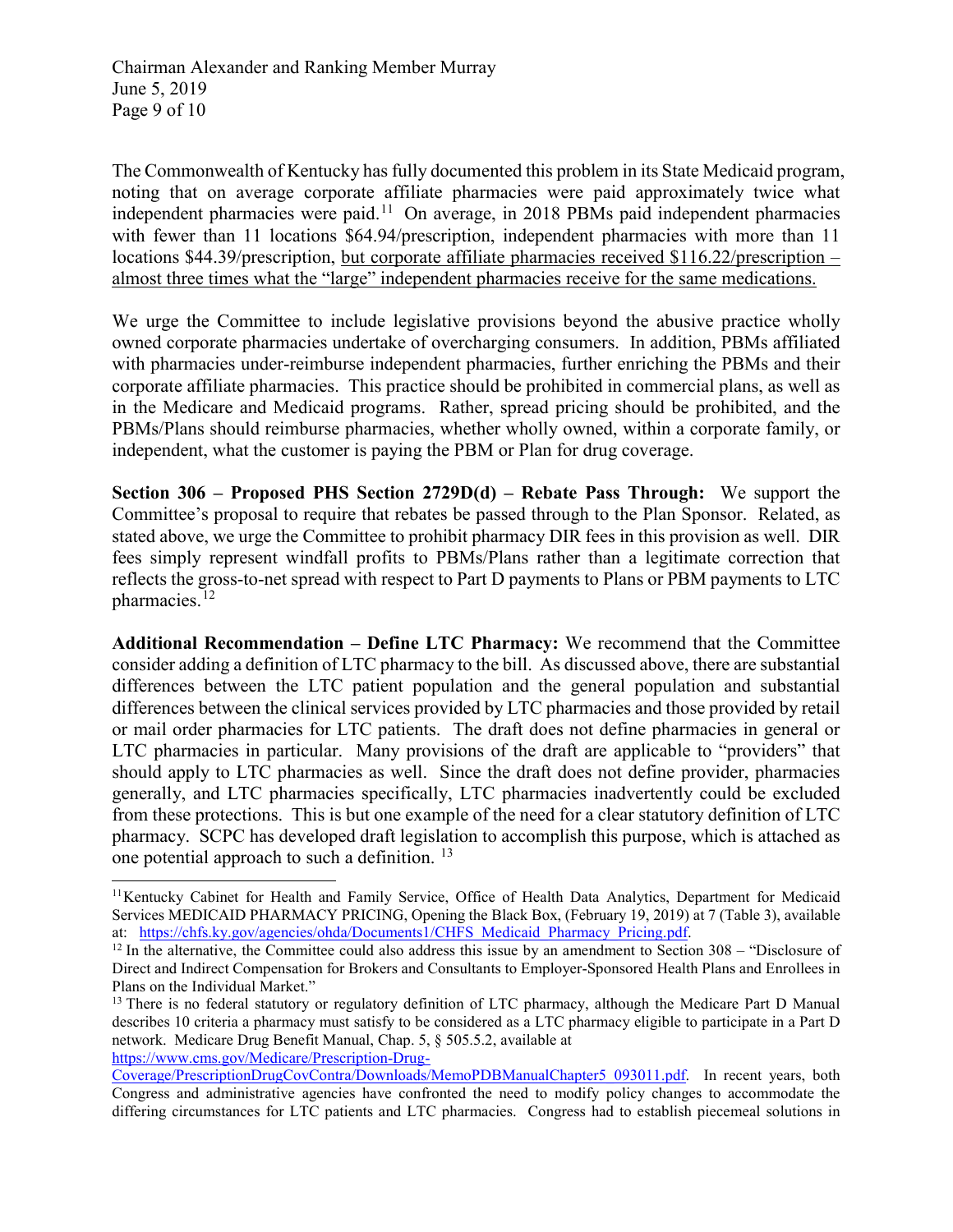Chairman Alexander and Ranking Member Murray June 5, 2019 Page 10 of 10

#### \*\*\*\*\*\*\*\*\*\*\*\*\*\*\*\*\*\*\*\*\*\*\*\*\*\*\*\*\*

We thank you for consideration of these comments and welcome any questions or follow up that you may have. If we can provide any additional information, please feel free to contact me at (717) 503-0516 or [arosenbloom@seniorcarepharmacies.org.](mailto:arosenbloom@seniorcarepharmacies.org)

Sincerely,

j

alan D. Real

Alan G. Rosenbloom President and CEO, SCPC

recent legislation responding to the opioid crisis. See note 3 above. The FDA has had to exercise its enforcement discretion to avoid enforcement of revised repackaging guidelines for LTC patients and pharmacies, because the revision as written prevents LTC pharmacies from providing emergency medications to patients in LTC facilities, a requirement directly contrary to the Medicare and Medicaid statutes and CMS regulatory requirements that emergency medications be available on site at LTC facilities. U.S. Food and Drug Admin., Repackaging of Certain Human Drug Products by Pharmacies and Outsourcing Facilities, Jan. 2017 at 5 n..16, available at:

[https://www.fda.gov/media/90978/download.](https://www.fda.gov/media/90978/download) Had a statutory definition existed, Congress and the FDA readily and consistently could have exempted LTC patients and LTC pharmacies from relevant legislative and regulatory proposals to prevent unintended consequences for LTC patients and pharmacies.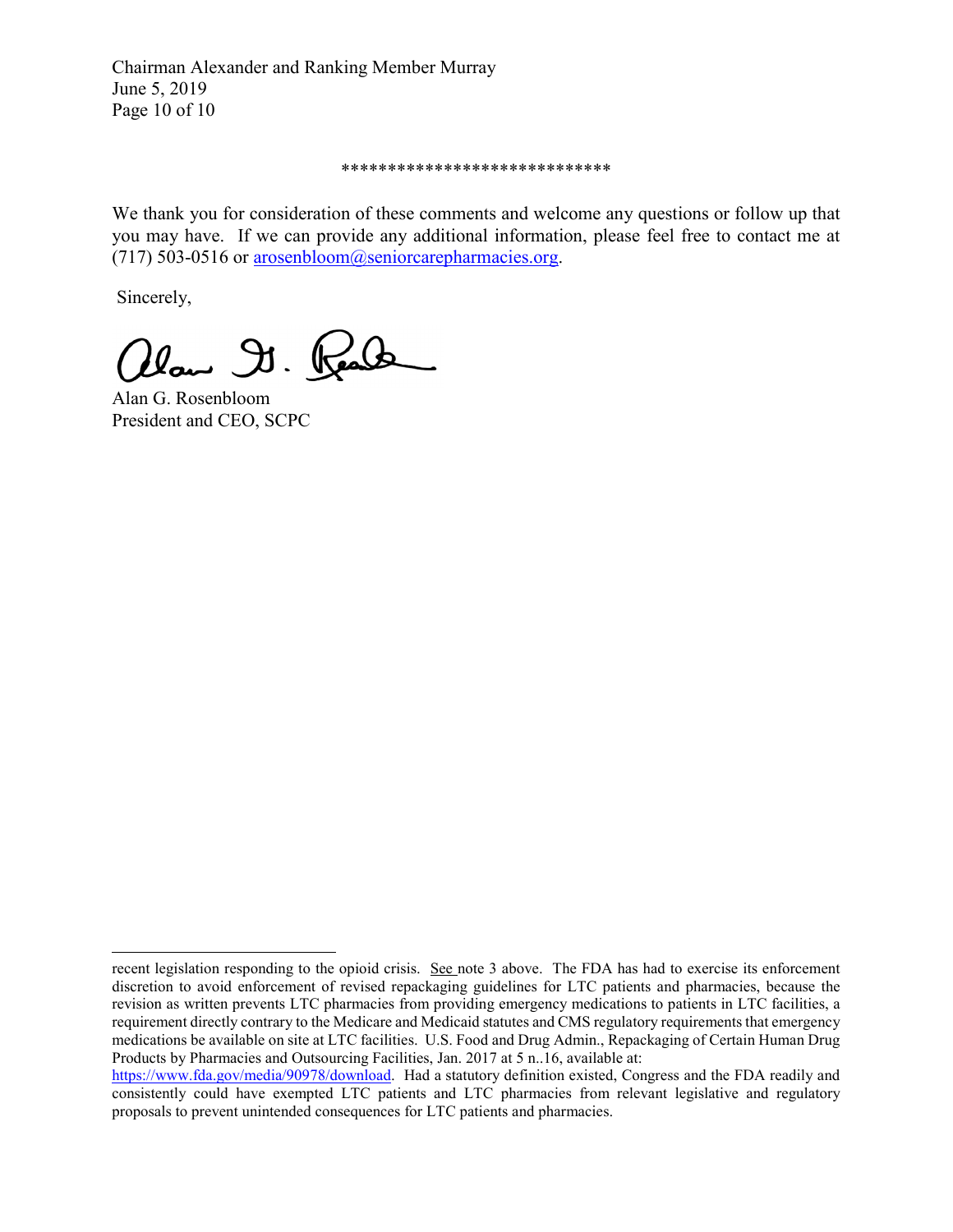### STATUTORY DEFINITION OF LTC PHARMACY

### PROPOSED DEFINITION

(\_\_) Long-Term Care Pharmacy.

- (a) In General. -- The term "long-term care pharmacy" shall mean a pharmacy licensed under applicable state law that can provide enhanced pharmacy and clinical services to persons who require enhanced medication services and reside in a facility.
- (b) Enhanced Pharmacy and Clinical Services. -- As used in this section the phrase "enhanced pharmacy and clinical services" shall include, but not be limited to:
	- 1. medications dispensed pursuant to a prescription or chart order in specialized packaging Which shall include unit of use packaging, unit dose packaging, single use containers, packaging from remote automated dispensing technology or other packaging required;
	- 2. drug utilization review to identify potential adverse drug reactions and inappropriate drug usage;
	- 3. medication reconciliation services at the transition of care and other necessary clinical management and medication services.
	- 4. timely medication delivery twenty-four-hour-a-day, seven-day-a-week;
	- 5. twenty-four-hour-a-day, seven-day-a-week pharmacist on-call availability to provide dispensing and clinical services;
	- 6. emergency supplies of medication as permitted by law and as required, including emergency kits or remote automated dispensing technologyat a facility; and
	- 7. such other conditions as the Secretary of Health and Human Services deems appropriate.
- (c) Individuals Requiring Enhanced Medication Services. -- As used in the Section the phrase "individuals requiring enhanced medication services" shall mean individuals with one or more comorbid and medically complex chronic conditions that is life threatening or significantly limits overall health or function, has a high risk of hospitalization or other adverse health outcomes and requires enhanced pharmacy and clinical services.
- (d) Facility. -- As used in this Section, the term "facility" shall include, but not be limited to, settings as described in sections  $1396r(a)$ ,  $1395i-3(a)$ , and  $1905(d)$  of the Social Security Act, or any other setting in which individuals who require enhanced medication services as participants in independent living settings.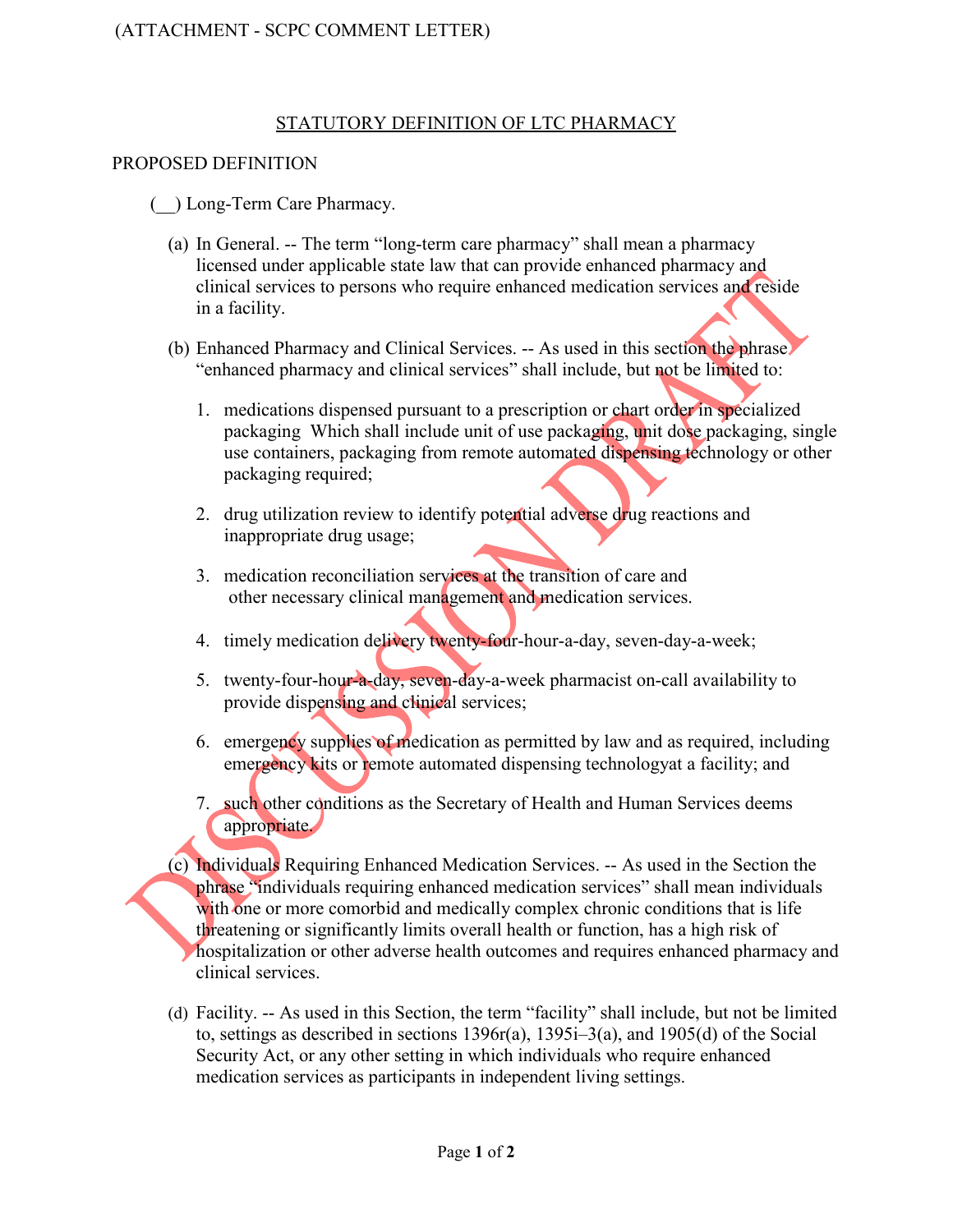(e) The Secretary of the U.S. Department of Health and Human Services shall promulgate regulations to implement the provisions of this definition using the procedures set forth in 5 U.S. Code § 561 through 570 not later than nine months after the date of the enactment of this definition.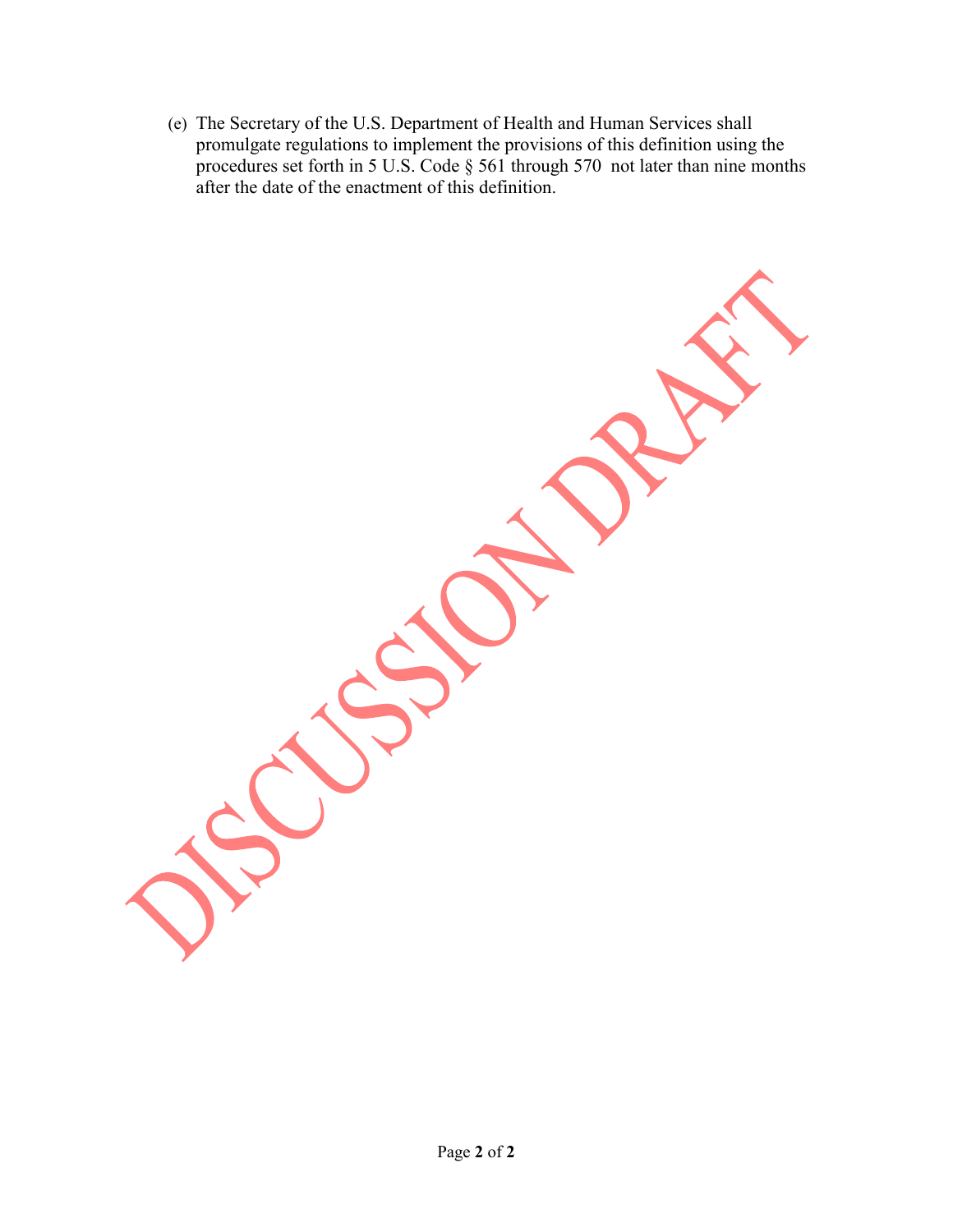

#### 1700 PENNSYLVANIA AVENUE, NW, SUITE 200, WASHINGTON, DC 20006

January 29, 2020

#### **Via Electronic Submission**

The Honorable Seema Verma, M.P.H. Administrator Centers for Medicare & Medicaid Services Department of Health and Human Services Attn: CMS-9915-P P.O. Box 8010 Baltimore, MD 21244

### **Re: Proposed Rule: Transparency in Coverage, 84 Fed. Reg. 65464 (Nov. 27, 2019), CMS- 9915-P**

Dear Administrator Verma:

The Senior Care Pharmacy Coalition (SCPC) appreciates the opportunity to comment on the Proposed Rule entitled "Transparency in Coverage" (CMS-9915-P; RIN 0938-AU04, 84 Fed. Reg. 65464 (November 27, 2019)) ("the Proposed Rule"). The Proposed Rule includes several important proposals that add to health care cost transparency. We believe that the Proposed Rule could do more to achieve its important purposes. We appreciate the opportunity to share our comments to improve and refine the proposed regulatory changes.

SCPC is the only Washington-based organization exclusively representing the interests of LTC pharmacies. SCPC represents 80% of all independent LTC pharmacies and our members serve about 850,000 residents daily in skilled nursing and assisted living facilities across the country.<sup>[1](#page-12-0)</sup> Although many of the nursing home residents that our members serve receive coverage for their medication needs through the Medicare Part D drug benefit, a number of residents are covered by the commercial health insurance plans addressed in the Proposed Rule. As more and more LTC patients receive care and services outside nursing homes, the percentage of commercial plans providing drug benefits to patients whom LTC pharmacies service will grow concomitantly.

LTC patients represent a distinct population and the LTC pharmacies that provide prescription drugs and specialized clinical and other services differ substantially from retail or mail order pharmacies. Consequently, SCPC has a unique perspective regarding the Proposed Rule from the LTC pharmacy perspective, which will add depth as the agencies consider how best to finalize the Proposed Rule.

<span id="page-12-0"></span><sup>&</sup>lt;sup>1</sup> As used in these comments, "independent LTC pharmacies" means those LTC pharmacies that are not part of a corporate family that includes a pharmacy benefits manager (PBM)*.*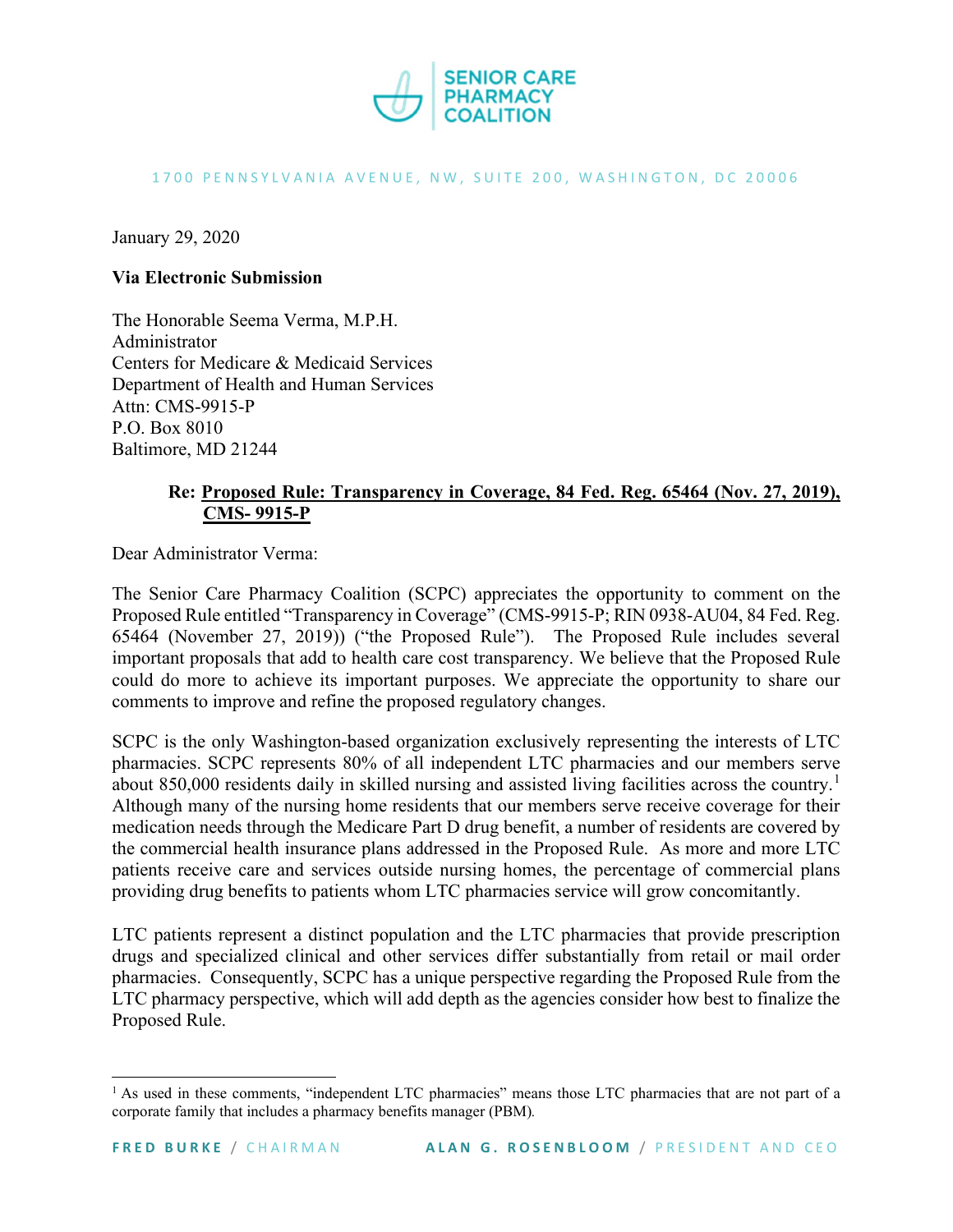The Honorable Seema Verma January 29, 2020 Page 2 of 6

SCPC's comments focus on whether additional elements, including manufacturer rebates, discounts, and other pricing concessions, should be added to the list of required public disclosures contained in paragraph (c) of the Proposed Rule.<sup>[2](#page-13-0)</sup> Consistent with our belief that more robust disclosures better serve patients, and plan sponsors and LTC pharmacies, we encourage the agencies to extend disclosure requirements to manufacturer and pharmacy rebates, discounts and other price concessions made to PBMs and insurers.

Proposed section 147.210(c) contains "requirements for public disclosure of in-network provider negotiated rates and out of-of network allowed amounts for covered items and services." The preamble correctly notes that "plans and insurers often base cost-sharing liability for prescription drugs on the undiscounted list price, such as the average wholesale price or wholesale acquisition cost, which frequently differs from the price the plan or issuer has negotiated for the prescription drug."[3](#page-13-1) Importantly, the required disclosures do not currently include rebates, discounts or other price concessions, the disclosure of which would better ensure that patients "have access to meaningful cost-sharing liability estimates for prescription drugs."[4](#page-13-2) To that end, the agencies have asked for comments on whether these additional elements should be included in the list of required public disclosures.[5](#page-13-3) SCPC believes they should.

Rebates, discounts, and other pricing concessions are payments made by manufacturers and pharmacies to PBMs in exchange for improved market access (in the case of manufacturers) or as a condition of network access (in the case of pharmacies).<sup>[6](#page-13-4)</sup> The negotiation and structure of these pricing concessions varies depending on the entities involved.

When a manufacturer is involved, the manufacturer will typically set a list price for a drug and then negotiate a rebate with each PBM to reduce the price of the drug when the insurer represented by the PBM is the payer.<sup>[7](#page-13-5)</sup> Often, manufacturers must pay rebates or PBMs exclude its drug from the drug formulary. These price concessions lower the net price for the PBM but keep the list price high.<sup>[8](#page-13-6)</sup> For example, in 2016, Mylan, when criticized over the \$600+ list price of EpiPens, noted that due to rebates and other fees, the company netted only \$274 from each sale.<sup>[9](#page-13-7)</sup>

When a pharmacy is involved, price concessions are generally referred to as "direct and indirect remuneration (DIR) fees."<sup>[10](#page-13-8)</sup> A DIR fee is a payment made by a pharmacy to a PBM as a condition

<span id="page-13-0"></span><sup>2</sup> 84 Fed. Reg. 65464 at 65472.

<span id="page-13-1"></span><sup>3</sup> 84 Fed. Reg. 65464 at 65472 col. 3

<span id="page-13-2"></span><sup>4</sup> 84 Fed. Reg. 65464 at 65472.

<span id="page-13-3"></span><sup>5</sup> 84 Fed. Reg. 65464 at 65472.

<span id="page-13-4"></span><sup>6</sup> See Stacie B. Dusetzina et al., *Association of Prescription Drug Price Rebates in Medicare Part D with Patient Outof-Pocket and Federal Spending*, JAMA Intern Med. 2017 Aug 1: 177(8):1185-1188 (2017) *available at* <https://www.ncbi.nlm.nih.gov/pmc/articles/PMC5722464/> at 2.

<span id="page-13-5"></span> $\frac{7}{9}$  See, e.g., Biotechnology Innovation Organization, How are prescription drug costs really determined, Drugcostfacts.org available at<https://www.drugcostfacts.org/prescription-drug-costs> (last visited: January 15, 2020) <sup>8</sup> Dusetzina supra n. 6 at 2

<span id="page-13-7"></span><span id="page-13-6"></span><sup>9</sup> Dusetzina supra n. 6 at 2.

<span id="page-13-8"></span> $10$  National Community of Pharmacists Association, Frequently Asked Questions (FAQs) About Pharmacy "DIR" Fees *available at* [http://www.ncpa.co/pdf/dir-faq.pdf.](http://www.ncpa.co/pdf/dir-faq.pdf)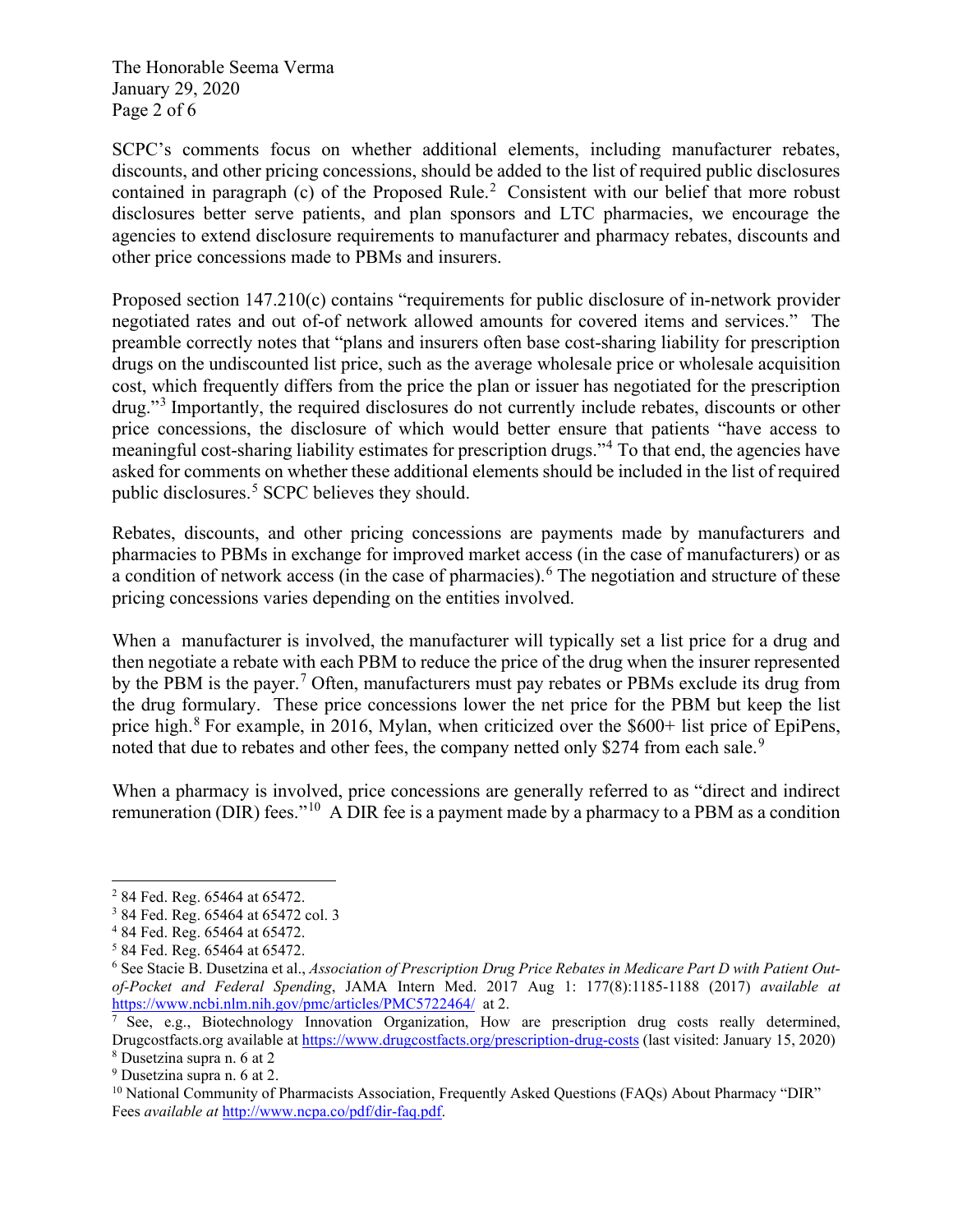The Honorable Seema Verma January 29, 2020 Page 3 of 6

# of network participation.[11](#page-14-0) After a DIR is paid, pharmacies often receive reimbursement *below cost for acquiring and dispensing drugs to health plan enrollees*. [12](#page-14-1)

Generally, the terms of pricing concessions are kept confidential, which prevents patients from determining how much they would have paid if they shared the benefits that currently accrue solely to PBMs and insurers due to the spread between the retail price on which consumer prices and copays are determined and the net price PBMs and insurers pay due to those price concessions. For example, on average rebates for branded drugs account for 27% of Whole Acquisition Cost (WAC) with some brands giving rebates over 50% and others giving no rebates at all.<sup>13</sup> In other words, PBMs and insurers on average pay 27% less than the base on which consumer payments are calculated. The end result is an irregular market in which the price of a drug is based less on how valuable it is and more on who's paying for it.<sup>[14](#page-14-3)</sup>

Consumers, plan sponsors and LTC pharmacies deserve unfettered access to full aggregate information concerning all price concessions, in addition to list prices and co-payment amounts. We therefore strongly recommend that disclosure requirements encompass any rebates, discounts or other price concession that PBMs or insurers collect and whether such price concessions are passed on to consumers at point-of-sale. Such disclosure would allow plan members, plan sponsors and LTC pharmacies to understand the net prices of prescription drugs they require, fund or dispense respectively - not just the price available and co-pay amounts for consumers at the point-of-sale, but more importantly the net price that *could be available* to the consumer for needed prescription drugs. Requiring disclosure of retained price concessions better meets the goals of the Proposed Rule, as articulated in the preamble.

To achieve these ends, SCPC recommends that the Proposed Rule be amended by inserting the following language after  $\frac{147.210(1)(ii)}{i}$ :

(iii) Rebate and discount file:

(A) The name and Employer Identification Number (EIN) or Health Insurance Oversight System (HIOS) identifier, as applicable, for each plan option or coverage offered by a health insurance issuer or group health plan;

<span id="page-14-0"></span> $11$  Id.

<span id="page-14-1"></span><sup>12</sup> RxSafe, Declining Pharmacy Reimbursement: The Facts *available at* [https://rxsafe.com/declining-reimbursement](https://rxsafe.com/declining-reimbursement-the-facts/)[the-facts/](https://rxsafe.com/declining-reimbursement-the-facts/) (last visited: January 24, 2020). See also MAC Pricing Analysis, Prepared for the Senior Care Pharmacy Coalition (November 2015) at slide 5 *available at* [http://seniorcarepharmacies.org/wp](http://seniorcarepharmacies.org/wp-content/uploads/2015/11/20151116_SCPC-MAC-Pricing-Analyses_FINAL.pdf)[content/uploads/2015/11/20151116\\_SCPC-MAC-Pricing-Analyses\\_FINAL.pdf](http://seniorcarepharmacies.org/wp-content/uploads/2015/11/20151116_SCPC-MAC-Pricing-Analyses_FINAL.pdf) (hereinafter "Avalere Pricing Analysis"). Avalere is not mentioned even once, I don't think, following this reference. In that case, is the parenthetical necessary?

<span id="page-14-2"></span><sup>&</sup>lt;sup>13</sup> Visante, Increased Costs Associated with Proposed State Legislation Impacting PBM Tools (January 2019) at 13 *available at* https://www.pcmanet.org/wp-content/uploads/2019/01/Visante-Study-on-the-Increased-Costs*available at* [https://www.pcmanet.org/wp-content/uploads/2019/01/Visante-Study-on-the-Increased-Costs-](https://www.pcmanet.org/wp-content/uploads/2019/01/Visante-Study-on-the-Increased-Costs-Associated-With-State-Legislation-Impacting-PBM-Tools-Jan-2019-FINAL.pdf)[Associated-With-State-Legislation-Impacting-PBM-Tools-Jan-2019-FINAL.pdf.](https://www.pcmanet.org/wp-content/uploads/2019/01/Visante-Study-on-the-Increased-Costs-Associated-With-State-Legislation-Impacting-PBM-Tools-Jan-2019-FINAL.pdf) (hereinafter "Visante Study").

<span id="page-14-3"></span><sup>14</sup> See, e.g., Sara Heath, *Prescription Drug Spending Varies by Private*, Public Payers, Health Payer Intelligence (May 30, 2019) *available at* [https://healthpayerintelligence.com/news/prescription-drug-spending-varies-by-private-public](https://healthpayerintelligence.com/news/prescription-drug-spending-varies-by-private-public-payers)[payers.](https://healthpayerintelligence.com/news/prescription-drug-spending-varies-by-private-public-payers)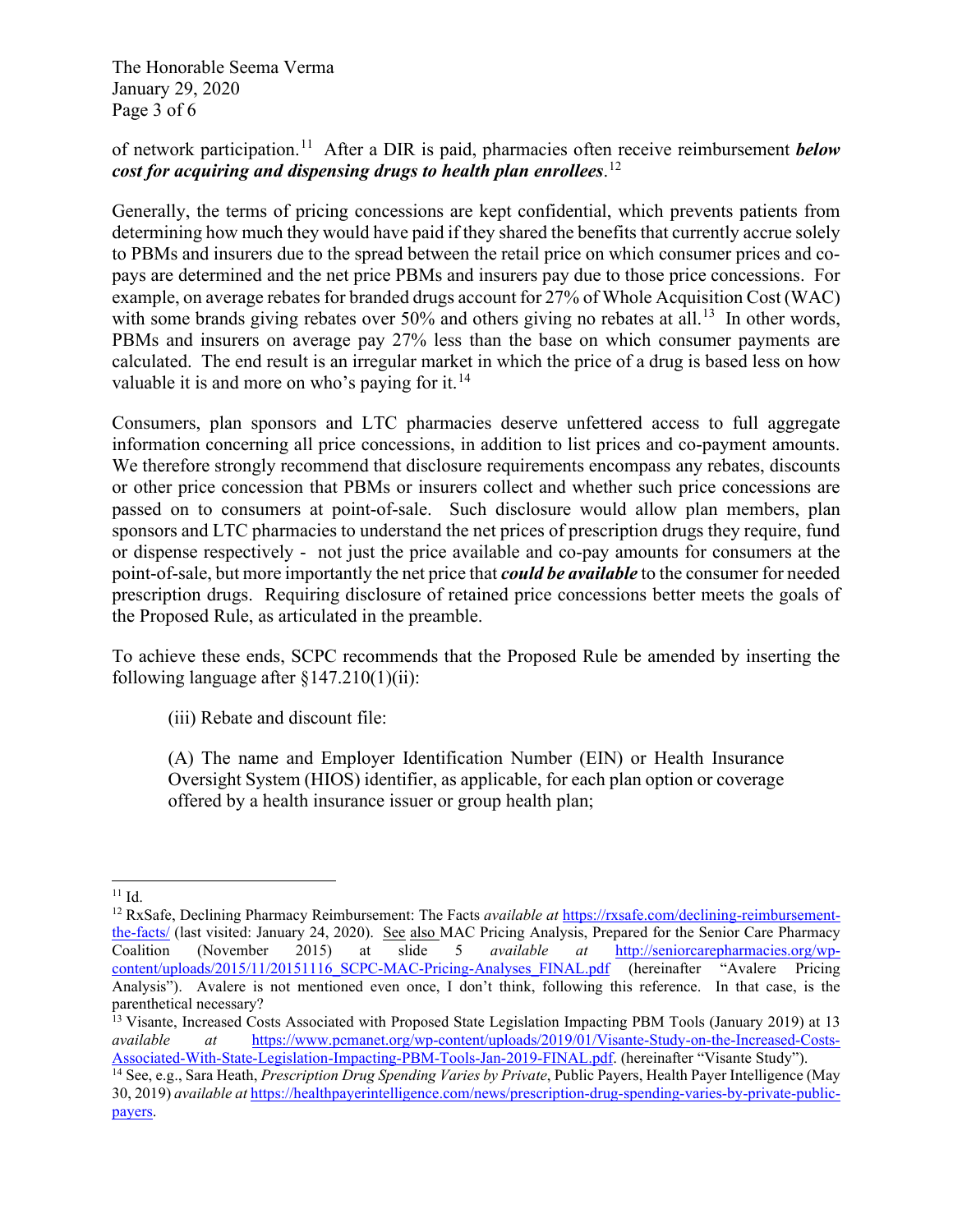(B) A billing code or other code used by the group health plan or health insurance issuer to identify covered items or services for purposes of claims adjudication and payment, and a plain language description for each billing code; and

(C) Amounts of rebates, discounts or other price concessions paid by a manufacturer or pharmacy to an issuer, pharmacy benefit manager, or other related entity with respect to a covered drug product:

(1) reflected as percentages of list price; and

(2) separated by dispenser type, including the following categories of dispensers:

- (A) retail pharmacies;
- (B) hospital pharmacies;
- (C) long-term-care pharmacies;
- (D) home care pharmacies; and
- (E) Other.

This proposed change would be particularly valuable to consumers within the "deductible" phase of their coverage, because they must pay 100% of drug costs during this phase, during which PBMs and insurers nonetheless receive price concessions.<sup>[15](#page-15-0)</sup> Currently, consumers do not know how much more they pay that otherwise might be necessary based on the net price for PBMs and insurers. Disclosure will eliminate consumer confusion by preventing PBMs and insurers from hiding the truth under the shield of confidentiality, including whether the consumer's deductible payment or co-payment is actually higher than the net price paid by the health plan after rebates.<sup>[16](#page-15-1)</sup> Transparency could also assist in reducing costs for consumers given that disclosure will likely cause a compression in rebates and other price concessions, such that all payers pay a similar amount.<sup>[17](#page-15-2)</sup>

Increased price transparency could lower overall drug prices by helping patients and plan sponsors and other buyers better understand and compare prices.<sup>[18](#page-15-3)</sup> Transparency will equip consumers and others in the healthcare system to differentiate products by cost, thereby increasing competition

<span id="page-15-0"></span><sup>&</sup>lt;sup>15</sup> Department of Health and Human Services, Fact Sheet: Trump Administration Proposes to Lower Drug Costs by Targeting Backdoor Rebates and Encouraging Direct Discounts to Patients at 1-2 *available at* <https://www.hhs.gov/sites/default/files/20190131-fact-sheet.pdf> (hereinafter "Fact Sheet")

<span id="page-15-1"></span><sup>16</sup> Fact Sheet supra n. 15 at 2.

<span id="page-15-2"></span><sup>17</sup> Visante Study supra n. 13 at 4.

<span id="page-15-3"></span><sup>18</sup> PCMA, Drug Price Negotiations & Rebates *available at* [https://www.pcmanet.org/policy-issues/drug-price](https://www.pcmanet.org/policy-issues/drug-price-negotiations-rebates-2/)[negotiations-rebates-2/](https://www.pcmanet.org/policy-issues/drug-price-negotiations-rebates-2/) (last visited: January 15, 2020).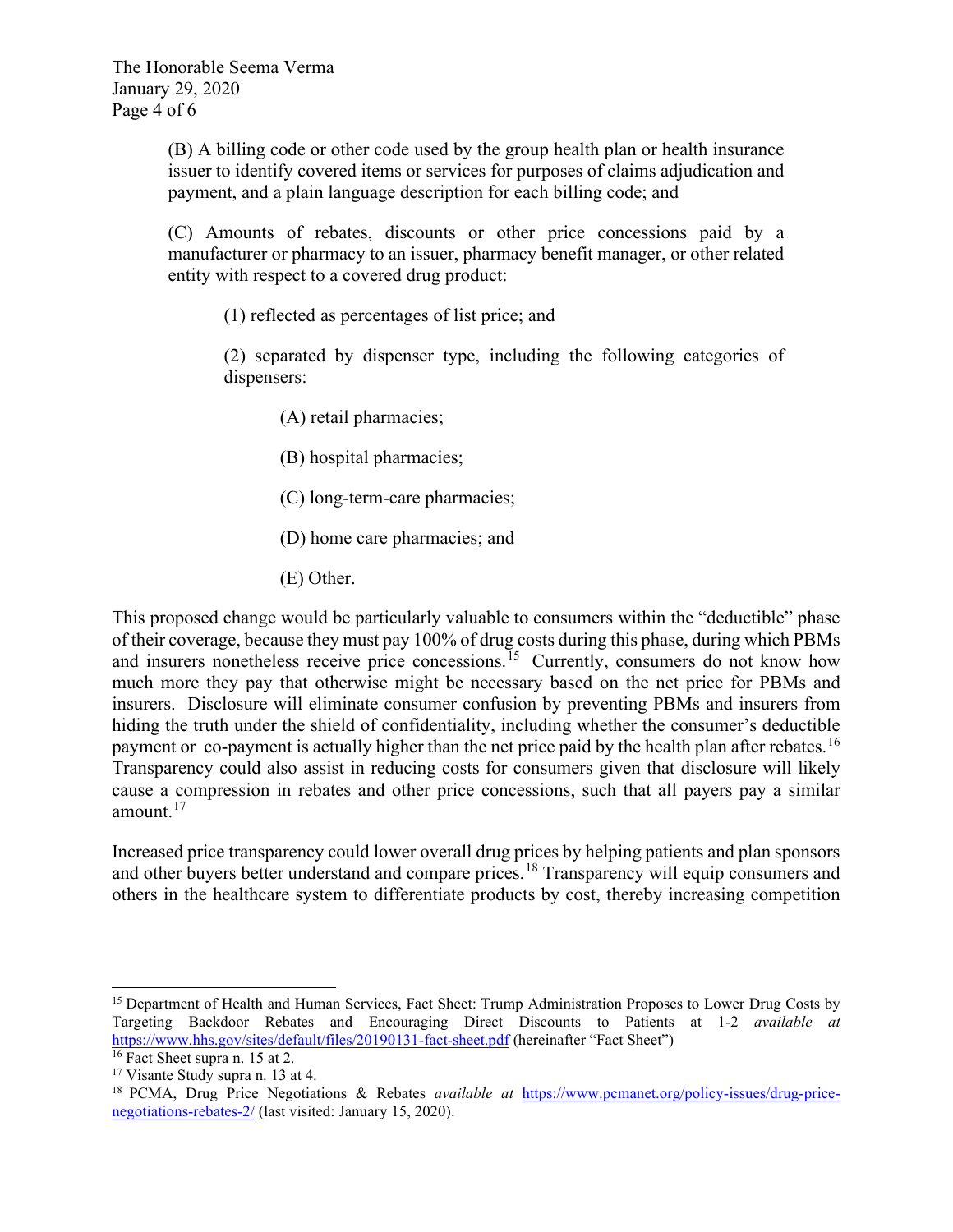The Honorable Seema Verma January 29, 2020 Page 5 of 6

and bringing down prices. <sup>[19](#page-16-0)</sup> The more robust the information disclosed, the greater the opportunities to reduce costs.

We appreciate the Proposed Rule's concern that "providing the individual with a rate that has been negotiated between the issuer or plan and its pharmacy benefit manager could be misleading, as this rate would reflect rebates and other discounts and could be lower than what the individual would pay – particularly if the individual has not met his or her deductible." 84 Fed. Reg. at 65472 col. 3. Complete disclosure of rebates, discounts and price concessions would reduce the potential likelihood that the information disclosed would be misleading to consumers, and disclosure could be mandated in a way that separates what the consumer *is* paying from the lower rate the consumer *could be* paying. For that reason, we urge the agencies to include disclosures of rebates, discounts and other price concessions that PBMs and insurers receive from manufacturers and pharmacies.

Finally, the Proposed Rule specifically solicited comment on whether the relationships between plans, issuers and PBMs allow plans or issuers to disclose rate information for drugs, or if contracts would need to be amended to adhere to such requirements.<sup>[20](#page-16-1)</sup> We understand that confidentiality provisions in relevant contracts prevent manufacturers or LTC pharmacies from disclosing information to third parties concerning the rebates, discounts or other price concessions they may to PBMs and insurers. It seems unlikely that these contracts somehow would prevent the PBMs or insurers from disclosing information to the federal government. Hence, this concern seems to be a straw man more than a legitimate obstacle to sensible regulatory disclosure obligations designed to provide better information to and lower drug costs for consumers.

We respectfully submit that the better question would be whether the agencies' have the statutory authority to require disclosures despite any confidentiality provisions that may exist in contracts between or among PBMs, insurers, manufacturers and pharmacies. There is no doubt that federal law allows required disclosure of the information included in the Proposed Rule and of rebates, discounts and other price concessions. It is common that contracts must be modified in response to changes in statute, regulation or sub-regulatory guidance, and in any event, federal public policy imperatives override existing contractual provisions. The public interest in complete disclosure to reduce costs for consumers and abusive and coercive PBMs and insurers routinely employ in business relationships with manufacturers and LTC pharmacies unquestionably outweighs any confidentiality provisions in current contracts that might otherwise protect disclosure of relevant information to the federal government or aggregate public disclosure of such information by the federal government.

#### **\*\*\*\*\*\*\*\*\*\*\*\*\*\*\*\*\*\*\*\*\*\***

<span id="page-16-0"></span><sup>19</sup> Douglas Holtz-Eakin, Improving Drug Pricing Transparency and Lowering Prices for American Consumers (May 21, 2019) *available at* [https://www.americanactionforum.org/testimony/improving-drug-pricing-transparency-and](https://www.americanactionforum.org/testimony/improving-drug-pricing-transparency-and-lowering-prices-for-american-consumers/)[lowering-prices-for-american-consumers/.](https://www.americanactionforum.org/testimony/improving-drug-pricing-transparency-and-lowering-prices-for-american-consumers/)

<span id="page-16-1"></span><sup>20</sup> 84 Fed. Reg. 65464 at 65473.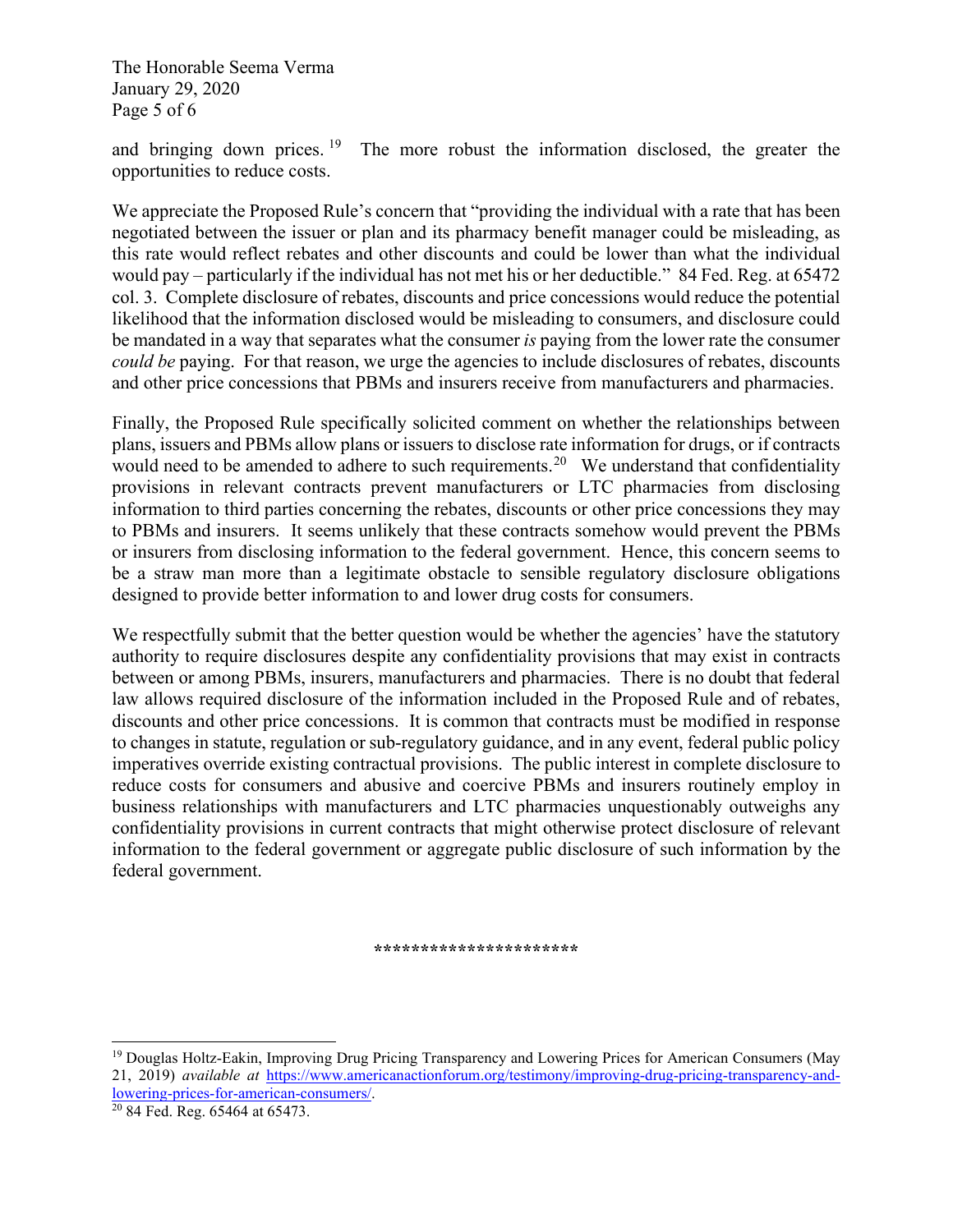The Honorable Seema Verma January 29, 2020 Page 6 of 6

Thank you for consideration of these comments. We welcome any questions or follow up that you may have. Please feel free to contact me at (717) 503-0516 or [arosenbloom@seniorcarepharmacies.org](mailto:arosenbloom@seniorcarepharmacies.org) if we may provide any additional information.

Sincerely,

alan Dr. Real

Alan Rosenbloom President and CEO, SCPC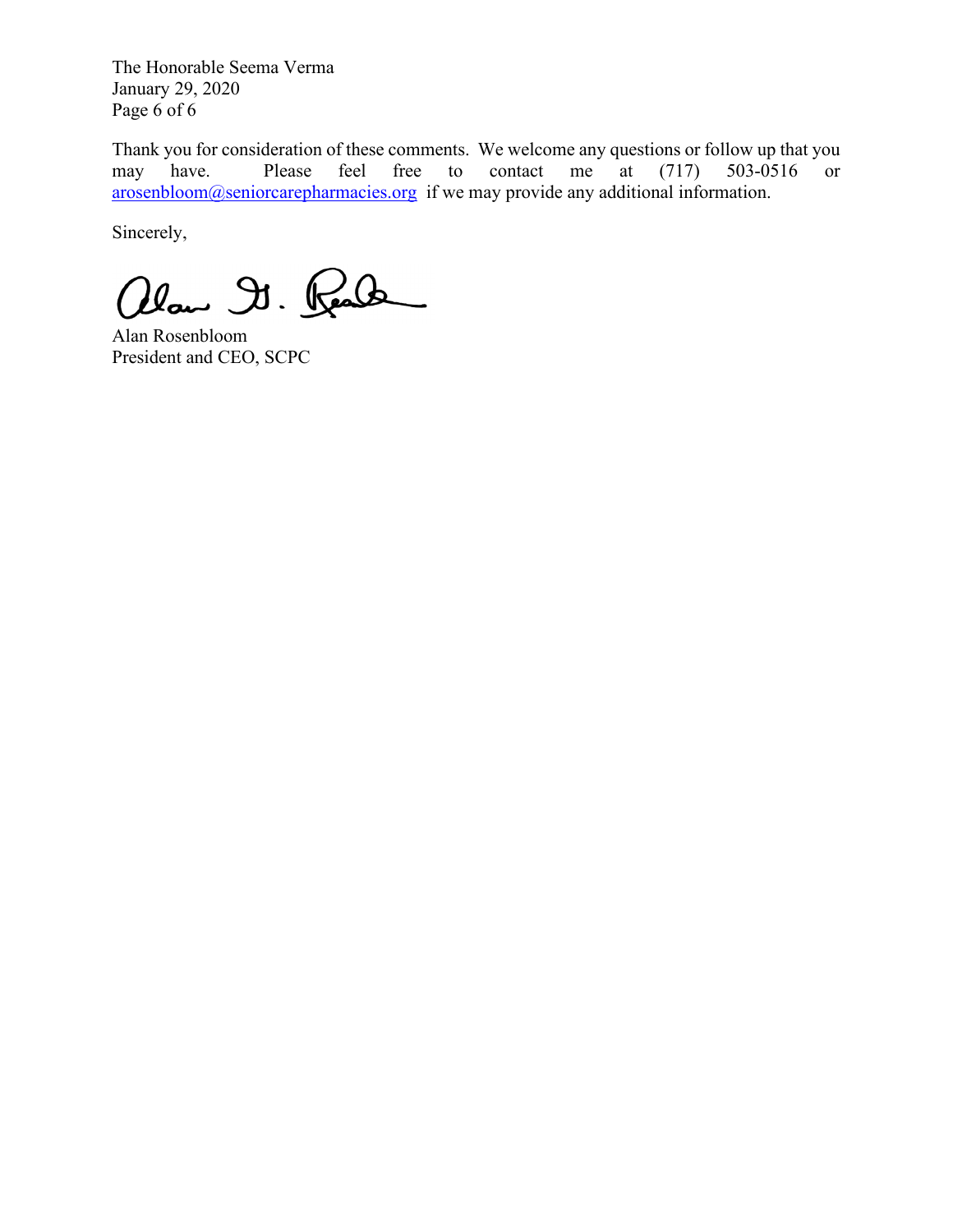

#### 1700 PENNSYLVANIA AVENUE, NW, SUITE 200, WASHINGTON, DC 20006

April 8, 2019

**Via Electronic Submission (www.regulations.gov)** The Honorable Daniel Levinson Office of the Inspector General Department of Health and Human Services Attn: OIG-0936-P Cohen Building, Room 5527 330 Independence Avenue, SW Washington, DC 20201 Attn: Aaron Zajic

> **Re: OIG-0936-P; Fraud and Abuse; Removal of Safe Harbor Protection for Rebates Involving Prescription Pharmaceuticals and Creation of New Safe Harbor Protection for Certain Point-of-Sale Reductions in Price on Prescription Pharmaceuticals and Certain Pharmacy Benefit Manager Service Fees (RIN 0936-AA08)**

Dear Inspector General Levinson:

The Senior Care Pharmacy Coalition (SCPC) appreciates the opportunity to comment on the Office of Inspector General's proposed rule entitled "Fraud and Abuse; Removal of Safe Harbor Protection for Rebates Involving Prescription Pharmaceuticals and Creation of New Safe Harbor Protection for Certain Point-of-Sale Reductions in Price on Prescription Pharmaceuticals and Certain Pharmacy Benefit Manager Service Fees" (the proposed rule or proposal), published in the Federal Register on February 6, 2019 (84 Fed. Reg. 2340). We applaud the focus on lowering outof-pocket (OOP) costs for beneficiaries at point-of-sale (POS) and on the impact ever-larger manufacturer rebates to Medicare Prescription Drug Plans (PDPs), pharmacy benefits managers (PBMs) and Medicaid managed care organizations (MCOs) have had on rising prescription drug prices and skyrocketing beneficiary co-pay obligations.

SCPC is the only Washington-based organization exclusively representing the interests of LTC pharmacies. SCPC represents 80% of all independent LTC pharmacies and our members serve 850,000 residents daily in skilling nursing and assisted living facilities (collectively, LTC facilities) across the country. The LTC patient population is distinct from the 65+ population living in the community, particularly those who rely on Medicare Part D for prescription drug coverage. They differ substantially in the degree of chronic illness, multiple co-morbidities, severe pain, cognitive impairment and reliance on prescription drugs. The federal government has recognized the unique needs of this population by requiring that residents in LTC facilities receive specialized clinical and professional pharmacy services distinct from Medicare beneficiaries in the community, such that the LTC pharmacy market is distinct from, and substantially different than, either the retail or mail order pharmacy markets. SCPC has described these distinctions in many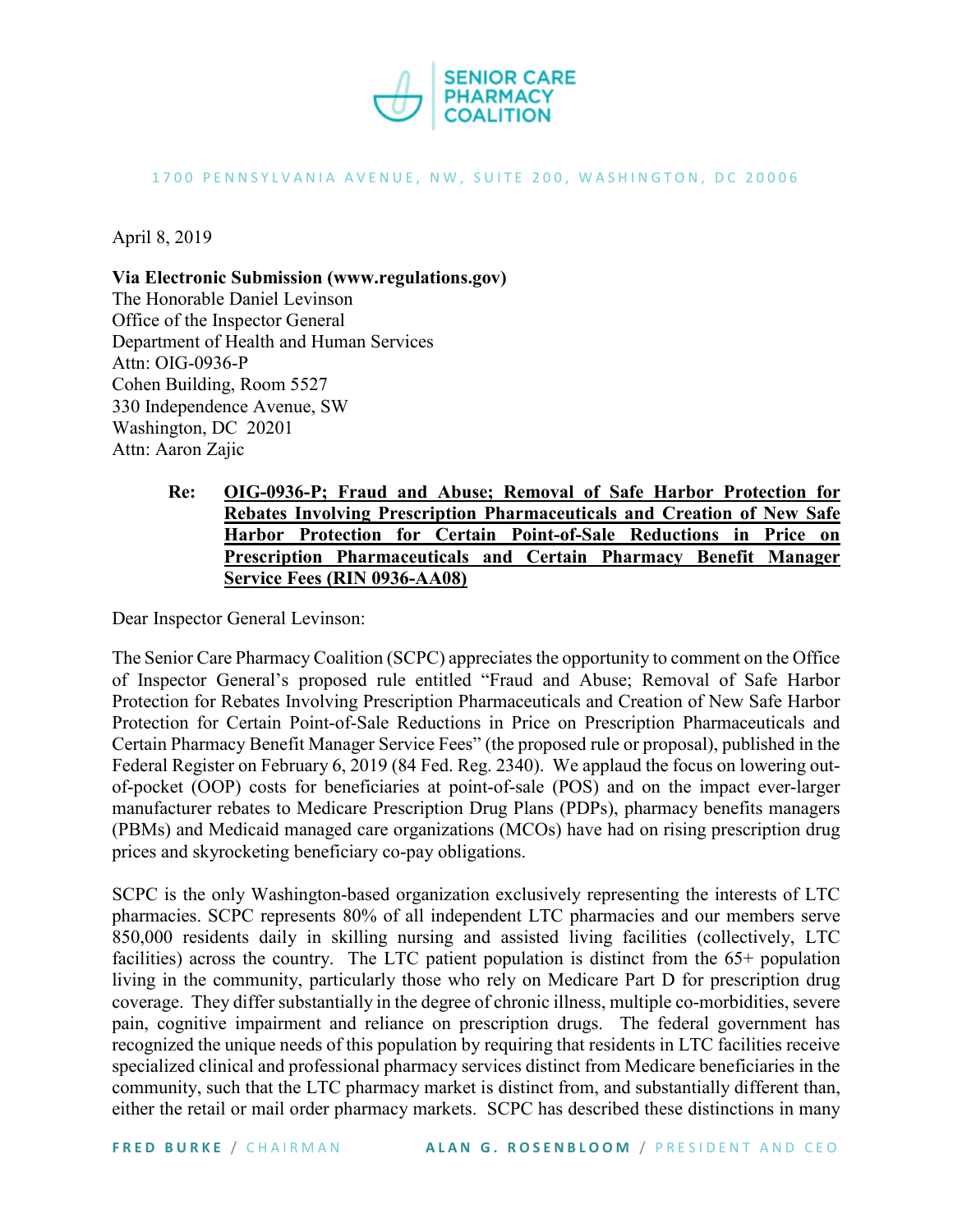The Honorable Daniel Levinson April 8, 2019 Page 2 of 11

filings with the Department of Health and Human Services, most recently on January 25, 2019 in response to the CMS Proposed Part D Rule. Our comments in response to that proposal are attached as Exhibit A for your reference.

The proposed rule includes several provisions affecting beneficiary access to medications under federal healthcare programs, and particularly the Medicare Prescription Drug Program (Part D), that would directly and indirectly impact the ability of Part D beneficiaries to access and afford prescription drugs and the ability of independent LTC pharmacies to remain competitive in an increasingly oligopolistic marketplace. We appreciate the opportunity to comment on the proposed rule.

### **Executive Summary**

SCPC supports all reasonable efforts to reduce beneficiary costs at POS and concurs that manufacturer rebates to PDPs/PBMs as currently constituted are a significant driver of higher drug prices and higher beneficiary costs at POS. Given the complexity of government-funded insurance markets under Medicare Part D and Medicaid, as well as the complexity of the prescription drug supply chain in the United States, we are concerned that the OIG has not demonstrated the detailed understanding of these complexities necessary to implement the proposal in the least disruptive manner possible. We believe that the more disruptive the implementation, the greater the risk to timely beneficiary access to needed prescription drugs, the greater the risk that Medicare Part D beneficiaries will not have access to adequate LTC pharmacy networks and the greater the ability of PBM-driven health care conglomerates to exploit unfair positions across related markets to marginalize independent LTC pharmacies.

SCPC urges the OIG to expand its proposal to afford clearer protections to independent LTC pharmacies from becoming the victims of the OIG's appropriate efforts to rein in PDPs/PBMs. We believe that the OIG should:

- 1. Clarify that DIR fees PDPs/PBMs demand that independent LTC pharmacies pay to remain in Part D networks are kickbacks under the Anti-Kickback Statute and do not qualify for safe harbor protection;
- 2. Create a safe harbor for quality-based adjustments in PDP/PBM payments to independent LTC pharmacies, provided that any metrics used to make such adjustments meet criteria designed to assure that such metrics are reasonably related to quality outcomes for beneficiaries and do not benefit pharmacies that are corporate affiliates of PDPs or PBMs to the detriment of independent LTC pharmacies.
- 3. Expand the proposed safe harbor for fees to fees PDPs/PBMs charge independent LTC pharmacies, such that these fees are for bona fide services and their amount is certified to be set at fair market value.
- 4. Elaborate key details of the chargeback system designed to protect independent LTC pharmacies from financial harm as a result of the proposal and to specify that chargebacks must be cash payments, must be fully transparent, must comply with Medicare prompt payment requirements and must not result in fees being imposed on pharmacies.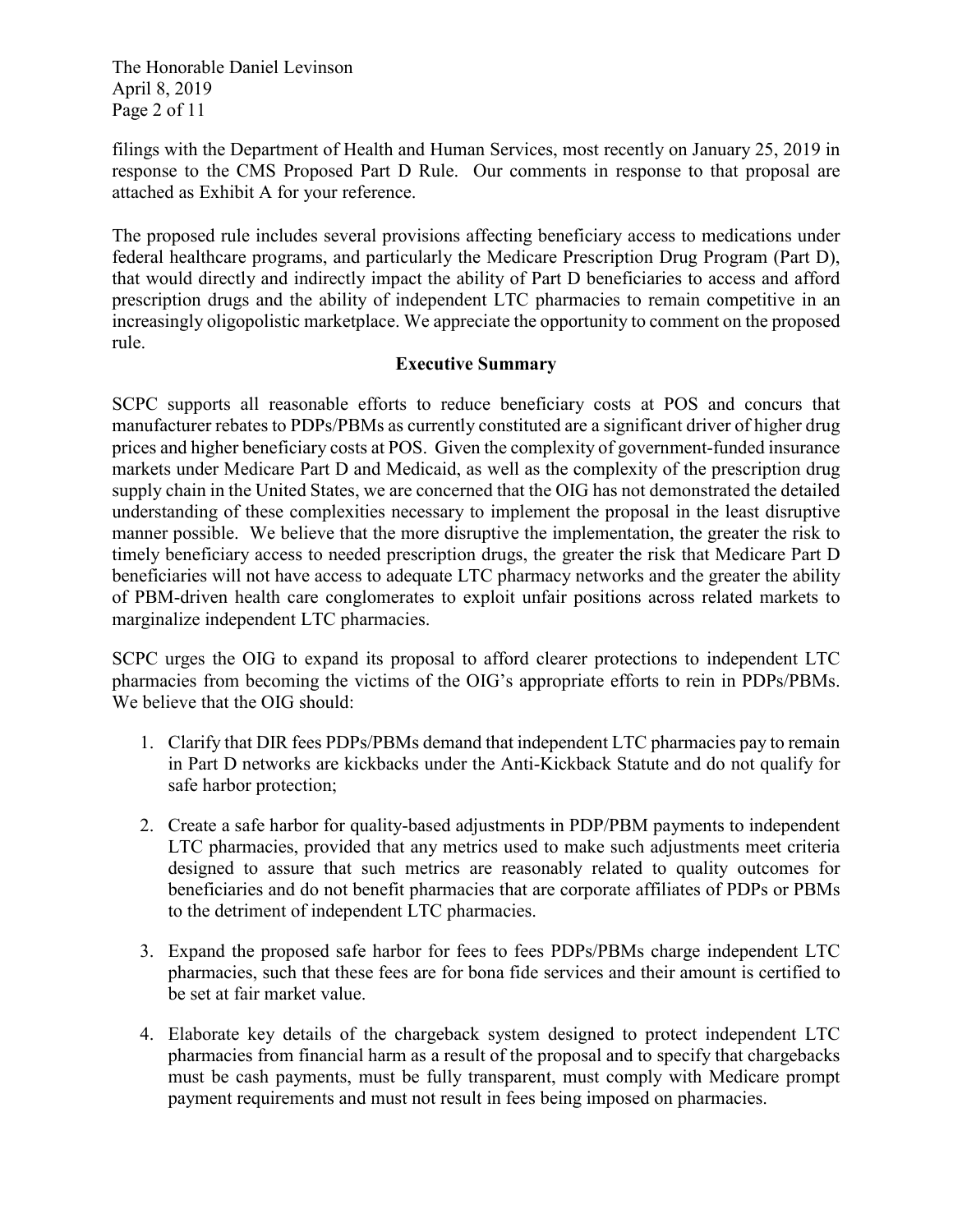The Honorable Daniel Levinson April 8, 2019 Page 3 of 11

A more detailed discussion of these concerns and recommendations follows.

### **Detailed Discussion**

# **I. The OIG Should Further Evaluate the Impact of the Proposal on the Prescription Drug Supply Chain to Assure that Beneficiaries Maintain Access to Cost-Effective Medications.**

SCPC strongly supports the resultant increase in transparency and clarity concerning manufacturer price concessions and fee payments to PBMs and PDPs. However, the disruptive effects and potentially significant and adverse impacts across the insurance markets and prescription drug supply chain warrant careful consideration not only of such disruptions but also the time the market legitimately requires to adapt.

The proposed rule, if finalized, would significantly disrupt not only the insurance markets but also the prescription drug supply chain. While such disruption could well be salutary for patients and result in lower drug prices at POS, the OIG should acknowledge clearly the scope of such disruption and should minimize the impact it would have throughout the market, particularly on beneficiaries and independent LTC pharmacies.

The proposal is designed to reduce, or slow growth in, retail prescription drug prices. SCPC believes reduction in retail prices also would reduce wholesale acquisition cost (WAC), a metric that typically equals the retail price or list price. This is particularly likely if, as Congress is considering, the OIG proposal were extended to the commercial market. In particular, SCPC anticipates that: (1) some manufacturers will reduce WAC (or so-called "list price"), which will affect both the Part D and commercial market prices for the involved medications; (2) other manufacturers and PBMs will avail themselves of the new rebate safe harbor if finalized; (3) a third group may replace rebates with up front discounts; and (4) yet another set of manufacturers will eliminate rebates due under the proposed rule, not otherwise adjust drug prices, but instead utilize the new proposed PBM "fee" safe harbor.

The proposal already anticipated several of these possible outcomes but has not addressed how each of the four likely scenarios would affect the supply chain in general or independent LTC pharmacies in particular. Under the proposal, manufacturers and health plans (through their PBMs) would control these decisions, a process into which LTC pharmacies will have no meaningful input. However, independent LTC pharmacies would be directly affected by the pricing structures negotiated between the manufacturers and PDPs/PBMs, the latter of which easily could manipulate these decisions to benefit their affiliated pharmacies to the detriment of independent pharmacies, particularly given the additional formulary management techniques the proposal and other proposals from CMS would provide them.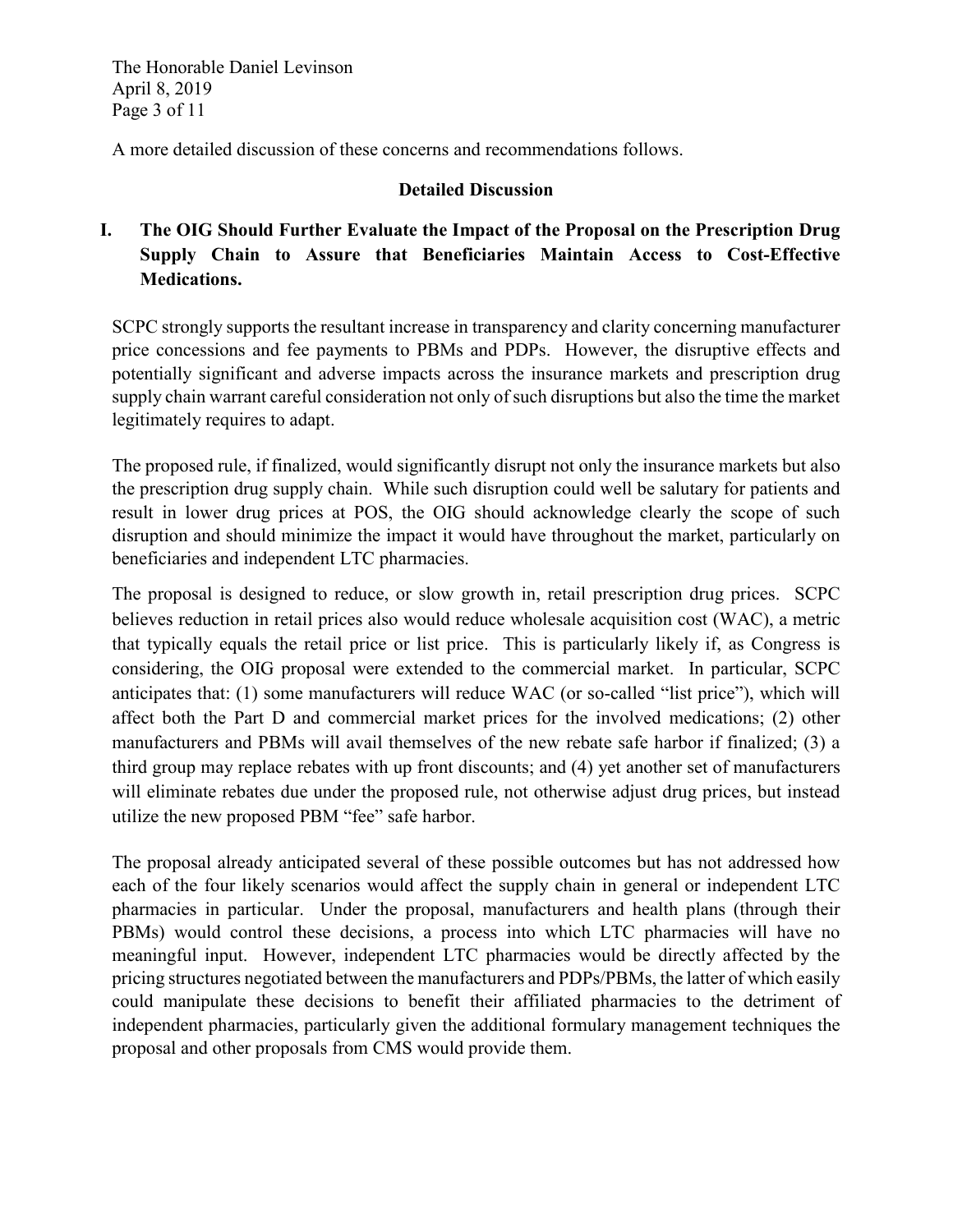The Honorable Daniel Levinson April 8, 2019 Page 4 of 11

-

In this context, we note that implementation for the 2020 Medicare Part D Plan Year would result in chaos and undermine the effectiveness of the proposal. We note that CVS/Caremark, the largest PBM in the nation, recently sent letters to 70 or more pharmaceutical manufacturers stating that, for the 2020 Plan Year, the company expects that the percentage benefits to them from manufacturer rebates and fees combined would remain constant from 2019 to 2020, regardless of whether the OIG proposal is finalized and implemented in 2020. Caremark's justification for this position is that, should the OIG implement the proposal without change and do so no later than 30 days following the close of the comment period, Caremark would have only one week to revise and submit its Part D bids to CMS for 2020. This action is indicative of the chaos rapid implementation would cause.

We therefore urge the OIG to defer implementation beyond 2020 and determine the appropriate implementation date based on a realistic estimate of the time necessary to allow the market to renegotiate contracts not only between PBMs/PDPs and manufacturers, but also contracts between PBMs/PDPs and pharmacies or PSAOs, between manufacturers and wholesalers, between manufacturers or wholesalers and GPOs and between manufacturers or wholesalers or GPOs and pharmacies. We also urge the OIG to analyze the impact of the various alternatives on independent LTC pharmacies before finalizing the proposed rule, particularly given the crucial role independent LTC pharmacies play in assuring Medicare Part D network adequacy for beneficiaries.

# **II. The OIG Should Evaluate the Impact of the Proposal on LTC Pharmacies More Thoroughly and Should Include Specific Protections Against PBMs and PDPs Shifting Any Adverse Impact from the Proposal to Independent LTC Pharmacies.**

# **A. The Potential Adverse Impact on Independent LTC Pharmacies Could Be Substantial.**

As noted above, the proposal would fundamentally change drug pricing practices throughout the supply chain and would reduce PBM and PDP revenues substantially. Such loss of revenues predictably would drive PBMs and PDPs to try recouping their losses elsewhere in the marketplace. The proposal would make it difficult for them to seek other financial concessions from manufacturers but does nothing to prevent them from shifting their losses onto independent LTC pharmacies, which occupy a substantially weaker marketplace position.

PBMs have a long history of manipulating the Part D program to shift revenues from pharmacies (and particularly independent and LTC pharmacies) to themselves. CMS repeatedly has documented such practices, most recently in its assessment of PDP/PBM use of DIR fees, which is discussed below.<sup>[1](#page-21-0)</sup> Indeed, CMS' recent Proposed Part D Rule parallels the OIG proposal in that it would require PDPs and PBMs to pass DIR fees on to beneficiaries at POS.

<span id="page-21-0"></span><sup>&</sup>lt;sup>1</sup> See Modernizing Part D and Medicare Advantage to Lower Drug Prices and Reduce Out-of-Pocket Expenses, 83 Fed. Reg. 62152 (November 30, 2018).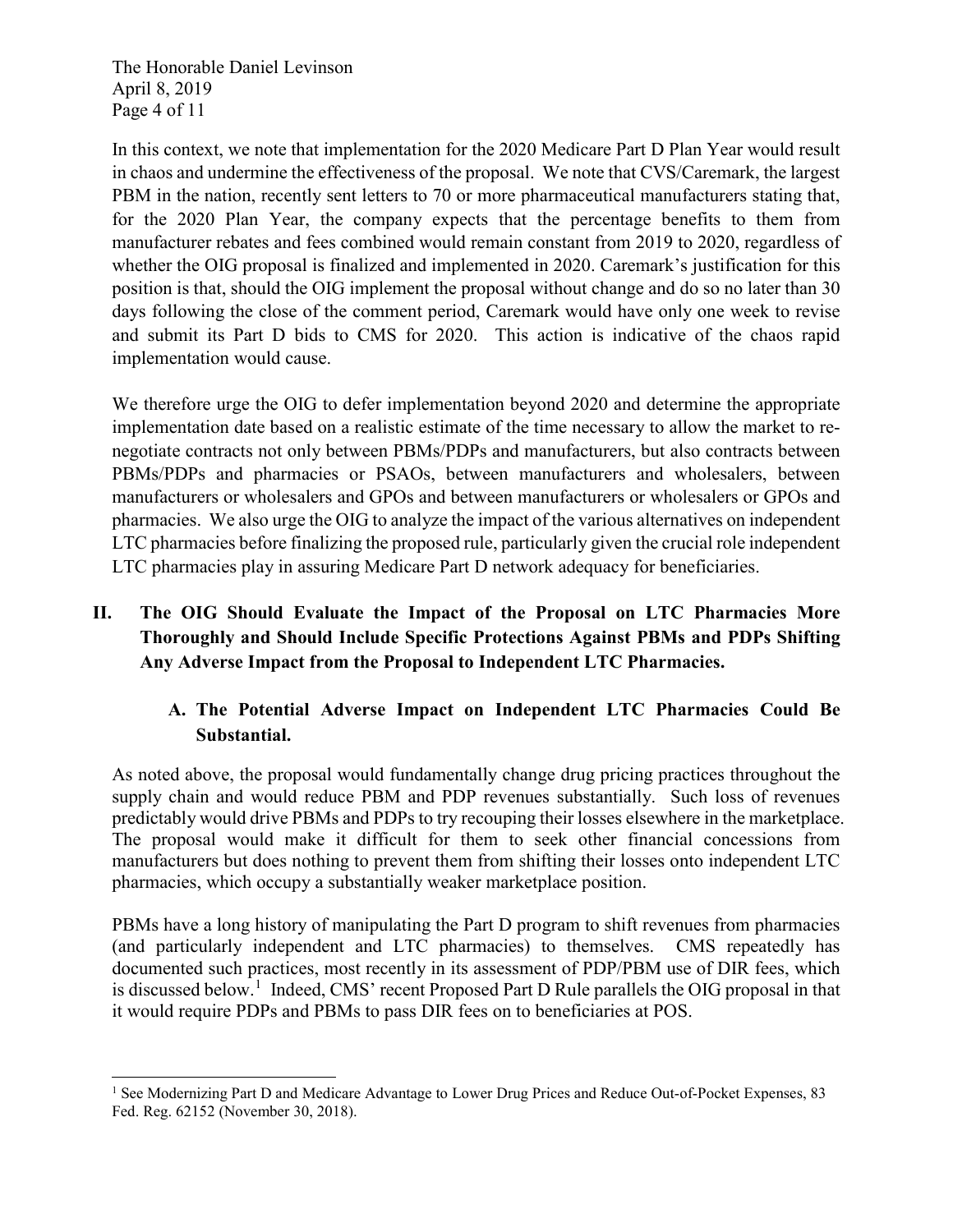The Honorable Daniel Levinson April 8, 2019 Page 5 of 11

In this context, it is crucial that the OIG consider the degree to which substantial concentration in the PBM market and cross-market consolidation of health and prescription drug plans, PBMs, and retail, specialty, mail-order and LTC pharmacy has skewed the nation's systems concerning prescription drugs. Three health care conglomerates now dominate the marketplace:

- **CVS Health,** which owns:
	- o The nation's third-largest health insurer, fourth-largest Medicare Part C plan Sponsor and fourth-largest Medicare Part D Sponsor (Aetna)
	- o The nation's third-largest Part D Plan Sponsor (SilverScript) when combined with recently acquired Aetna becomes the second-largest Part D Plan Sponsor
	- o The nation's largest PBM (Caremark)
	- o The nation's largest retail pharmacy chain (CVS)
	- o The nation's largest specialty pharmacy (CVS Specialty)
	- o The nation's largest LTC pharmacy (Omnicare)
	- o The nation's second largest mail order pharmacy
- **UnitedHealth Group,** which owns:
	- o The nation's largest health insurer, largest Part C Plan Sponsor and largest Part D Sponsor (UnitedHealth)
	- o The nation's third-largest PBM (Optum)
	- o The nation's third-largest specialty pharmacy (BrovaRx)
	- o The nation's third-largest mail order pharmacy
- **Cigna**, which owns:
	- o The nation's fourth-largest health insurer, tenth-largest Part C Plan Sponsor and the ninth-largest Part D Plan Sponsor (Cigna)
	- o The nation's second-largest PBM (ExpressScripts)
	- o The nation's largest mail-order pharmacy (ExpressScripts)
	- o The nation's second-largest specialty pharmacy (Accredo)

The resultant market concentration and cross-market domination has resulted in an oligopolistic marketplace that not only increases drug prices for beneficiaries but allows the PBMs central to each company's business strategies to improperly advantage the pharmacy chains that are their corporate affiliates to the detriment of independent LTC pharmacies. The State of Ohio, for example, recently terminated its contracts with Caremark to administer the state's prescription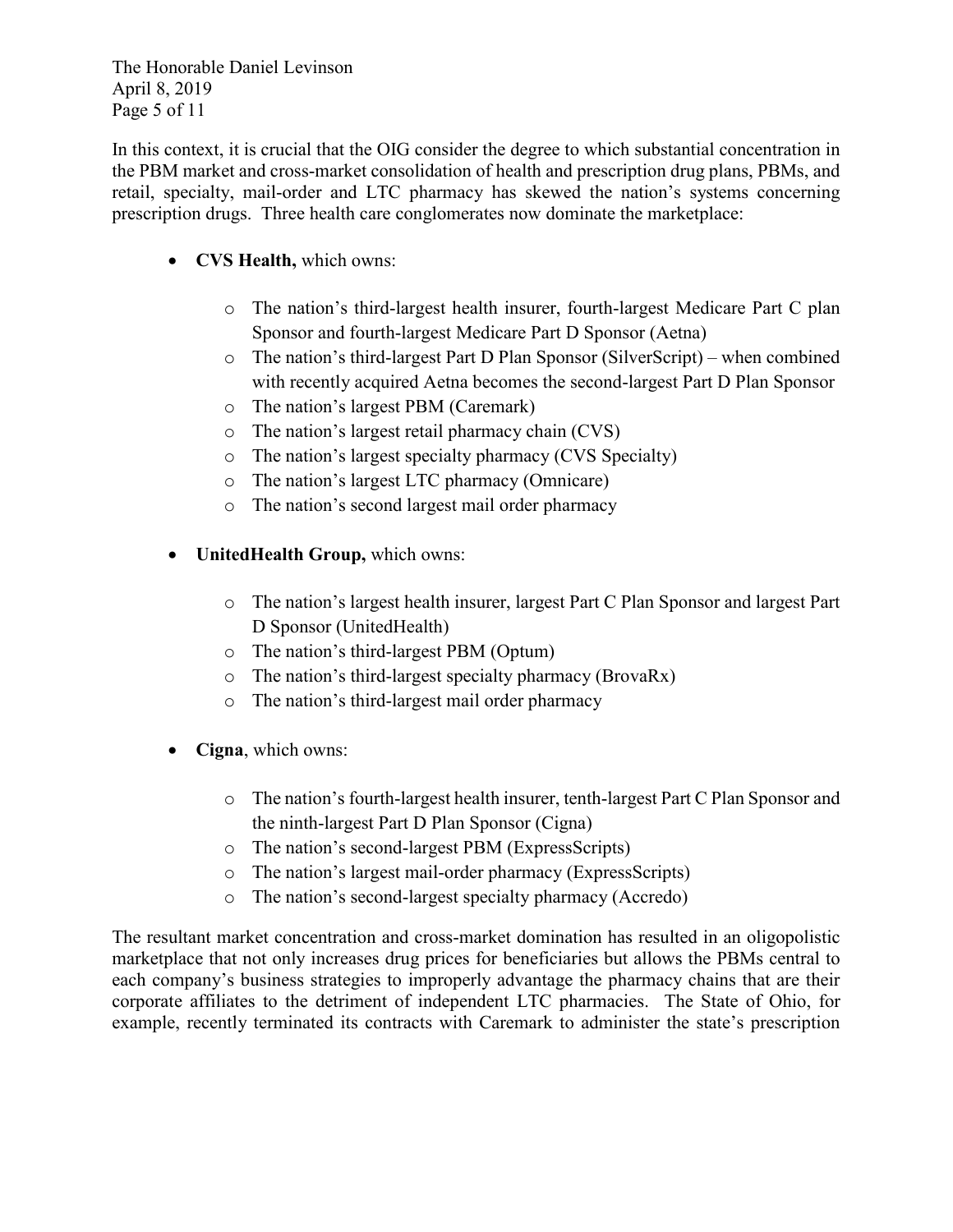The Honorable Daniel Levinson April 8, 2019 Page 6 of 11

j

drug benefits for Medicaid beneficiaries due precisely to inappropriate manipulation across the PBM and pharmacy markets in the state.<sup>[2](#page-23-0)</sup>

For these reasons, SCPC is deeply concerned that part of the response these oligopolistic conglomerates will have to the proposal would widen the competitive disadvantage they already exploit, such that independent LTC pharmacies would struggle in the marketplace, competition would decrease, and beneficiaries would face sub-optimal results – delays in accessing appropriate medications, higher costs or both.<sup>[3](#page-23-1)</sup> As Avalere has noted in its impact analysis of the proposal: "[p]lans/PBMs with integrated pharmacies are likely to better manage any financial risk than independent pharmacies."[4](#page-23-2)

The proposal does not include any evaluation of the impact on pharmacies and particularly the impact on independent LTC pharmacies. Independent LTC pharmacies are at particular risk because federal law and regulations impose extensive clinical and operational obligations on them, thereby creating substantially higher costs to dispense medications and provide related services to patients than those of retail or mail-order pharmacies or of pharmacies that are part of conglomerates also operating PBMs. Depending on the patient's care setting, independent LTC pharmacies compete not only with affiliated LTC pharmacies, but also with affiliated mail order, specialty and occasionally retail pharmacies. Consequently, PBMs' ability to advantage affiliated pharmacies to the detriment of unaffiliated LTC pharmacies across competing pharmacy types poses a greater risk than in other pharmacy markets.

In the skilled nursing setting, independent LTC pharmacies are in an even more vulnerable position because Part D is the largest payer and most Part D patients are dually eligible for Medicare and Medicaid. Duals residing in LTC facilities do not pay co-pays, and most state Medicaid programs do not reimburse pharmacies for co-pay amounts. Consequently, LTC pharmacies operate at a financial disadvantage for all these patients, which makes the ability of corporate conglomerates to benefit their affiliated pharmacies more devastating to competition from independent LTC pharmacies.

Given the adverse consequences for beneficiaries and government health care expenditures that result from oligopoly, the importance of independent LTC pharmacies to network adequacy for PDPs and the Part D beneficiaries they serve, and the value of independent competition in the Part D marketplace, it is crucial that the OIG evaluate the impact of the proposal on independent LTC pharmacies and add provisions designed to protect pharmacies from bearing the cost of PBM/PDP bad behavior. SCPC advances specific ideas for such additions below.

<span id="page-23-0"></span><sup>2</sup> See, e.g., <http://gatehousenews.com/sideeffects/ohio-medicaid-orders-drug-price-changes-abuse-reported/> and [https://www.beckershospitalreview.com/pharmacy/ohio-medicaid-terminates-contracts-with-optum-cvs](https://www.beckershospitalreview.com/pharmacy/ohio-medicaid-terminates-contracts-with-optum-cvs-caremark.html.)[caremark.html.](https://www.beckershospitalreview.com/pharmacy/ohio-medicaid-terminates-contracts-with-optum-cvs-caremark.html.)

<span id="page-23-1"></span><sup>&</sup>lt;sup>3</sup>[https://www.ftc.gov/system/files/documents/public\\_events/1255653/understanding\\_competition\\_in\\_prescription\\_dr](https://www.ftc.gov/system/files/documents/public_events/1255653/understanding_competition_in_prescription_drug_markets_workshop_slides_11-8-17.pdf) [ug\\_markets\\_workshop\\_slides\\_11-8-17.pdf.](https://www.ftc.gov/system/files/documents/public_events/1255653/understanding_competition_in_prescription_drug_markets_workshop_slides_11-8-17.pdf) (slides 74-103)

<span id="page-23-2"></span><sup>&</sup>lt;sup>4</sup> [https://avalere.com/insights/understanding-the-combined-effects-of-drug-pricing-reforms.](https://avalere.com/insights/understanding-the-combined-effects-of-drug-pricing-reforms)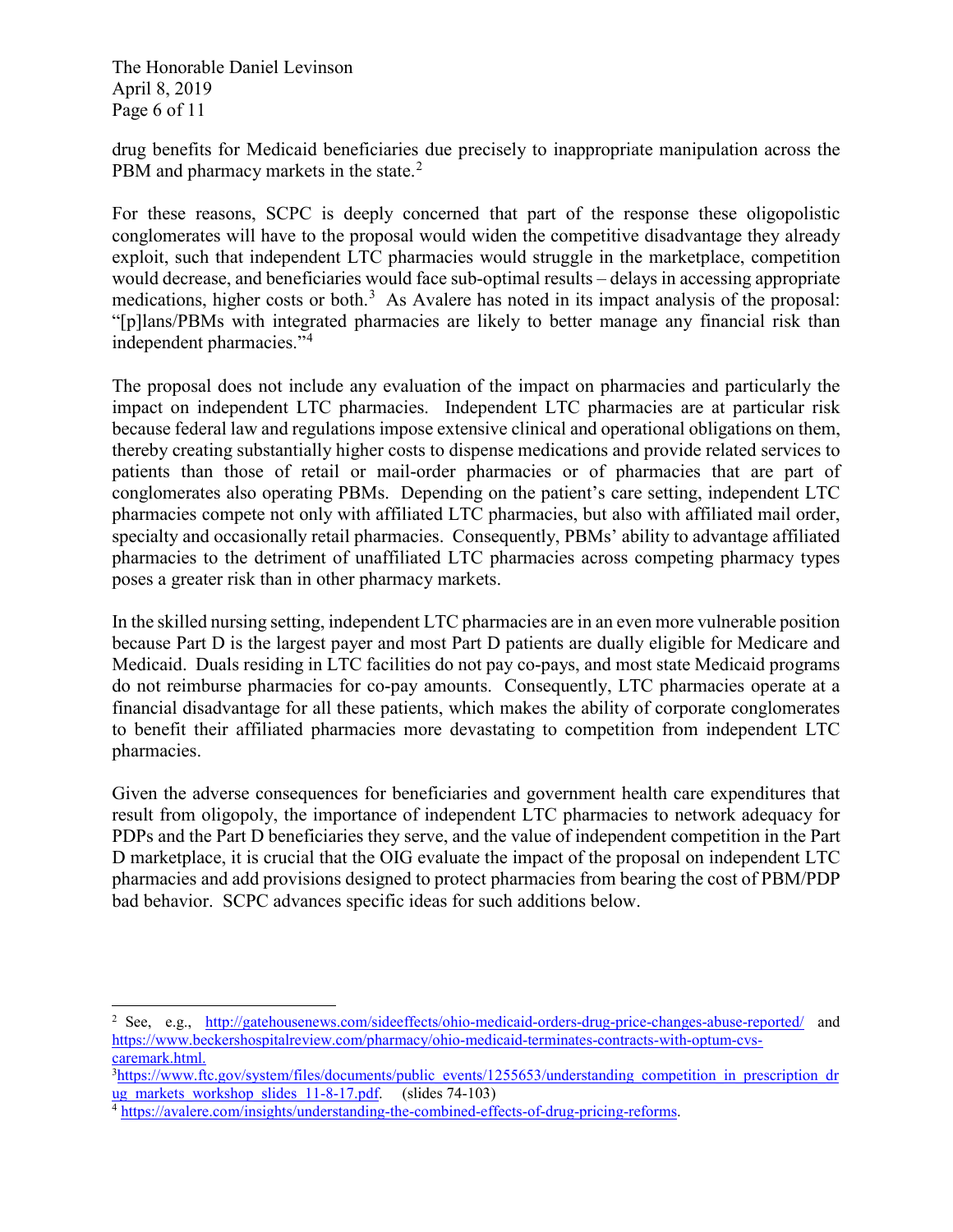The Honorable Daniel Levinson April 8, 2019 Page 7 of 11

# **B. The OIG Should Clarify that Pharmacy DIR Fees Constitute Improper Kickbacks Upon Implementation of the Proposal.**

Just as PBMs and PDPs demand ever-greater rebates from manufacturers, so too do they demand ever greater direct and indirect remuneration fees (DIR fees) from pharmacies**,** with one significant difference. Manufacturers can and do raise prices beyond demands for increased rebates, creating a win/win for PDPs/PBMs and manufacturers. Pharmacies cannot raise prices to either PDPs or consumers to offset DIR fees, creating a win/lose outcome.

Actual market experience demonstrates how PBMs exploit their market dominant position unilaterally to impose questionable contracting requirements upon pharmacies in the form of so-called "DIR" fees. As documented by CMS in its November 2018 Proposed Rule,<sup>[5](#page-24-0)</sup> from 2012- to 2017, PBMs imposed a 45,000% increase in the amount of DIR fees that pharmacies had to pay to PBMs and PDPs. That agency also documented that the percentage of PDP revenues earned from DIR fees increased substantially, at a rate of over 225% each year since 2012.<sup>[6](#page-24-1)</sup>

Yet neither CMS nor the OIG have examined exactly what these pharmacy payments to PBMs are for, given that PDPs should be paying pharmacies to dispense medications and that pharmacies should not pay PDPs for the privilege of participating in Part D networks. Further, while the OIG proposes an appropriate and specific rule regarding manufacturer payments of fees to PBMs and the PDPs they represent, the OIG has *not* similarly addressed the proposed rule to pharmacy payments required by PBMs and health plans. This gap in the proposed regulatory structure could exacerbate the current market environment imbalance favoring PBMs and give PBMs additional motivation to *increase* their demands for greater pharmacy DIR fees. We urge the OIG to consider this possible outcome in addressing the scope and nature of the PBM fee proposed safe harbor.

Essentially, DIR fees amount to a "pay-to-play" demand from PBMs/PDPs. If independent LTC pharmacies wish to participate in Part D networks, they must accept DIR fees and other fees for "services" that yield no benefit to beneficiaries, pharmacies or the Part D Program. If independent LTC pharmacies wish to participate in Part D networks, they have no choice but to pay whatever fees PBMs/PDPs demand. So, to obtain any Medicare Part D business at all, independent LTC pharmacies must pay fees. Such mandatory participation fees are the essence of behavior the Anti-Kickback Statute is designed to prevent and use of such fees no longer may be redeemed by any existing safe harbors.

As with current rebates, DIR fees have evolved over time from payments that may have been reasonable and justified into pay-to-play obligations that have become kickbacks. Therefore, in clarifying that DIR fees are kickbacks that do not qualify for safe harbor protection, the OIG should

<span id="page-24-0"></span>j <sup>5</sup> CMS Proposed Rule: Modernizing Part D and Medicare Advantage to Lower Drug Prices and Reduce Out-of-Pocket Expenses, 83 Fed. Reg. at 62174. As of these comments CMS has not finalized the Proposal.

<span id="page-24-1"></span><sup>6</sup> 83 Fed. Reg. at 62174.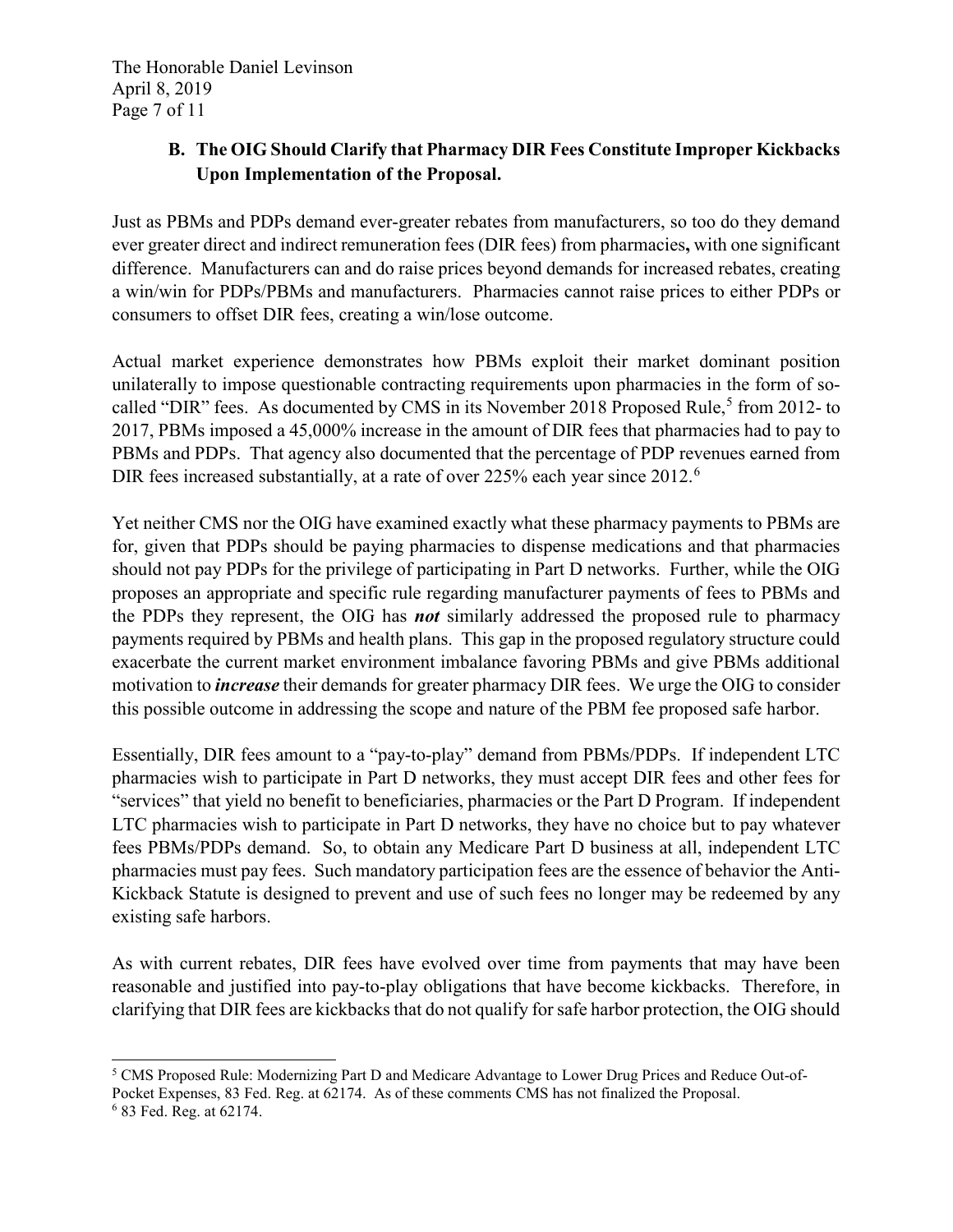The Honorable Daniel Levinson April 8, 2019 Page 8 of 11

implement its interpretation prospectively, as it proposes to do with the changes in application of safe harbors to current rebate practices.

# **C. The OIG Should Create a Safe Harbor for DIR Fee Quality-Based Adjustments to PDP Payments to Pharmacies, Provided that Such Adjustments are Based on Metrics that Demonstrably Improve Quality of Care and Services for Beneficiaries.**

We acknowledge that payment adjustments based on quality serve legitimate beneficiary and program purposes, such that any clarification that DIR fees constitute improper kickbacks also should allow legitimate quality-driven payment adjustments, which necessarily occur after POS, to continue. We believe that an additional safe harbor for such programs is the best approach.

It is crucial that such programs be reasonably related to quality outcomes for beneficiaries. Unfortunately, the current Part D approach to "performance-based" adjustments does not do so. CMS evaluates PDPs based on criteria relevant to insurers, not relevant patient populations, pharmacy types or pharmacy services. PDPs, in turn, impose those metrics on pharmacies, a process that does not benefit patients.

PDPs also may create their own quality metrics, without consistency across PDPs or any recognition of specific patient populations or care settings. For example, PDPs often rely on metrics developed by the Pharmacy Quality Alliance (PQA), a group consisting of academic pharmacists and various stakeholders in the private market. Its metrics generally are not specific to the Medicare-eligible population (primarily those age 65+), much less the LTC patient population, which skews much older and has a higher incidence of multiple chronic conditions and co-morbidities, significantly greater levels of impairment in activities and instrumental activities of daily living and substantially greater use of prescription drugs. In many cases, the resultant metrics used to evaluate LTC pharmacy performance bears little relationship to quality outcomes for LTC patients participating in Part D.

Moreover, PDPs and PBMs often manipulate purported quality metrics to drive revenues for their affiliated pharmacies to the detriment of LTC pharmacies. For example, both Caremark and ExpressScripts adjust payments to LTC pharmacies serving patients in assisted living facilities based on the percentage of prescriptions that are dispensed for 90 days. The higher the percentage of 90-day dispenses, the greater the financial reward. The lower the percentage of 90-day dispenses, the greater the financial penalty.

The length of prescriptions in the LTC population is inversely related to quality. Given the degree of physical and cognitive impairment, the number of prescriptions taken (an average of 12-14 per month) and the legal constraints on medication administration assistance assisted living facilities may provide, the longer the duration of a prescription in the LTC population, the more likely that patients will err in following administration instructions, which results in *lower* quality of care.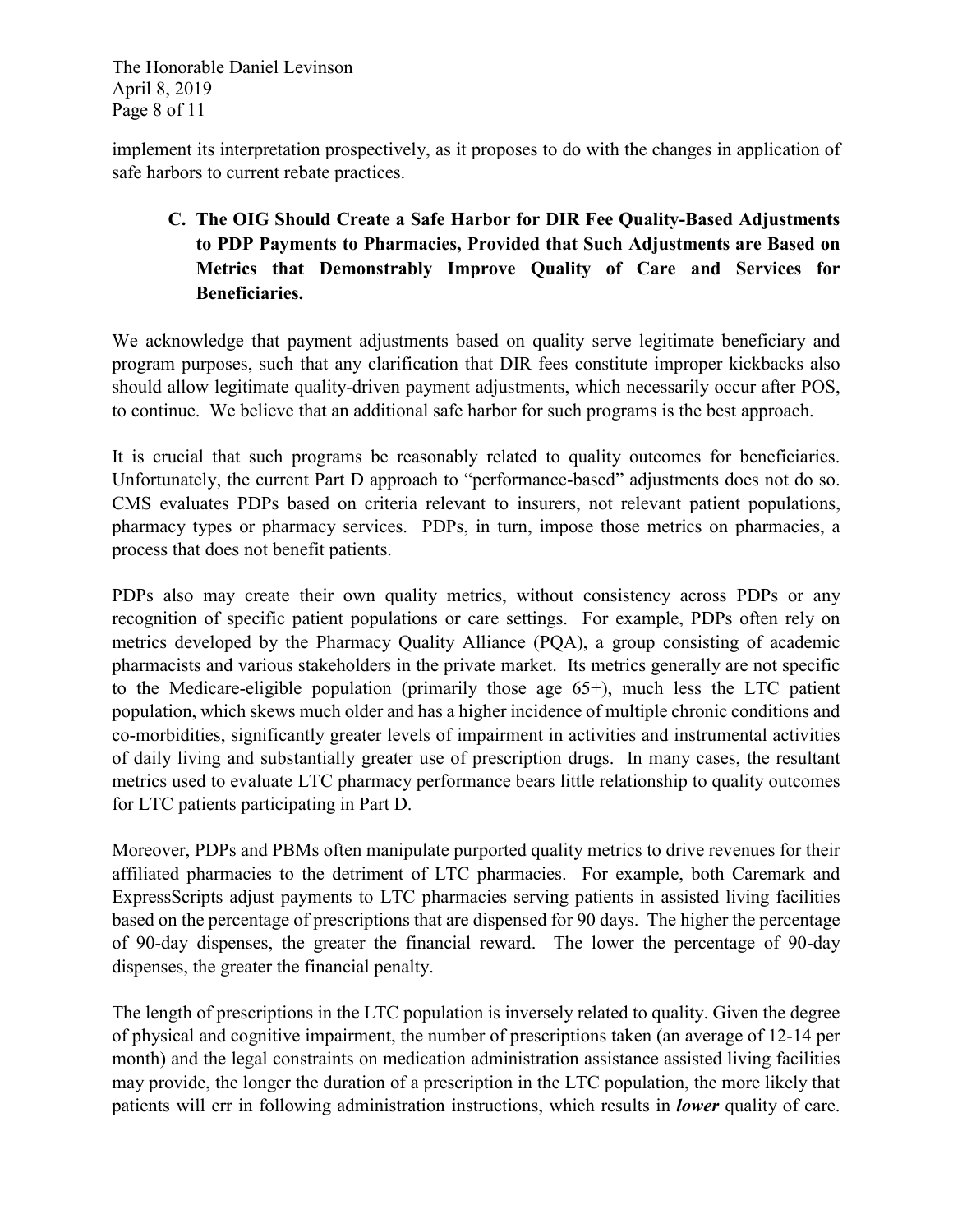The Honorable Daniel Levinson April 8, 2019 Page 9 of 11

Moreover, CMS has concluded that, for certain medications, the greater the length of the prescription, the more waste in the Part D program, because LTC patients often see changes in medication or dosage. So, this purported quality metric actually is inversely related to quality and correlated with increased program waste.

In assisted living facilities, residents may obtain medications under Part D from retail pharmacies, mail-order pharmacies or LTC pharmacies. It is no accident that Caremark, with the second-largest mail-order pharmacy as a corporate affiliate, and ExpressScripts, with the largest mail-order pharmacy as a corporate affiliate, would falsely denominate this adjustment as a quality adjustment. Since mail-order pharmacies routinely dispense prescription drugs in 90-day supplies, this metric allows these PBMs to pay their affiliated pharmacies more while paying unaffiliated pharmacies that compete with their corporate affiliates less.

We therefore believe that a safe harbor allowing quality-based payment adjustments must require that such adjustments, at least as applied to LTC pharmacies, be:

- Specific to the LTC patient population
- Developed through a stakeholder process with appropriate participation by LTC pharmacies
- Independently validated before use
- Related to quality not to financial performance
- Be free from financial conflicts of interest or perverse financial incentives for PBMs, PDPs and their corporate affiliates

# **D. The OIG Should Create a Safe Harbor to Assure that Fees PBMs and PDPs impose on LTC Pharmacies Represent Fair Market Value.**

In addition to DIR fees, PBMs/PDPs historically have imposed a growing assortment of other fees on LTC pharmacies, purportedly for services that often are opaque and seem unrelated to the fair market value for such services. For example, PBMs charge LTC pharmacies fees for processing claims. These fees, which generally range from \$0.25 to \$1.00 per submission, may reduce LTC pharmacy revenues significantly. Given that most claims are processed through a computer-tocomputer communication, it is questionable that even a \$0.25 fee is justified by anything other than disproportionate and oligopolistic market power.

Moreover, it is noteworthy that only one PDP sponsor – Humana – routinely imposes \$1.00 claims processing fees in Part D markets where it has a dominant market position. Humana also is the only major PBM/PDP that refuses to negotiate with PSAOs authorized to negotiate on behalf of groups of LTC pharmacies, demanding instead that each LTC pharmacy contract directly with the company. Humana's approach highlights the degree to which PDPs/PBMs wield undue market power to demand fees without demonstrating provision of any bona fide service and at amounts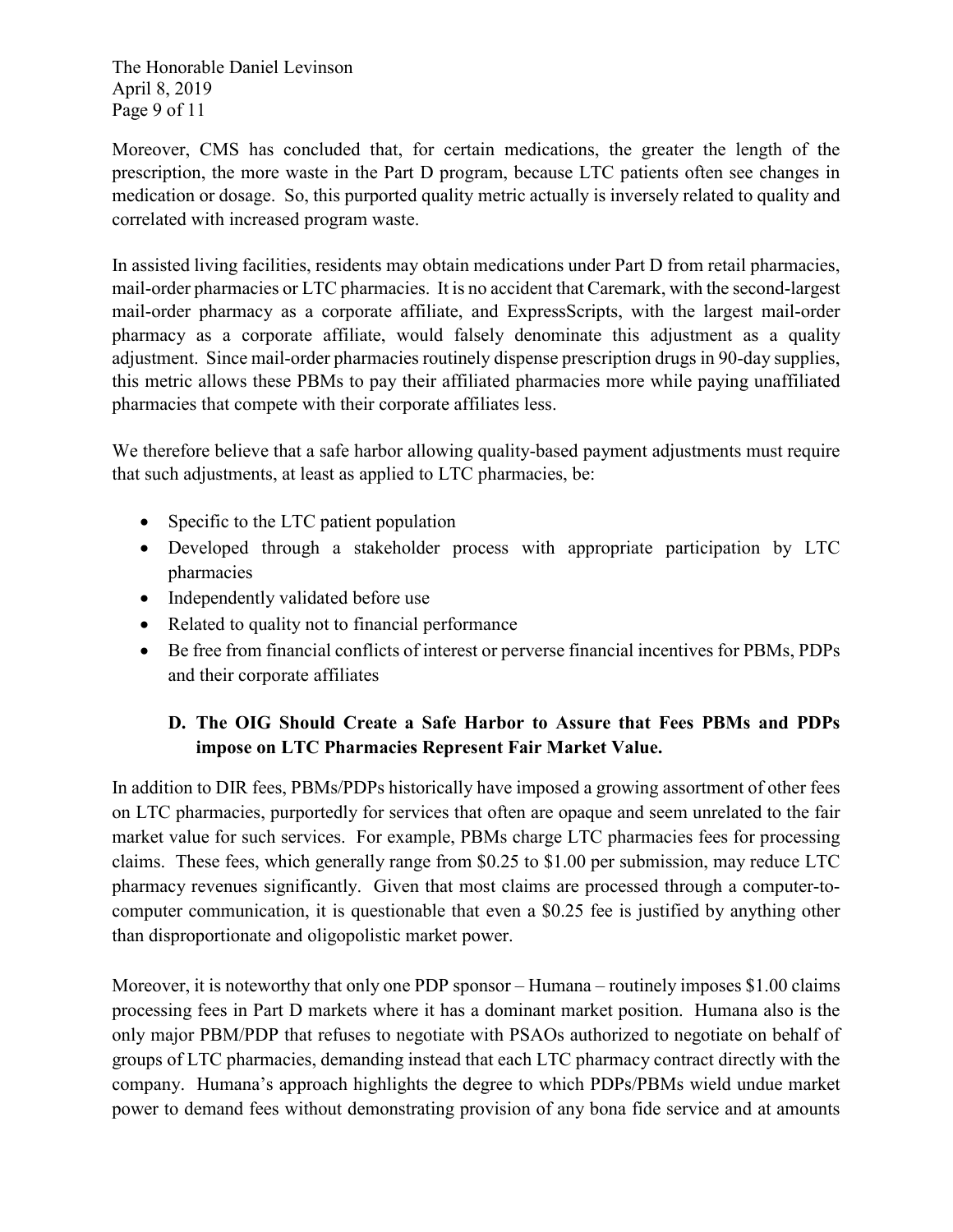The Honorable Daniel Levinson April 8, 2019 Page 10 of 11

untethered to the fair market value of any such services. In this case, even if the fee represents compensation for a bona fide service – which SCPC contests – Humana's substantially larger fee is not justified by fair market value; rather, it is an extreme example of how oligopolistic market position drives exploitation.

It also is noteworthy that the claims processing fee is imposed *per submission, not per claim.* A substantial number of LTC pharmacy claims initially are denied but ultimately are approved by PBMs. In such cases, PBMs and PDPs collect multiple fees per claim, despite the fact the claim as originally submitted ultimately is approved unchanged.

We therefore urge the OIG to expand the proposed safe harbor concerning fees PBMs/PDPs charge manufacturers to encompass fees PBMs/PDPs charge to independent LTC pharmacies or create a separate safe harbor for such pharmacy fees. They must be charged for bona fide services and PBMs/PDPs must certify that such fees represent fair market value for the services provided.

# **E. The Proposed Chargeback Approach Requires Detailed Clarification.**

The proposal includes a requirement that, if manufacturers make certain price concessions to PBMs or PDPs, they also must provide "the dispensing pharmacy through a chargeback or a series of chargebacks" to recognize fully the value of the reduction in price the PBMs or PDPs receive. SCPC believes the intent of the chargeback is to minimize the adverse impact of the proposal on pharmacies. SCPC is concerned, however, that this apparent intent is not explicit, the way such chargebacks would be administered is unspecified and the degree to which independent pharmacies would see their financial circumstances deteriorate to the benefit of PDPs, PBMs and their affiliated pharmacies is unexplored.

First, the OIG should clarify that chargebacks must be cash transactions. The proposal does not specify whether chargebacks must be cash payments or could be offsets against future purchases. Independent LTC pharmacies must receive offsetting cash payments, otherwise they would face substantial financial challenges.

Second, the OIG should clarify that all information necessary to determine chargeback amounts be fully transparent *to independent LTC pharmacies.* Since some third party will have to administer chargebacks, it is crucial that LTC pharmacies have all information necessary to determine whether chargebacks have been calculated accurately. Necessarily, therefore, pharmacies must have unfettered access to the details of the up-front discounts or other manufacturer price concessions for each prescription the pharmacy dispenses.

Third, the OIG should clarify that chargeback payments must be made at POS or otherwise consistent with the Medicare prompt pay rule. There is no justification to make pharmacies the financier for the new safe-harbor system and chargeback payments must be made to pharmacies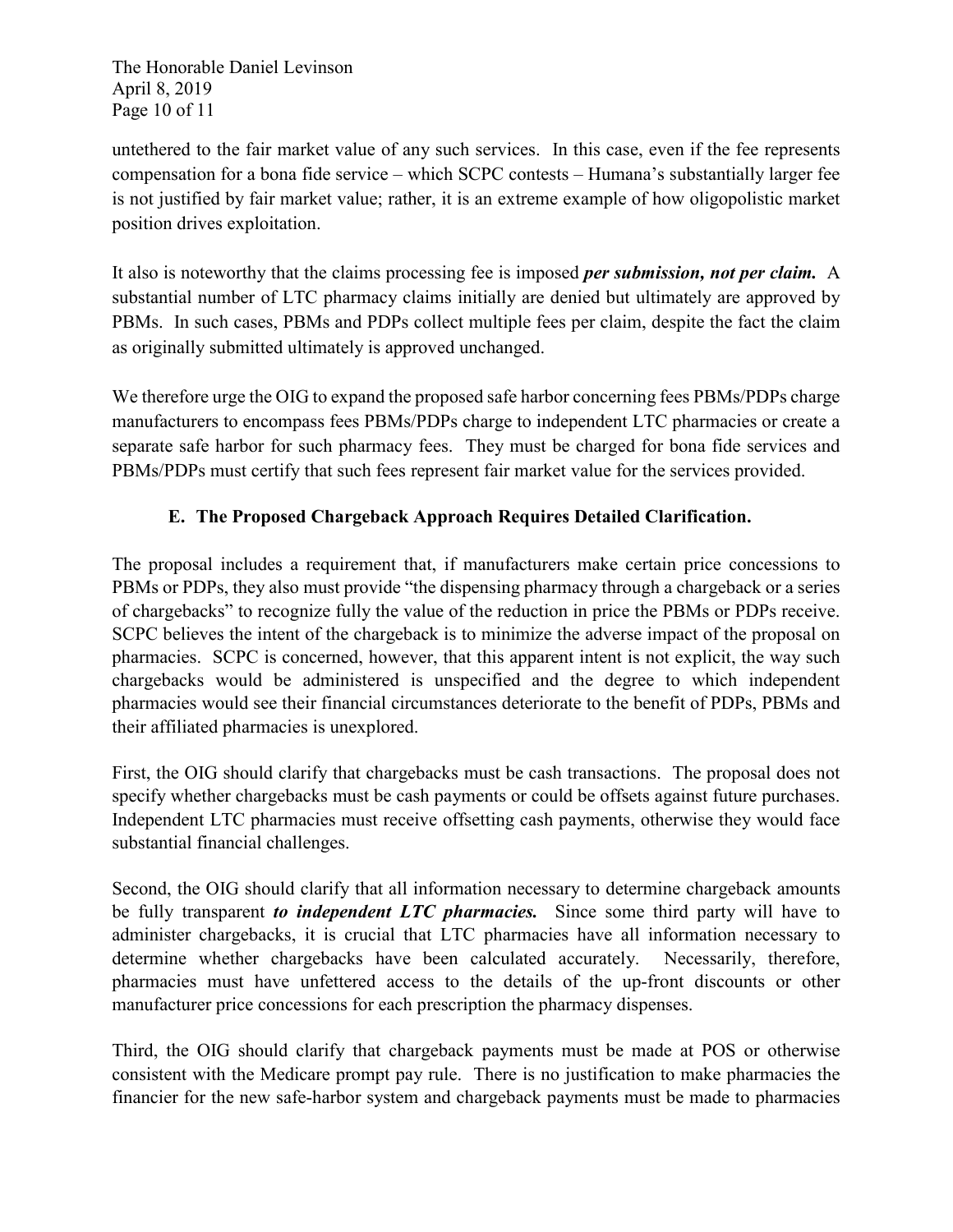The Honorable Daniel Levinson April 8, 2019 Page 11 of 11

at POS or as soon as possible thereafter. Since PBMs/PDPs will have complete information concerning manufacturer discounts or other price concessions at POS, presumably chargebacks could be processed simultaneously. At minimum, the Medicare prompt payment rule should extend to chargebacks, such that they must be made within 14 days of appropriate claims submission.

Fourth, the OIG should assure that independent LTC pharmacies do not incur fees or other charges for administration of chargebacks. It is unclear which entity would become responsible for administering chargebacks. In the short term – particularly if this proposal is implemented for the 2020 Plan Year – it seems likely that PBMs would be the only entities capable of doing so. Of course, others in the marketplace (e.g., wholesalers) or new administrative entities also could enter the chargeback market over time. In any case, independent LTC pharmacies bear no responsibility for the current rebate system or its adverse impact on beneficiary costs at POS, and therefore should not bear any cost for the administrative changes necessary to implement the proposal in the marketplace. Clarifying that LTC pharmacies cannot be charged to receive chargebacks is crucial to achieve this result, particularly given the sector's experience with PBMs as described above.

Finally, the OIG should acknowledge that independent LTC pharmacies will see a potentially significant increase in cost as a result of this proposal. LTC pharmacies would have to develop and implement systems to assure that chargebacks are accurate and likely will have to participate in as yet unknown processes to correct inaccurate chargebacks, which will add to the cost to provide medications and related clinical and operational services to beneficiaries. While making changes to payment programs is outside the OIG's scope of authority, it is important that the OIG acknowledge this reality.

**\* \* \* \* \* \* \* \* \***

We thank you for consideration of these comments and welcome any questions or follow up that you may have. Please contact me at  $(717)$  503-0516 or [arosenbloom@seniorcarepharmacies.org](mailto:arosenbloom@seniorcarepharmacies.org) if we can provide any additional information.

Sincerely,

allow I. Read

Alan Rosenbloom President and CEO Senior Care Pharmacy Coalition

Attachment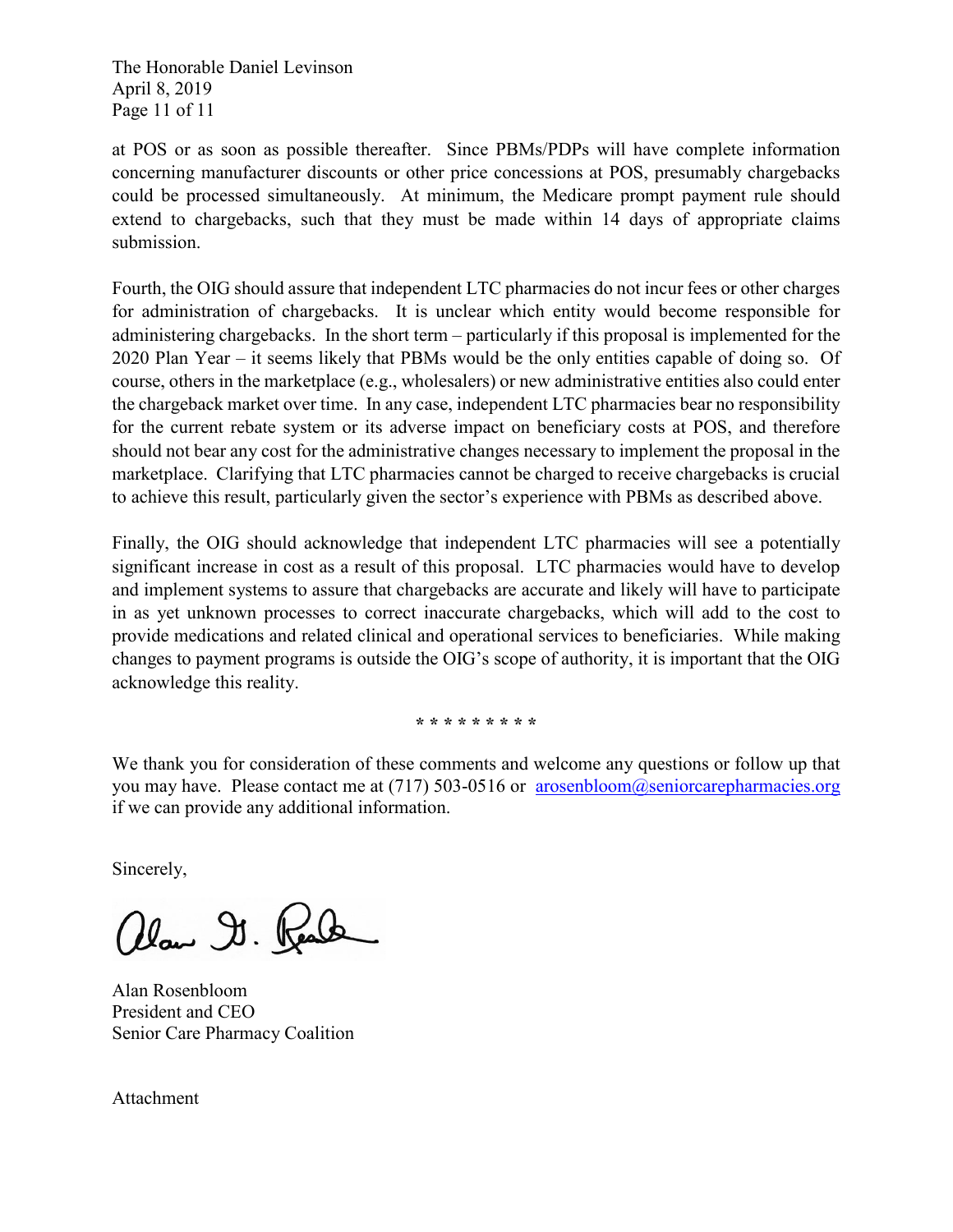

### 1700 PENNSYLVANIA AVENUE, NW, SUITE 200, WASHINGTON, DC 20006

January 25, 2019

### **Via Electronic Submission**

The Honorable Seema Verma, M.P.H. Administrator Centers for Medicare & Medicaid Services Department of Health and Human Services Attention: CMS-4180-P P.O. Box 8013 Baltimore, MD 21244-8013

### **RE: CMS Proposed Rule: Modernizing Part D and Medicare Advantage to Lower Drug Prices and Reduce Out-of-Pocket Expenses, CMS 4180-P, RIN 0938- AT92, 83 Fed. Reg. 62152 (November 30, 2018)**

Dear Administrator Verma:

The Senior Care Pharmacy Coalition ("SCPC") appreciates the opportunity to comment on the proposed rule entitled, "Modernizing Part D and Medicare Advantage to Lower Drug Prices and Reduce Out-of-Pocket Expenses" (CMS-4180-P; RIN 0938-AT92, 83 Fed. Reg. 62152 (November 30, 2018) ("the Proposed Rule"). The Proposed Rule includes a wide variety of proposed changes to the Medicare Prescription Drug (Part D) and Medicare Advantage (Part C) benefits, many of which would have an important impact on long-term care ("LTC") pharmacies and the patients we serve -- residents of LTC facilities and assisted living facilities (ALFs). We appreciate the opportunity to share our comments with the agency to improve and refine the proposed regulatory changes.

SCPC is the only Washington-based organization exclusively representing the interests of LTC pharmacies, with 80% of all independent LTC pharmacies among its members. Our members serve about 825,000 residents daily in skilled nursing and assisted living facilities across the country. Given the patients served by SCPC's membership, we have a unique perspective on the Proposed Rule. We share your goals of ensuring that: Part D beneficiaries maintain timely access to needed medications at their lowest possible cost for insurance premiums and co-pays combined; the program remains efficient and consistent with free market principles; LTC pharmacies can dispense medically necessary medications and otherwise comply with requirements to participate in Part D networks free of unnecessary and costly administrative requirements; and physicians rather than insurance companies drive medical practice and clinical care for Medicare beneficiaries.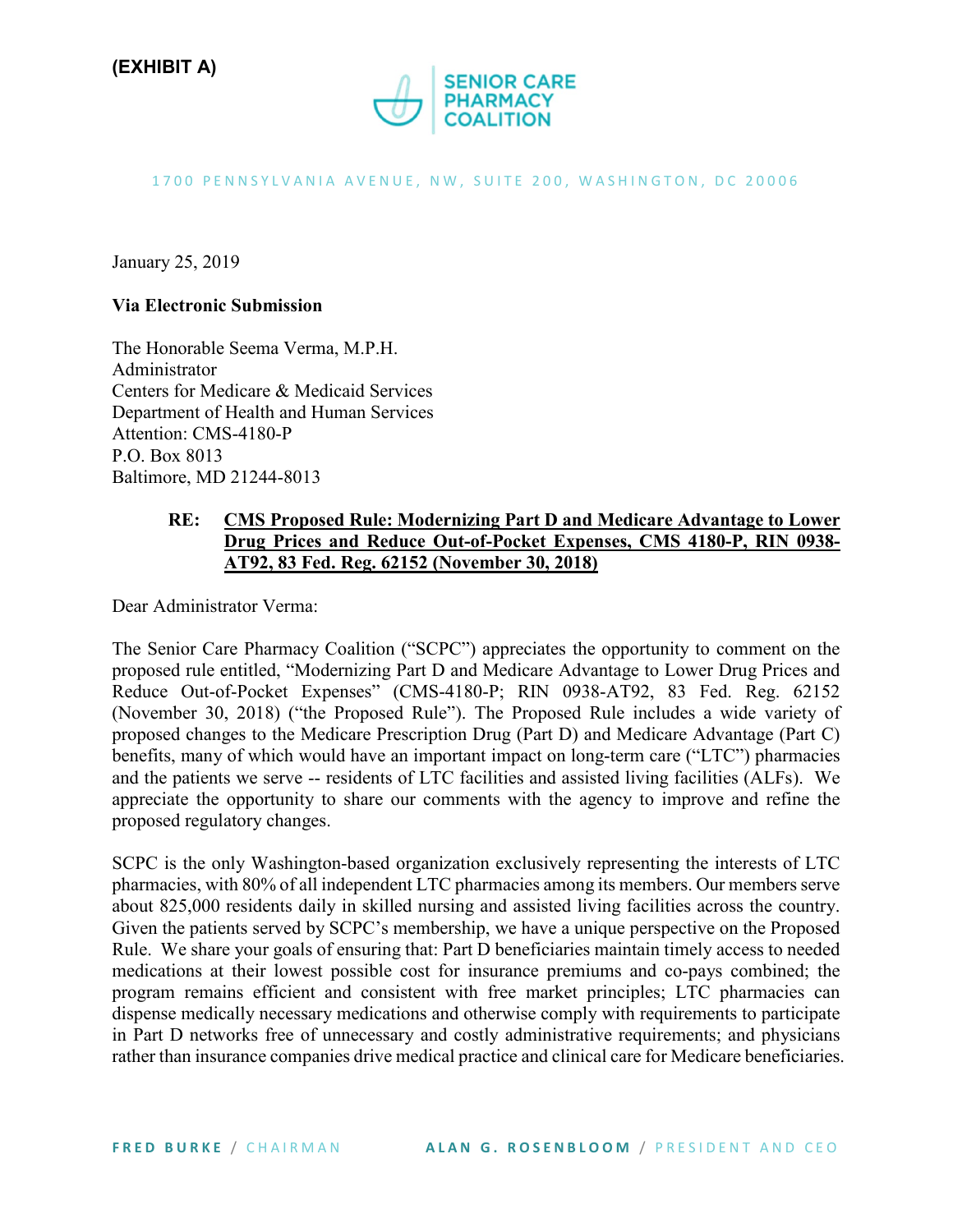The Honorable Seema Verma, M.P.H. January 25, 2019 Page 2 of 20

SCPC offers comments regarding five aspects of the Proposed Rule. We commend and strongly support many proposed provisions, but also believe that CMS should amend or reject other provisions as contrary to the agency's goals. We specifically comment on the following issues:

- 1. The proposal to define "negotiated price" such that all pharmacy Direct or Indirect Remuneration ("DIR") Fees LTC pharmacies pay to Part D Plans ("PDPs") or their intermediary Pharmacy Benefit Managers ("PBMs") are considered when calculating beneficiary co-pays at point-of-sale ("POS"). We urge CMS to abolish pharmacy DIR fees. In the alternative, we urge the agency to prohibit so-called PBM pharmacy quality measures until CMS defines an appropriate pharmacy quality program for LTC pharmacies;
- 2. The three proposals to provide greater PDP/PBM flexibility in providing beneficiary access to medications in the "six protected classes." We urge CMS to withdraw its protected class proposed rule as it is not based upon actual market conditions, and will harm beneficiaries and increase health care costs;
- 3. The proposal to implement the Know the Lowest Price Act of 2018 and eliminate socalled "gag rules." We support the agency's proposed regulation, and request that it be finalized;
- 4. The proposal that PDPs make available to physicians and other prescribers a Real-Time Benefit Tool ("RTBT"). We support the proposal with qualification, and urge CMS to carefully monitor the benefits of mandating an RTBT to beneficiaries, particularly those in the LTC population; and
- 5. The proposal to permit Medicare Advantage ("MA") plans to use step therapy for certain Part B drugs. We oppose this proposal as contrary to law and urge CMS to withdraw the proposal and the agency's related policy memorandum.

Before addressing each issue in detail, it is important that the agency appreciate the unique role LTC pharmacies play in the health care delivery system and the substantial differences between LTC pharmacies and retail or mail order pharmacies. Following consideration of these factors, we address each of the enumerated issues in detail.

# **LTC BACKGROUND**

The LTC pharmacy marketplace and the increasingly oligopolistic drug distribution system inform SCPC's conclusions and recommendations. We therefore discuss these underlying dynamics at length.

**LTC Pharmacy Context:** LTC pharmacies serve patients in skilled nursing facilities ("SNFs"), assisted living facilities ("ALFs") and other group and residential settings. LTC pharmacies differ substantially from retail or mail order pharmacies in five ways:

1. **LTC patients suffer from substantially greater chronic illness, are more clinically complex, have higher dementia rates and take significantly more prescription drugs.** The complexity of LTC patient conditions distinguishes LTC pharmacy from retail or mail order pharmacy and underscores the value LTC pharmacies deliver through their services to patients. The average resident in a SNF is a woman in her mid-80s suffering from multiple chronic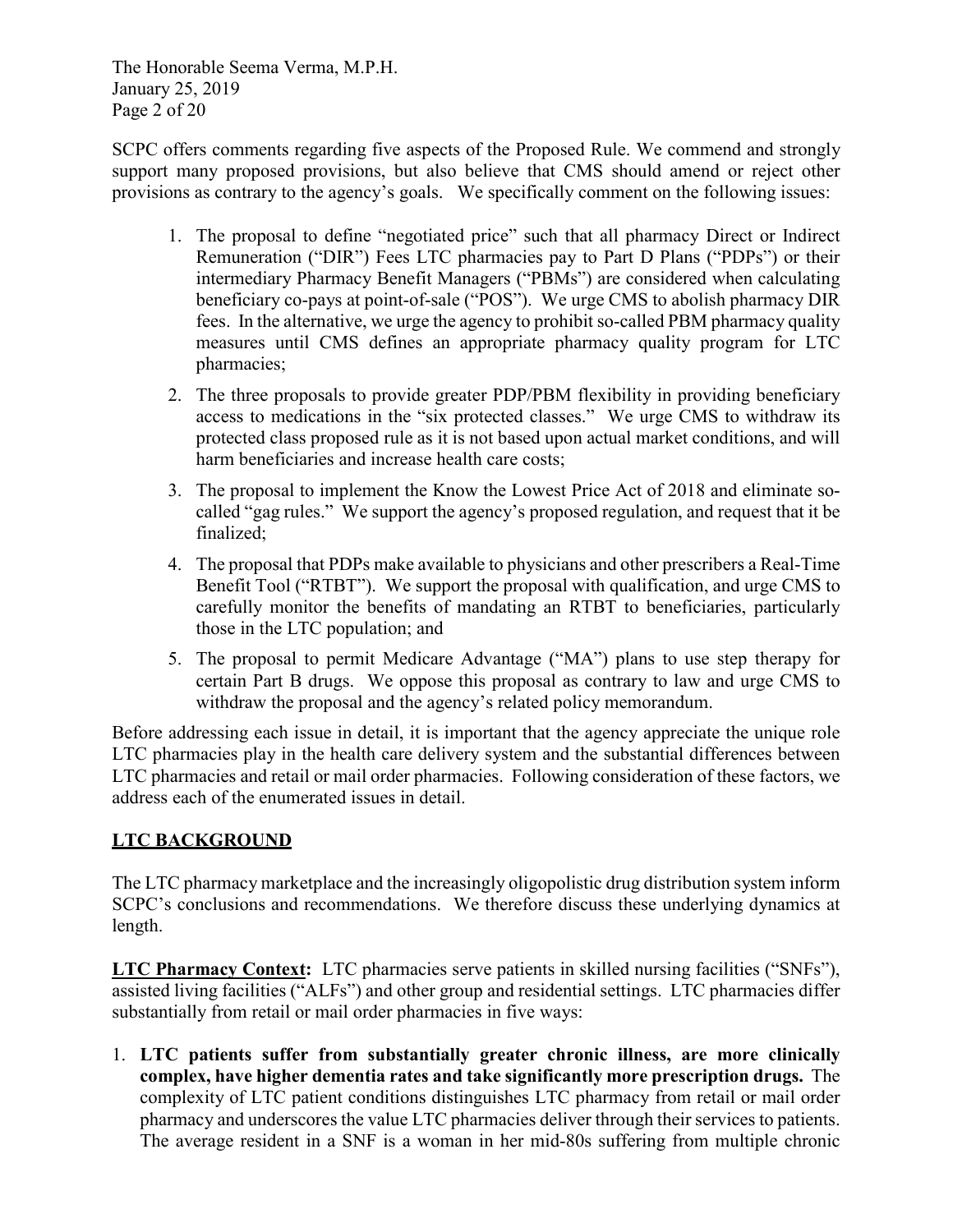The Honorable Seema Verma, M.P.H. January 25, 2019 Page 3 of 20

conditions with mild to moderate dementia taking 10 prescription medications each day and [1](#page-31-0)3 prescription medications each month.<sup>1</sup> In ALFs, the average number of prescriptions per patient is even higher. As a result, pharmacy services – not simply dispensing medications – are crucial to the quality of care for patients and increasingly important in preventing adverse events like re-hospitalizations, patient falls, polypharmacy complications, medication-induced dementia and other adverse drug reactions. LTC pharmacies provide specialized pharmacy services, thereby improving the quality of care and reducing Medicare expenditures.

- 2. **LTC pharmacies have extensive and extended clinical responsibilities to patients.** The clinical responsibility of retail and mail order pharmacies ends when the patient leaves the pharmacy with a prescription or receives a prescription by delivery. The clinical responsibility of LTC pharmacies begins when the pharmacy receives a prescription and does not end until the patient's transition from a LTC facility to home or another setting is complete. Examples of these ongoing clinical responsibilities include:
	- A. **Medication reconciliation for opioids/controlled substances.** At least daily, and in some cases for each medication administration (or "med pass") within a facility, LTC pharmacies reconcile dispensing and administration of opioids and other controlled substances;
	- B. **Drug utilization review ("DUR").** At least monthly and usually more frequently, LTC pharmacies review every patient chart to assure prescription, dispensing and administration of medications are appropriate to each patient's clinical conditions and pharmacological needs;
	- C. **Medication therapy management.** LTC pharmacies manage each patient's medication management continuously; and
	- D. **Transition management.** LTC pharmacies manage patient transitions between each care setting to ensure medication continuity between sites of care.<sup>[2](#page-31-1)</sup>

CMS has finalized a new payment model for SNFs under Medicare Part A. 83 Fed. Reg. 21018 (May 8, 2018). Once this change is implemented on October 1, 2019, LTC pharmacies will see their clinical and consultative responsibilities expand significantly. The new model shifts fundamental incentives toward a much more medically complex, chronically ill patient than the current model, which will increase use of specialty drugs and infusion therapies. This increase, in turn, will both expand and deepen LTC pharmacy responsibilities to the patient and the facility.

3. **LTC pharmacies must satisfy strict packaging and delivery requirements.** Retail pharmacies dispense most medications in 30-day bottles and generally are not open round-theclock. Mail order pharmacies typically dispense medications in 90-day supplies and generally do not provide access to medications 24 hours a day, seven days a week. Neither typically dispenses medications in specialized packaging of any kind. LTC pharmacies dispense prescriptions in specialized, patient-specific, "single unit dose" packages, sometimes through

<sup>-</sup>

<span id="page-31-1"></span><span id="page-31-0"></span><sup>&</sup>lt;sup>1</sup> Managed Health Care Associates, Inc., <u>MHA Independent Long Term Care Member Study</u> at 27 (2017).<br><sup>2</sup> These activities are listed in and required by the Medicare Prescription Drug Program Manual (the Part D Manual), Chapter 5, Section 50.5.2.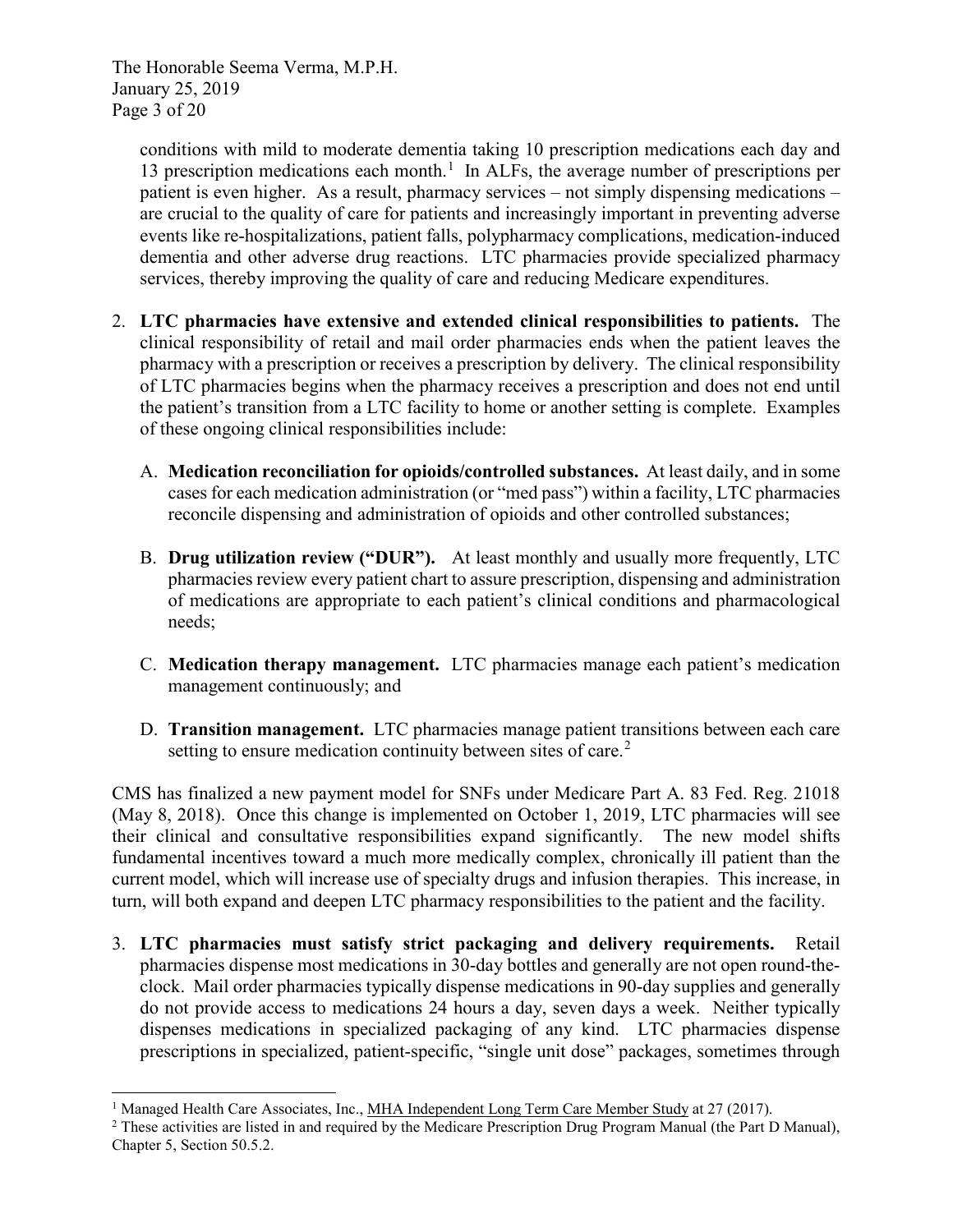The Honorable Seema Verma, M.P.H. January 25, 2019 Page 4 of 20

use of remote dispensing technology, and pre-position "emergency kits" in SNFs and other care facilities. Federal statute requires that LTC pharmacies dispense 24-hours a day, 7 days a week, 365 days per year. Given these requirements, LTC pharmacies are especially well suited for automated technologies to complement pharmacists' clinical expertise, such that LTC pharmacies require greater capital investment than retail pharmacies, despite substantially greater need to operate efficient and lean businesses.

- 4. **LTC pharmacies often dispense medications before PDPs/PBMs confirm payment or patients satisfy co-pay and deductible requirements.** While retail and mail order pharmacies receive payment before patients receive prescriptions, LTC pharmacies often provide medications before payers have confirmed payment due to requirements that medications be delivered to patients within as little as two hours following receipt of a prescription or chart order. As many as 30% of prescriptions may leave a LTC pharmacy before payment is confirmed. Medicare does not require that PDPs or their PBMs process claims on a 24/7/365 basis, and the disconnect between LTC pharmacy Medicare requirements and Medicare requirements imposed on PDPs/PBMs is a primary reason that such high percentages of prescriptions leave LTC pharmacies without the pharmacy knowing whether, if at all, it will be paid for medications patients need and use. Of course, if PDPs/PBMs have not approved payment, LTC pharmacies cannot collect copays or deductibles from beneficiaries.
- 5. **LTC pharmacies only sell medications and related services.** Retail pharmacies sell myriad convenience items to consumers, with pharmacy operations serving often as a "loss leader." Because LTC pharmacies are "closed door," they do not have this option, and succeed or fail based entirely on dispensing medications and providing related consultative and mediation management services.

### **The LTC Market**

In addition to the unique services that LTC pharmacies provide, they also operate in a unique market. There are roughly 1,800 LTC pharmacy companies in the country, which operate an estimated 2,300 individual pharmacies. They range in size from companies with one location to one company with an estimated 250 locations. That one company – Omnicare – is a very large provider in the LTC marketplace, dispensing 40% or more of prescriptions that LTC pharmacies dispense annually. By contrast, independent LTC pharmacies dispense the remainder. CVS Health – which also owns Caremark, the nation's largest PBM, owns Omnicare. Necessarily, therefore, as an intermediary for many Part D plans, Caremark negotiates contracts with and administers Part D claims for its corporate sibling, Omnicare, as well as Omnicare's direct competitors. CVS Health also owns one of the largest mail order pharmacies in the country, which competes directly with independent LTC pharmacies for patients in assisted living facilities and other congregate living settings.

CMS has a unique and substantial stake in fully appreciating the labyrinthine and opaque business relationships between PDPs, PBMs and their affiliated LTC, mail order and retail pharmacies. Resultant market imbalances should concern the federal government as market concentration and conglomerate integration across historically disparate market segments create interlocking oligopolies that allow insurers and PBMs with undue power to undermine the free market principles underlying the Part D program.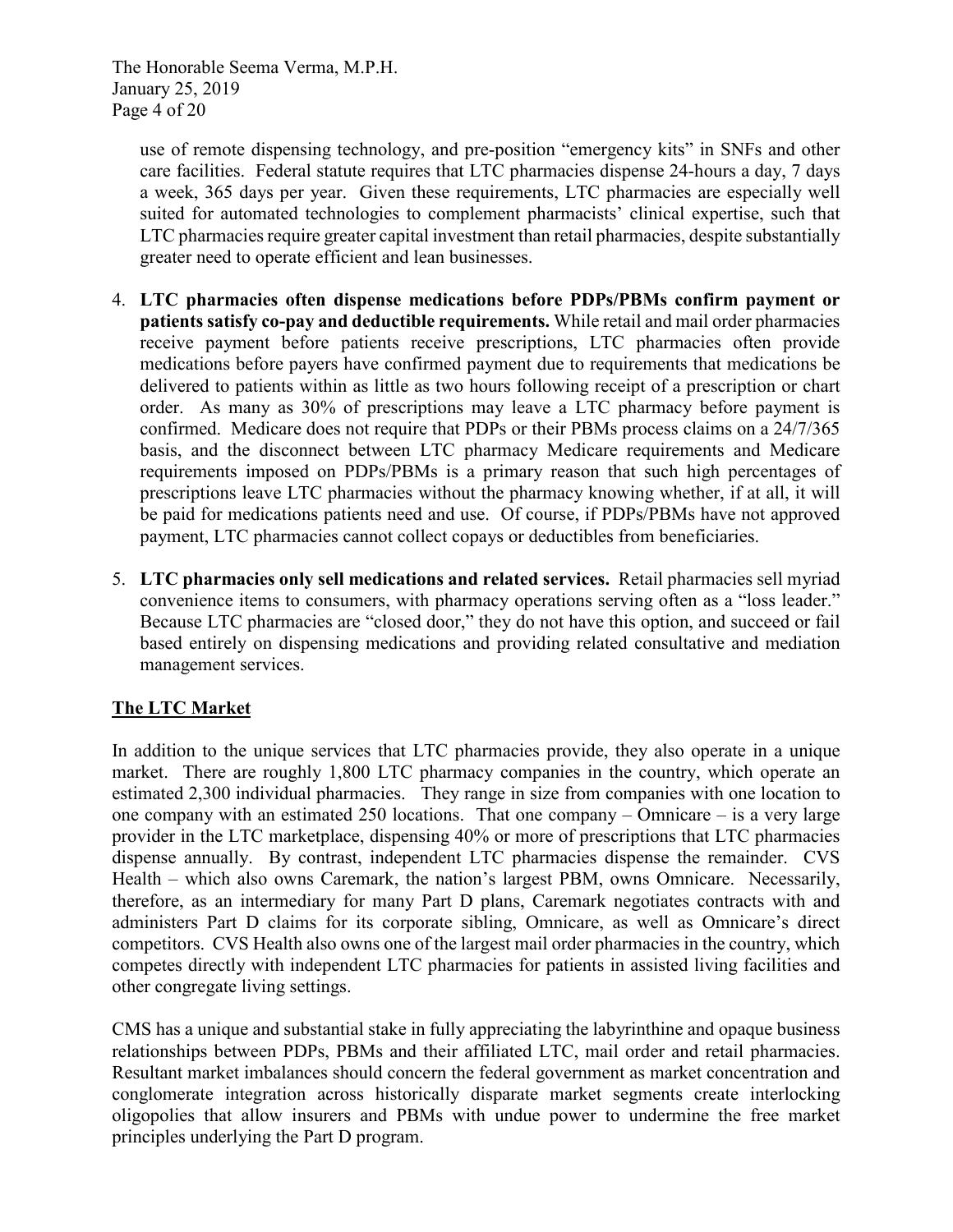The Honorable Seema Verma, M.P.H. January 25, 2019 Page 5 of 20

# **COMMENTS IN RESPONSE TO PROPOSED RULE**

### **I. Pharmacy Price Concessions and "Negotiated Price."**

SCPC appreciates the agency's ongoing concern regarding the substantial increase in PDP/PBM use of DIR fees and other POS and post-POS charges, the dramatic increase in percentage of PDP/PBM revenues from such fees and the implication of these charges for beneficiary co-pays under the Part D program. However, SCPC remains concerned that the proposal to include such concessions – often termed "direct and indirect remuneration" or "DIR fees" – at POS in determining beneficiary co-pay may not reduce overall costs for Part D beneficiaries and could prompt changes in PDP/PBM market behavior that would undermine the agency's objectives and adversely impact LTC pharmacies.

### **A. Background.**

CMS proposes replacing the current definition of "negotiated prices" with a new definition of "negotiated price" that would take into account all DIR fees and dispensing fees in an effort to "lower" Part D prices for beneficiaries at the point-of-sale (POS). The purpose of this proposal is to reduce beneficiary co-pays, but at the cost of higher beneficiary premiums and greater federal expenditures for supplemental payments to PDPs.

Historically, PDPs have not reduced "negotiated prices" appropriately to account either for DIR/post-POS fees pharmacies must pay to PDPs. In the proposed rule CMS reports a 45,000% increase in PDP use of DIR fees from 2010 to 2017. The agency documented that the percentage of PDP revenues earned from DIR fees increased substantially, at a rate of over 225% each year since  $2012.<sup>3</sup>$  $2012.<sup>3</sup>$  $2012.<sup>3</sup>$ 

It is noteworthy that PDPs have shifted the fundamental rationale for DIR fees over time. PDPs initially claimed that DIR fees were designed to address the gross-to-net spread created by post-POS rebates from manufacturers to PBMs. PDPs argued that, since their costs for drugs effectively declined after POS, they were "overpaying" pharmacies and therefore were entitled to "claw back" these overpayments through DIR fees.

As policymakers began more closely scrutinizing DIR fees, PDPs shifted the primary rationale to improving pharmacy outcomes through "performance-based" adjustments to pharmacy payments. CMS has noted that, from 2012 to 2017, the percentage of DIR fees PDPs classified as performance-based increased 245%, and also noted that PDPs retain or claw back most of the money available for performance-based payment adjustments.

A second, but less acknowledged distinction concerns "performance-based" adjustments. PDPs and others routinely contend performance-based adjustments are designed to improve quality. These adjustments frequently bear little clear relationship to improved quality outcomes, but often seem correlated to the financial benefit of PDPs, PBMs or affiliated corporations like mail-order pharmacies.

<span id="page-33-0"></span><sup>-</sup><sup>3</sup> 83 Fed. Reg. at 62174.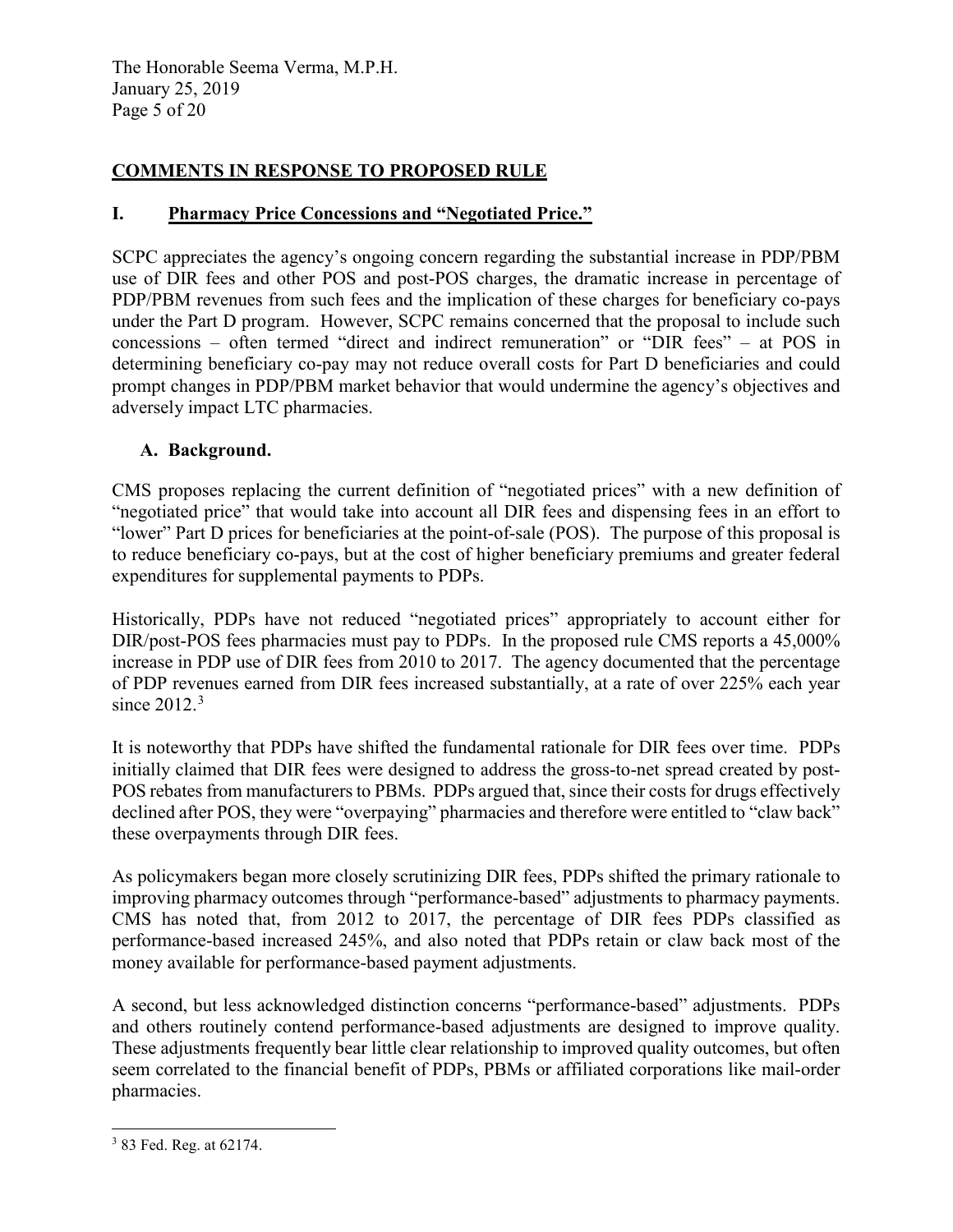The Honorable Seema Verma, M.P.H. January 25, 2019 Page 6 of 20

The Proposed Rule also addresses claims processing and other fees to pay for administrative cost incurred by PDPs. The agency notes that PDPs have discretion under current regulation to treat these fees as costs pharmacies must pay or administrative fees reported to CMS to be considered in the annual benchmarking process. CMS proposes that, if PDPs elect to charge pharmacies with administrative fees, then they must include those fees in calculating pharmacy price concessions to reduce beneficiary co-pays. The proposal, however, still would allow PDPs to choose between the two current options.

Given the three elements of the DIR fee proposal, SCPC will comment separately on: (1) the core proposal; (2) performance-based payment adjustments; and (3) treatment of administrative fees.

# **B. CMS Should Eliminate DIR Fees.**

SCPC urges CMS to eliminate DIR fees. DIR fees simply have no place in today's drug distribution and payment system. When Congress enacted Part D, it assumed that PDPs would pass rebates and discounts through to the beneficiary at the POS in establishing "negotiated prices." In the Proposed Rule and previous analyses concerning DIR fees, the agency has acknowledged that PDPs have exploited the so-called "gross-to-net spread" and regulatory ambiguities to reap undue financial rewards. The impact on beneficiaries – higher than necessary co-pays – is an understandable point of frustration. However, as CMS acknowledges, if co-pays are reduced in this way, then beneficiary premiums (and correspondingly, Medicare's costs) may rise. If the objective is to assure that beneficiaries have out-of-pocket expenses that are as low as possible, it is essential that premiums and co-pays be considered together, particularly given that lower copays translate into higher premiums.

In practice, CMS requires that PDPs report rebates annually, and base both the annual benchmarks and approved premiums on net drug costs in a given Plan Year. It is true that, due to lagging data, benchmarks and premiums in Plan Year 2019, for example, will be based on net drug costs from Plan Year 2017. Nonetheless, calculations for Plan Year 2019 will be set on *net drug costs*. On a rolling basis, therefore, CMS reconciles the difference between gross and net drug costs each year. Consequently, there actually is no programmatic basis for PDPs/PBMs to impost DIR fees in the first instance, since there is no differential between rates and premiums determined at POS. **DIR fees simply represent windfall profits to PDPs/PBMs rather than a legitimate correction that reflects the gross-to-net spread with respect to Part D payments to PDPs or PDP/PBM payments to LTC pharmacies.**

In the Proposed Rule, CMS rightly emphasizes the evolution of DIR fees, and especially pharmacy DIR fees. The rationale for DIR fees during Part D implementation concerned the gross-to-net spread as it impacted Part D rate-setting and PDP contracting. The rationale has changed from the gross-to-net spread concern to purported PDP efforts to improve performance through financial incentives. As we discuss more extensively below, the veneer of performance concerns masks yet another method PDPs employ to shift money from LTC pharmacies to themselves and their corporate affiliates with no apparent benefit to beneficiaries.

CMS has concluded that, contrary to existing obligations, PDPs do not report gross-to-net spread information fully and fairly, allowing PDPs to earn undeserved revenues from LTC pharmacies without incurring the impact of lower overall beneficiary expenditures (co-pays *and* premiums).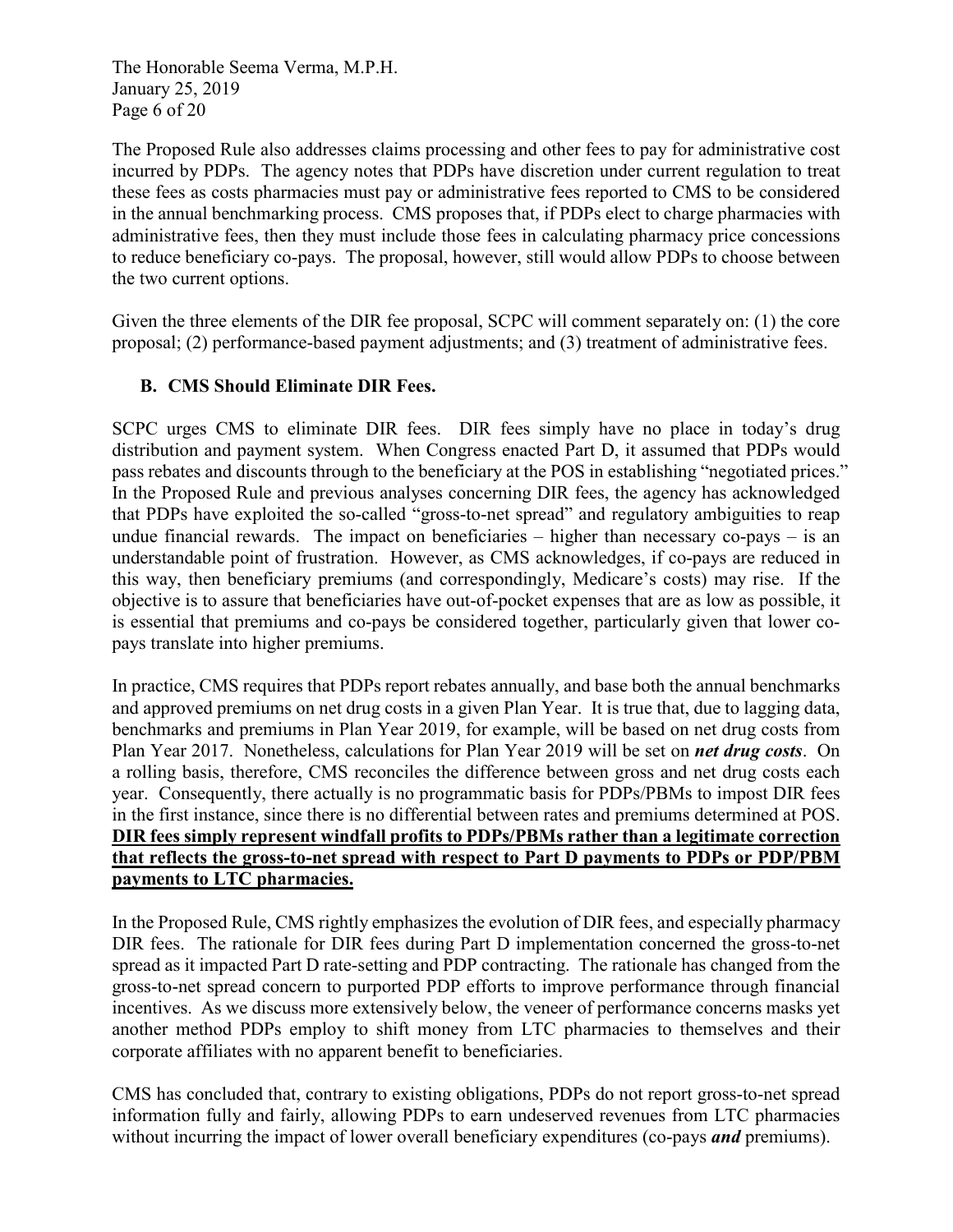The Honorable Seema Verma, M.P.H. January 25, 2019 Page 7 of 20

The direct solution for beneficiaries and for program integrity is requiring that PDPs report fully their gross-to-net spreads, thereby allowing CMS to account fully for these payments when establishing premiums and Medicare supplemental payments in a future Plan Year. The only obstacle to doing so is that PDPs do not fully disclose necessary information to CMS because they exploit regulatory ambiguity. Eliminating such ambiguity is the only measure necessary to solve the true problem associated with beneficiaries paying more than necessary and is a surer path to achieving the goal than the current proposal.

We appreciate the Proposed Rule recommends a "point of sale" (POS) policy solution specific to pharmacy fees, where all pharmacy fees and charges, including so-called "quality program" withholds, would be passed through to the beneficiary at the POS. Unfortunately, this concept would not be effective for LTC pharmacies or the beneficiaries they serve.

A substantial majority of LTC residents are "dually eligible" for both Medicare and Medicaid or otherwise qualify for low-income subsidies (LIS)(collectively "the duals"). Duals do not pay Part D premiums, co-pays or deductibles and are exempt from the "donut hole" and other coverage levels (deductible, basic coverage, donut hole and catastrophic) of the Part D program. For these beneficiaries, "passing through" pharmacy fee DIR at the POS makes no sense since it is not possible for their out-of-pocket costs to be lower than nothing. Thus, while we appreciate the facial appeal of the POS options, none make sense or will achieve the policy goals they have been designed to address – at least for LTC residents or LTC pharmacies.

As the agency is well aware, in January 2017, CMS released a short but important analysis demonstrating that PBMs retain drug rebates and DIR fees as profits, rather than passing those cost-saving measures on to beneficiaries.<sup>[4](#page-35-0)</sup> The report also explained how PBM behavior caused beneficiaries to pay higher prices, and, by moving beneficiaries through the coverage tiers of the Part D program as rapidly as possible, unnecessarily increased federal government costs. Moreover, CMS also acknowledges that PDPs/PBMs manipulate the current system to generate profits, and that pharmacies pay PBMs more "performance incentive payments" than they receive in post-point-of-sale performance payments. Further, CMS acknowledged that the system obscures actual costs and prices from consumers and even from the Part D program, and explicitly rejects PBM assertions that DIR is used to reduce beneficiary premiums. The agency's current findings that so-called "quality" programs have increased in size, and that the payments withheld (purportedly in the name of quality) by PBMs vastly exceed any payments returned to pharmacies, only emphasizes how DIR fees have been misused and abused. It is time to stop this illicit practice.

The Proposed Rule also would create an inverse relationship between DIR fees and co-pays. The higher the dollar value of DIR fees, the lower the co-pays. Creating such a relationship effectively institutionalizes DIR fees as a perceived consumer benefit, establishing the principle that fees imposed on LTC pharmacies – over which the pharmacies have no control – are an important predicate to lower beneficiary out-of-pocket expenses. This principle is fundamentally unfair and irresponsible. CMS repeatedly has documented manipulative behavior by PDPs and PBMs to exploit ambiguities in regulatory and sub-regulatory provisions to their own financial benefit and

<span id="page-35-0"></span>j <sup>4</sup> *See* [https://www.cms.gov/Newsroom/MediaReleaseDatabase/Fact-sheets/2017-Fact-Sheet-items/2017-01-19-](https://www.cms.gov/Newsroom/MediaReleaseDatabase/Fact-sheets/2017-Fact-Sheet-items/2017-01-19-2.html) [2.html.](https://www.cms.gov/Newsroom/MediaReleaseDatabase/Fact-sheets/2017-Fact-Sheet-items/2017-01-19-2.html)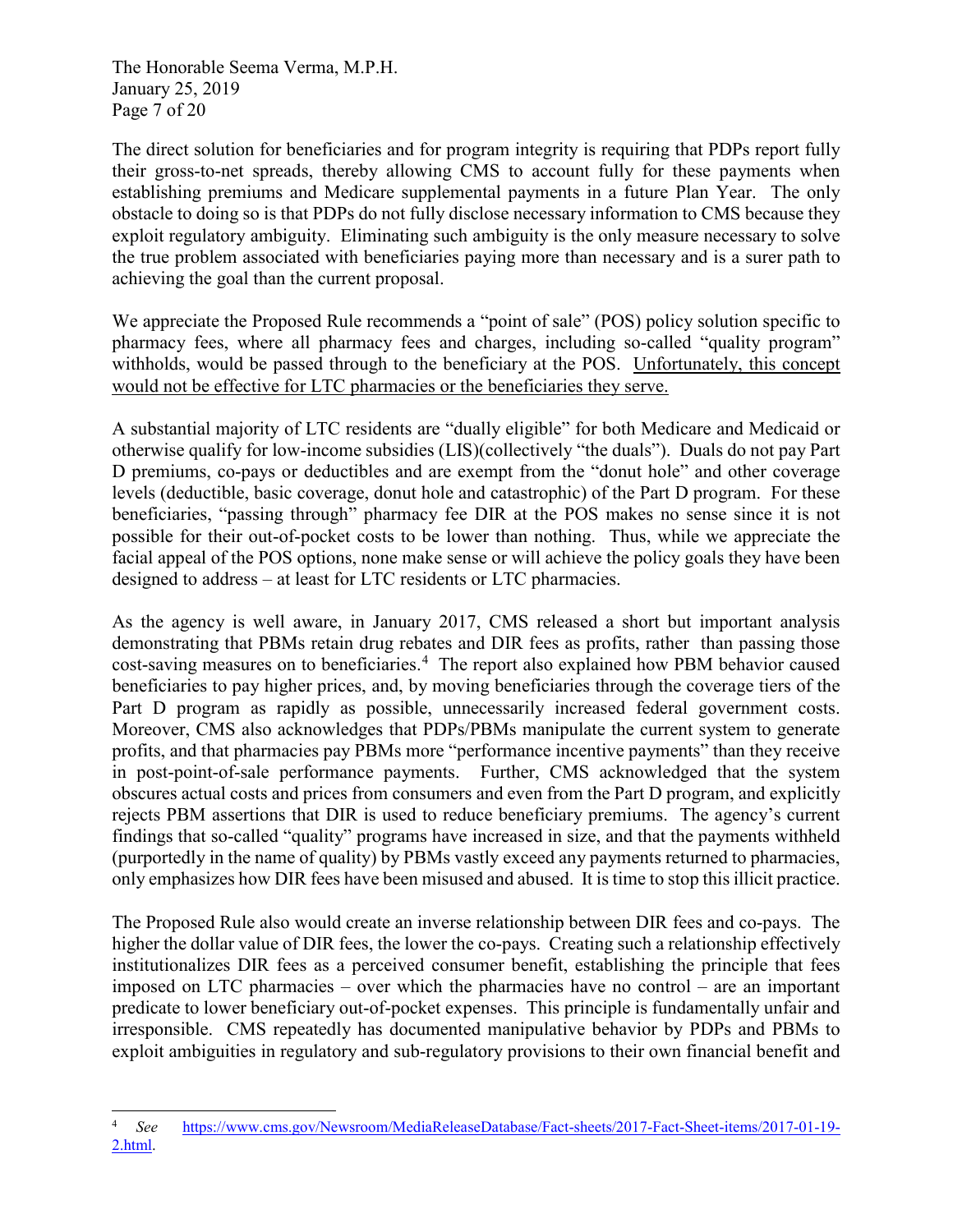The Honorable Seema Verma, M.P.H. January 25, 2019 Page 8 of 20

the detriment of pharmacies. A "solution" that targets pharmacies without limiting PDP ability to continue market manipulation simply is wrong.

The Proposed Rule does not address directly its impact on pharmacies. SCPC understands that the agency believes there will be no adverse impact on pharmacies because current contractual language between PDPs and pharmacies requires PDPs to pay pharmacies a set amount, such that lower beneficiary co-pays must be offset by higher direct PDP payments to pharmacies. Although SCPC does not have access to contractual provisions and therefore cannot directly confirm this belief, anecdotal information suggests that current contractual terms generally do protect pharmacies from direct adverse impact.

However, nothing prevents PDPs from changing contractual terms in response to the proposal, which seems probable if PDPs and the PBMs with which they contract believe the proposal will adversely impact their financial interests. The Proposed Rule also does not address its impact on PDPs. However, CMS' findings concerning the growth in PDP/PBM reliance on rebates and DIR fees, coupled with their willingness to exploit regulatory ambiguity such that they have been able to earn excess revenues from incomplete reporting to the agency, amply demonstrate that the agency should be skeptical of manipulative market responses to the proposal.

Some policymakers contend that the proposal removes all financial incentives for PDPs to charge DIR fees, aside from quality or performance fees designed to improve pharmacy performance. If this contention proves correct, then presumably PDPs would abandon the use of DIR fees, which would result in pharmacy price concessions being reduced dramatically as well, such that beneficiaries would not experience the reductions in co-pays that the proposal seeks. Alternatively, however, if – as we fear - the proposal creates an inverse relationship between DIR fees and beneficiary co-pays, the larger the amount of DIR fees, the lower the beneficiary co-pays. Rather than becoming the first step toward elimination of DIR fees, the proposal may increase use of DIR fees to gain competitive advantage among PDPs.

In summary, all these factors counsel against addressing the problems created by DIR fees through the approach the agency proposes. Changing the definition of "negotiated price" to require PDPs/PBMs to provide a "lowest possible price" requirement, 83 Fed. Reg. at 62177, will not assure that beneficiaries pay the lowest amount overall since it trades off lower co-pays for higher premiums. Also, CMS itself has previously recognized that the changes it now proposes would inadvertently drive beneficiaries to "lower quality" pharmacies rather than higher quality pharmacies. 82 Fed. Reg. at 56428. Further, there is no justification or reason (other than overwhelming PDP/PBM market power) for such fees to exist. Rather than trying to find ways to refine an admittedly broken system, we urge the CMS to prohibit pharmacy fees to PDPs/PBMs altogether.<sup>[5](#page-36-0)</sup> We believe that there are ways to do so notwithstanding the "non-interference clause," and urge the agency to eliminate DIR fees as part of the current rule-making.

<span id="page-36-0"></span><sup>-</sup><sup>5</sup> If the Administration is not prepared to prohibit DIR fees altogether, SCPC urges it to at least consider doing so for LTC pharmacy claims and for claims for prescriptions dispensed to duals. As noted above, assuring that beneficiaries incur the lowest possible out-of-pocket costs makes little sense for beneficiaries whose out-of-pocket costs already are zero or near zero. Duals represent a large and disproportionate percentage of beneficiaries LTC pharmacies serve, justifying the prohibition of pharmacy fees for LTC pharmacy claims, or at least all claims for prescriptions dispensed to duals regardless of setting.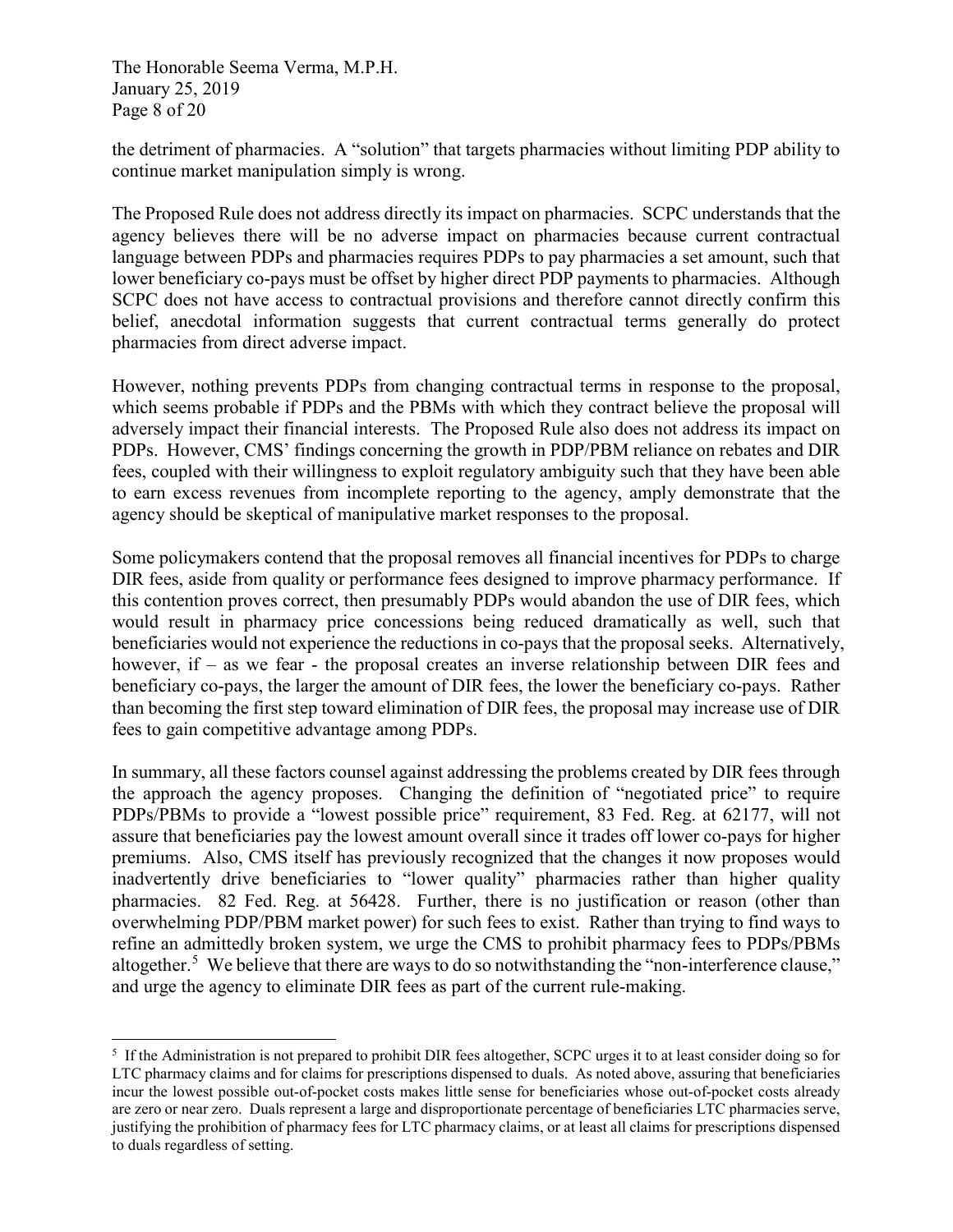# **C. CMS Should Establish Clear Guidelines for Performance-Based Payment Adjustments.**

As noted above, the Proposed Rule documents a 225% increase in pharmacy DIR fees each year between 2012 and 2017.<sup>[6](#page-37-0)</sup> Many of these fees are disguised as "quality programs" that actually benefit corporate affiliates of PDPs or PBMs. Currently, PDPs may create and impose any metrics they choose, without any need to demonstrate a reasonable relationship between each metric and patient outcomes and without consideration of conflicting financial incentives for PDPs, PBMs and their corporate affiliates.

We offer two illustrations. The first concerns beneficiary adherence to drug regimens. Many PDPs evaluate pharmacies based on beneficiary adherence because patients who take medications consistently have better outcomes than those who do not. Generally, PDPs determine adherence based on prescription refill rates, a metric that is, at best, tangentially related to actual medication adherence. Refill rates provide no meaningful information about the degree to which beneficiaries take their prescribed medications. However, PDPs adjust payments to pharmacies based on refill rates. For patients in LTC facilities, particularly facilities with staff qualified and required to assist beneficiaries in medication administration, both refill rates and actual consumption of prescription drugs as indicated both are very high. For patients in the community, refill rates may be high but actual consumption of medications as indicated simply is unknown.

The second concerns length of prescription. Many PDPs reward pharmacies that dispense higher percentages of prescriptions for 90 days. While this metric may relate to financial performance, it bears no correlation to quality, particularly for LTC patients. Given the medical complexity of patients in LTC facilities, the number of prescription medications the LTC patient population requires each day, the level of cognitive impairment and frequency of medication changes in this population, 90-day prescriptions generally are inversely related to quality. (They are also contrary to statutory short cycle dispensing requirements enacted in 2010, at least with respect to skilled nursing facilities.)<sup>[7](#page-37-1)</sup> However, given that mail order pharmacies typically fill prescriptions for 90 days, this metric benefits mail order pharmacies to the detriment of LTC pharmacies. It is noteworthy that two of the largest PBMs administering PDPs – Caremark and ExpressScripts – are part of corporate conglomerates that also operate the two largest mail order pharmacies in the country.

SCPC therefore urges CMS to establish meaningful parameters to develop quality metrics PDPs may use for quality or performance payment adjustments. We urge CMS to develop appropriate parameters including approved metrics with appropriate stakeholder input from LTC pharmacy representatives and consistent with the parameters outlined below. Specifically, both guidelines established by CMS and metrics developed as a result:

- Should be specific to defined populations, particularly the LTC patient population;
- Should be developed with appropriate and structured stakeholder input from representatives of LTC pharmacies and LTC facilities;

<span id="page-37-0"></span>j <sup>6</sup> 83 Fed. Reg. at 62174.

<span id="page-37-1"></span><sup>7</sup> Affordable Care Act Section 3310; 42 C.F.R. § 423.154.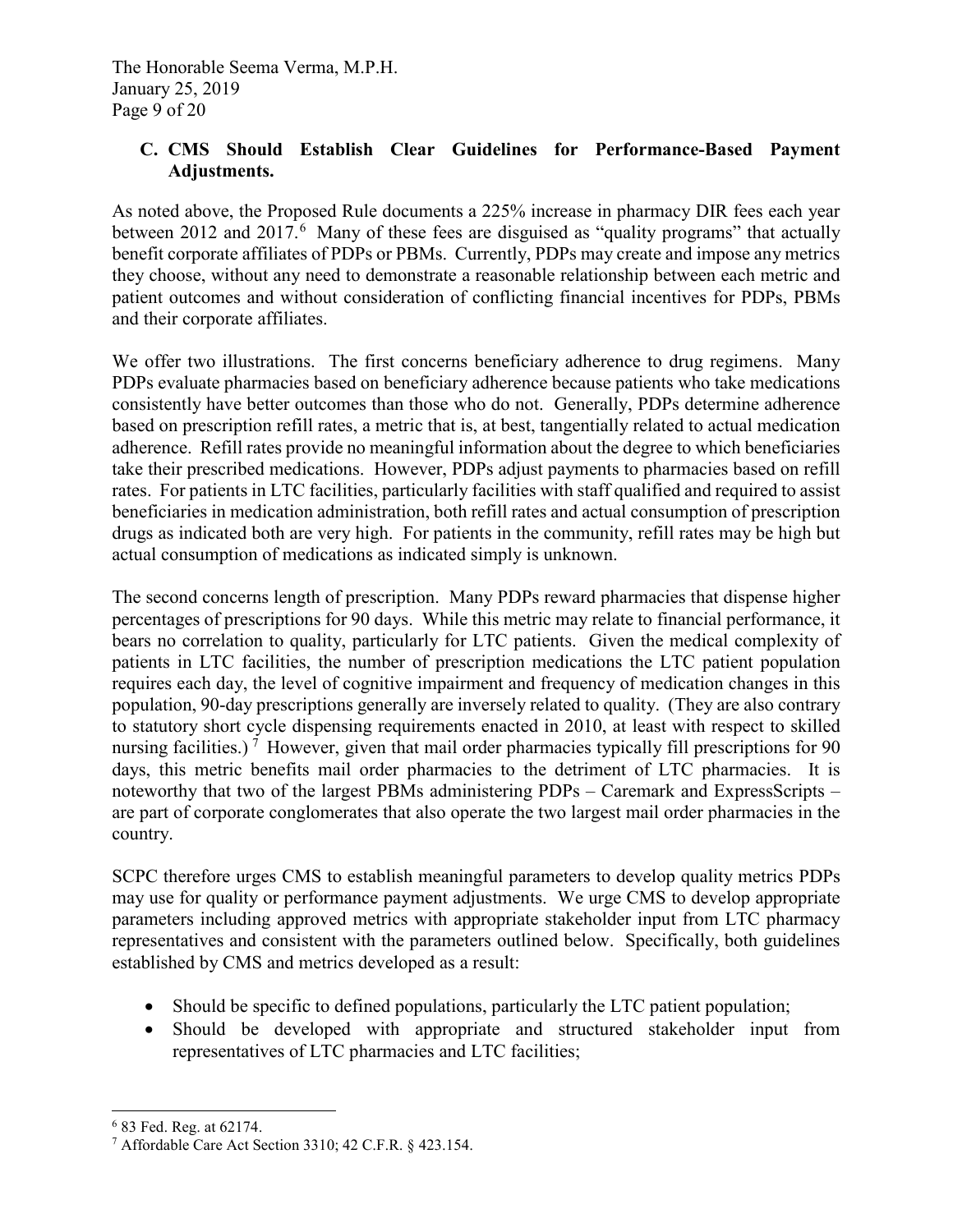The Honorable Seema Verma, M.P.H. January 25, 2019 Page 10 of 20

- Should be developed only by CMS or professional organizations with specific geriatric and LTC pharmacy expertise;
- Should for each guideline or metric specify whether it correlates to improved quality processes or outcomes for beneficiaries, to financial benefits for PDPs or intermediary PBMs or both;
- Should for each guideline and metric be consistent and uniformly employed across PDPs; and
- Should be free from any financial conflicts of interest by the PDP or PBM;
- Should be free from financial benefit to any corporate affiliate, particularly retail, mail order or specialty pharmacies, of PDPs or PBMs; and
- Should be free from changes in metrics or interpretation of metrics for the duration of any contract between PDPs or intermediary PBMs and pharmacies participating in the Part D program.

SCPC also strongly encourages CMS to suspend PDP use of performance-based metrics to adjust payments to pharmacies until parameters and resultant metrics have been developed consistent with the criteria articulated above.

# **D. CMS Should Eliminate Claims Processing Fees and Similar Fees under the Part D Program.**

CMS solicits comment on the proposal to treat so-called Pharmacy Administrative Service fees as a reduction in PDP administrative costs that must be reported to CMS by the PDPs as part of their bid. CMS has appropriately characterized these fees as payments for which pharmacies "do not receive anything of value…other than the ability to participate in the Part D plan's pharmacy network."<sup>[8](#page-38-0)</sup> That is exactly what they are – forced payments by PDPs and their PBMs using their market power to exact inappropriate price concessions. It is no accident that most PDPs/PBMs charge claims processing fees of roughly \$0.25/claim, while Humana – whose PDPs/PBM refuses to negotiate with LTC pharmacy PSAOs – charge claims processing fees of roughly \$1.00/claim. This difference only hints at the disproportionate market power that PDPs and PBMs unfairly wield, with apparent sanction from CMS.

Pharmacies provide services to PDPs and should be paid a fair price for those services. PDPs do not perform any services for pharmacies and such administrative services fees serve no programmatic or market purpose. CMS should eliminate such fees altogether. We urge CMS to prevent PDPs from assessing or collecting claims processing fees, and other fees reasonably characterized as administrative costs of operating an insurance plan altogether. As with other PDP administrative costs, PDPs should report claims processing costs to CMS at the close of each Plan Year and the agency should include such costs in determining annual benchmarks and negotiating contracts with PDPs each Plan Year.

<span id="page-38-0"></span><sup>-</sup><sup>8</sup> 83 Fed. Reg. at 62108.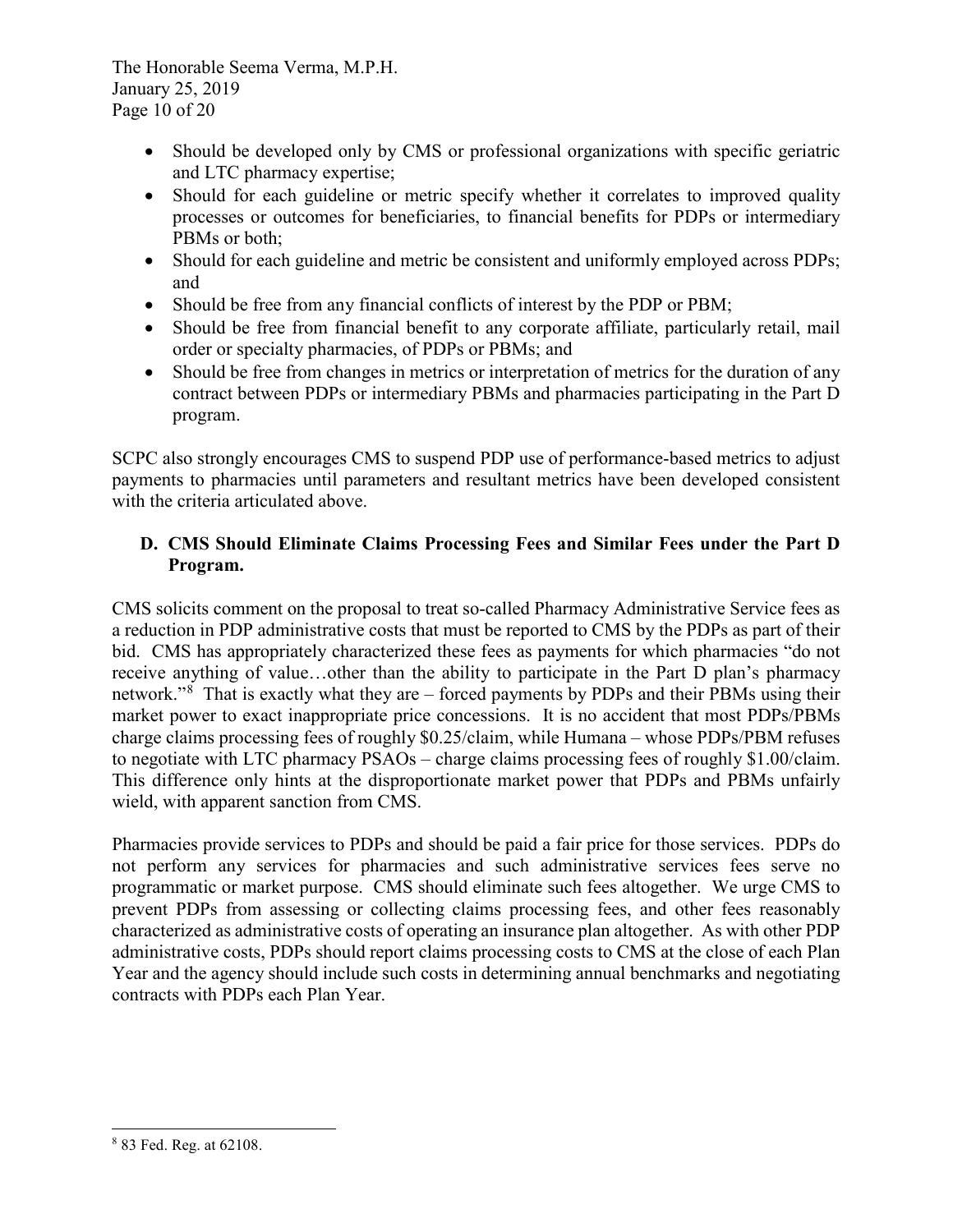# **II. SCPC Objects to CMS' Proposal to Limit Patient Access to the Six Protected Classes by Excluding Certain Drugs or Broadening the Use of Prior Authorization and Step Therapy**

Since the beginning of the Part D program in 2006, both Congress and CMS have appreciated the need for broad access by beneficiaries to certain therapeutic classes of drugs that are not interchangeable within the class. By adopting a clear and consistent policy in statute, regulation and sub-regulatory guidance, Congress and CMS have ensured that AIDS patients, beneficiaries needing certain cancer drugs, transplant patients, and those suffering from serious mental illness, among others, are able to access needed medications. The "six protected classes" policy has worked, but CMS now proposes two policies that will limit access to these medically necessary drugs. SCPC objects to the proposed changes.

### **A. Background**

When Congress created the Part D program, it permitted PDPs to build their own prescription drug formularies provided that the formularies met certain basic minimum standards. *See* 42 U.S.C. §  $1395w-104(b)(3)(A)-(C)$ . For most drug classes, Part D sponsors are required to cover only two drugs per "therapeutic class." However, in 2005 CMS through policy, and eventually in 2009 Congress through statute, has acknowledged that certain classes of drugs, commonly known as the "six protected classes," are of "clinical concern" and thus warrant special treatment as a matter of law and policy. *Id.* § 1395w-104(b)(3)(G)(ii)(I). For these six protected classes, PDP formularies must cover "all or substantially all drugs" within each class, unless CMS provides otherwise through "established exceptions." *Id.* § 1395w-104(b)(3)(G)(i). The reason that these classes of medications are "protected" is very significant – unlike many other medications, drugs in these classes are *not* therapeutically interchangeable – in other words, it is well known that patients who are forced to switch between drugs in each of the six classes likely will not receive necessary treatment.

To determine which classes of drugs are "of clinical concern"—and thus "protected" through mandatory inclusion in Part D Plan formularies—CMS must establish "criteria" through noticeand-comment rulemaking. Otherwise, the statute designates the protected classes as: (1) anticonvulsants; (2) antidepressants; (3) antineoplastics; (4) antipsychotics; (5) antiretrovirals; and (6) immunosuppressants for the treatment of transplant rejection. *See id.* § 1395w- $104(b)(3)(G)(iv)$ . The choice of these classes is deliberate -- each of the six therapeutic categories includes drugs that are non-interchangeable due to different receptor binding profiles, pharmacokinetic effects or pharmacodynamics properties. These differences have important impacts on efficacy, safety and tolerance in patients, many of which often may be determined only by trial and error. In fact, when CMS first set up the Part D program, it looked at coverage practices for comparable populations in other federal health care programs such as the Federal Employees Health Benefit Program (FEHB) and Medicaid, and determined that formulary inclusion was the preferred practice, rather than allowing access through an exceptions process. In other words, a policy of limited coverage with an appeals process was determined to be an inappropriate strategy to ensure appropriate patient access to drugs in these classes; rather, they must be available and on formulary from the outset to ensure timely beneficiary access.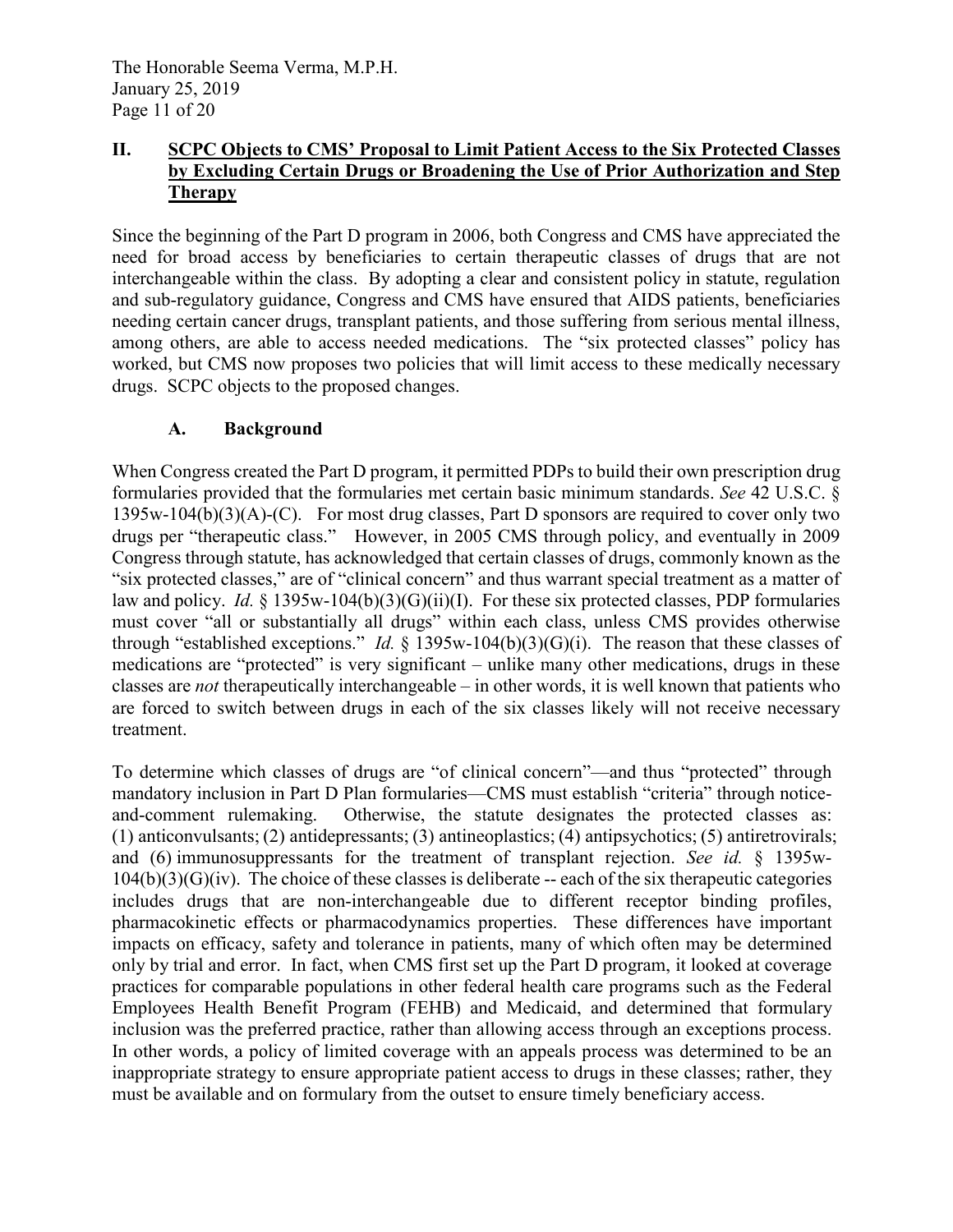The Honorable Seema Verma, M.P.H. January 25, 2019 Page 12 of 20

Such limits remain inappropriate because there have been no significant developments in pharmacology or clinical practice to demonstrate that more restrictive access to protected class drugs would avoid diminished quality of care and deteriorating patient outcomes. CMS' longstanding policy, now memorialized in the Part D statute itself, should not be changed now in the interests of trying to control drug prices, and ironically would increase costs to both beneficiaries and the Medicare program itself.

In the past, CMS has proposed regulations that would have created certain exceptions or eliminated certain protected classes altogether. CMS finalized none of these proposals due precisely to policy concerns akin to those raised in this comment letter. Despite no changes in underlying facts, CMS takes a different tack in this proposal to limit beneficiary reliance of the classes by: (1) adding a new exception based upon the "price" of the drug; and (2) permitting additional use of prior authorization and utilization management for protected class drugs.<sup>[9](#page-40-0)</sup> SCPC respectfully requests that CMS withdraw these proposals for the reasons set forth below.

CMS' Proposed Rule includes the following:

1. **Exclusion Due to Price Increase.** The agency proposes to create an exception to the protected class policy that would allow PDPs to exclude specific drugs from inclusion in a "protected class" if there is an increase to its list price that outpaces inflation. According to CMS, price trends for brand drugs are consistently higher for drugs in protected classes than such drugs in non-protected classes. *Id.* To address this concern, the agency has proposed allowing formularies to exclude "any single-source drug or biological product" in a protected class "whose price increases … beyond the rate of inflation." *Id.* The agency is also considering a broader rule that would permit formularies to exclude *all* protected class drugs of a manufacturer when the manufacturer has exceeded the inflation standard with respect to *any* protected-class drug it sells. *Id.* at 62,160.

In determining whether drug price increases exceed inflation, CMS proposes to use wholesale acquisition cost ("WAC") to measure the increase in a drug's price and using the Consumer Price Index for all Urban Consumers (CPI-U). *Id.* at 62161.

2. **Broadened Use of Prior Authorization and Step Therapy for Protected Class Drugs.**  CMS also proposes to use the same source of statutory authority to expand the availability of utilization controls for protected class drugs. *Id.* at 62158. Under the statute, CMS may allow Part D sponsors to limit access to a protected class drug, including through prior authorization or utilization management. The current Part D Manual provides:

<span id="page-40-0"></span><sup>-</sup><sup>9</sup> CMS also proposes a third policy permitting PDPs exclude "single-source drug[s] or biological product[s] for which the manufacturer introduces a new formulation with the same active ingredient or moiety that does not provide a unique route of administration." 83 Fed. Reg. at 62, 155. This proposal relates to an exception currently in the Part D Manual which allows PDPs to exclude, among others, new formulations of old-class protected drugs that still are on the market. CMS' Proposed Rule would broaden the current manual provision by preventing manufacturers from creating more expensive substitutes for existing single-source drugs and biological products and then removing the older, less-expensive drugs from the market to avoid the Manual's provisions, as apparently one manufacturer has done. Id. at 62,159. SCPC appreciates the agency's efforts to address this workaround, takes no position on this proposal and will not comment upon it further below.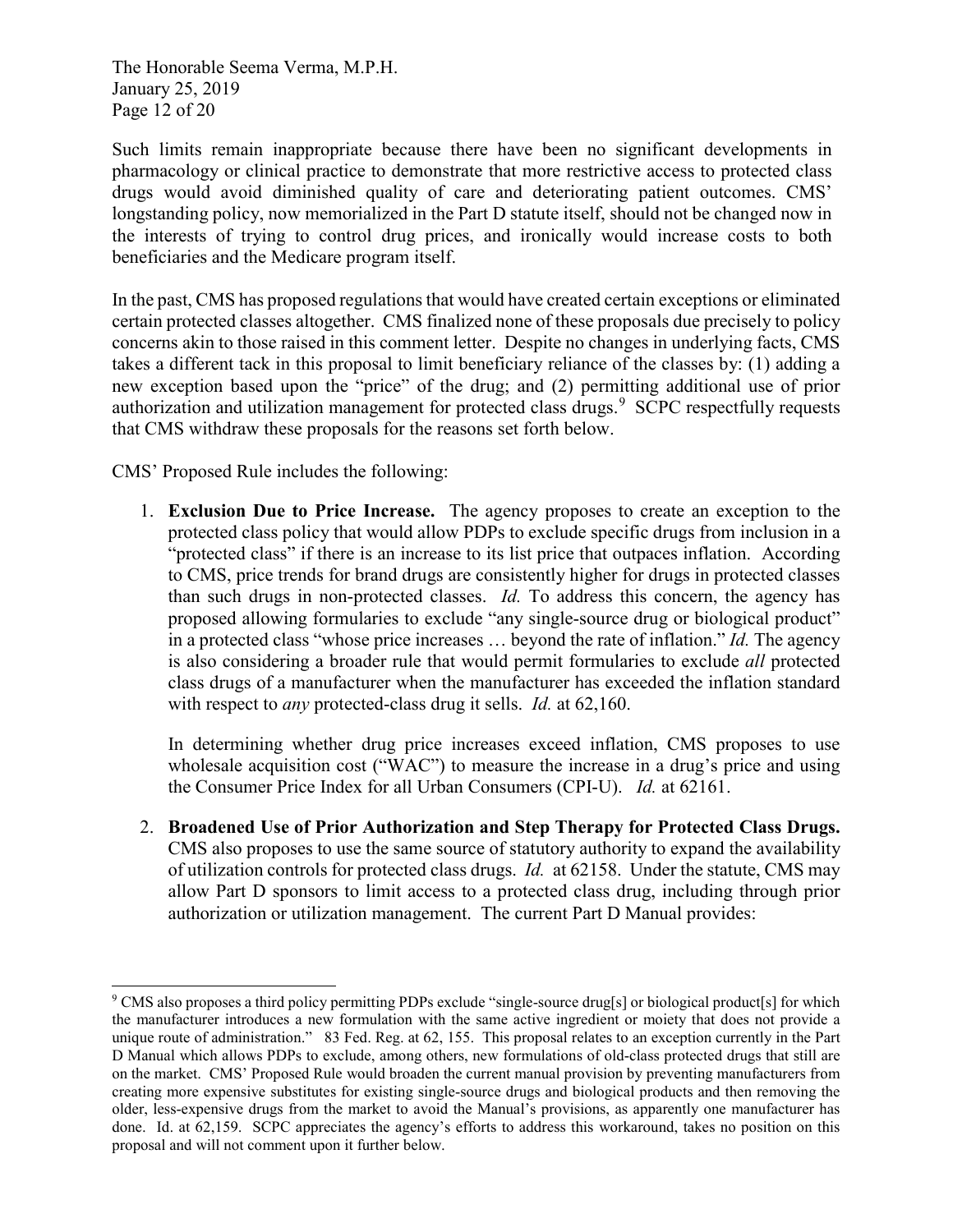The Honorable Seema Verma, M.P.H. January 25, 2019 Page 13 of 20

> Part D sponsors may not implement [prior authorization] or [step therapy] requirements that are intended to steer beneficiaries to preferred alternatives within these classes for enrollees who are currently taking a drug. This prohibition applies to those beneficiaries already enrolled in the plan as well as new enrollees who were actively taking drugs in any of the six classes of clinical concern prior to enrollment into the plan. If a sponsor cannot determine at the point of sale whether an enrollee is currently taking a drug (e.g., new enrollee filling a prescription for the first time), the sponsor shall treat such enrollee as currently taking the drug.<sup>[10](#page-41-0)</sup>

> For HIV/AIDS drugs, utilization management tools such as prior authorization and step therapy are generally not employed in widely used, best practice formulary models. Part D sponsors may conduct consultations with physicians regarding treatment options and outcomes in all cases.

The proposal would allow Part D sponsors to require prior authorization "for any protected class drug with more than one medically-accepted indication to determine that it is being used for a protected class indication." 83 Fed. Reg. 62,158. The Proposed Rule would also allow indicationbased formulary design and utilization management for protected class drugs.

### **B. SCPC Urges CMS to Withdraw Its Proposals Concerning the Six Protected Classes.**

We respectfully disagree with CMS' proposal to add two exceptions to the protected-class policy and broaden the use of prior authorization and step therapy for protected class drugs. CMS should abandon the proposals for three reasons: (1) they harm beneficiary access, which is the very purpose the classes were designed to achieve in the first instance; (2) they will not lead to reduced prices or deeper discounts or rebates; and (3) they will lead to *increased* beneficiary and Medicare Trust Fund costs. We therefore urge the agency to abandon them.

**Impact on Beneficiary Access.** The Proposed Rule inappropriately discounts the history and important purposes of the protected classes policy. CMS first articulated the policy in 2005, explaining that the agency's "responsibility under the Medicare Modernization Act (MMA) to make sure beneficiaries receive clinically appropriate medications so that formularies are not discriminatory,"[11](#page-41-1) demanded creation of six protected classes policy. In describing the agency's policy requiring PDPs to include "all or substantially all" medicines in the six protected classes, CMS noted that "beneficiaries should have uninterrupted access to all drugs in that class," and that "beneficiaries should be permitted to continue utilizing a drug in these categories that is providing clinically beneficial outcomes"—because "interruption of therapy in these categories could cause significant negative outcomes to beneficiaries in a short timeframe."<sup>[12](#page-41-2)</sup>

CMS further clarified that the policy arose because "it was necessary to ensure that Medicare beneficiaries reliant upon these drugs would not be substantially discouraged from enrolling in

[coverage/PrescriptionDrugCovContra/Downloads/Part-D-Benefits-Manual-Chapter-6.pdf](https://www.cms.gov/Medicare/Prescription-Drug-coverage/PrescriptionDrugCovContra/Downloads/Part-D-Benefits-Manual-Chapter-6.pdf)*.* 

<span id="page-41-1"></span><sup>11</sup> CMS, Final MMA Formulary Guidance Q&A (2005), available at

-

<span id="page-41-0"></span><sup>&</sup>lt;sup>10</sup> Medicare Prescription Drug Benefit manual, Chapter 6, Section 30.2.5 - Protected Classes (Rev. 18, Issued: Jan. 15, 2016), *available at* [https://www.cms.gov/Medicare/Prescription-Drug-](https://www.cms.gov/Medicare/Prescription-Drug-coverage/PrescriptionDrugCovContra/Downloads/Part-D-Benefits-Manual-Chapter-6.pdf)

<span id="page-41-2"></span>[http://web.archive.org/web/20050917024627/http:/www.cms.hhs.gov/pdps/formularyqafinalmmrevised.pdf.](http://web.archive.org/web/20050917024627/http:/www.cms.hhs.gov/pdps/formularyqafinalmmrevised.pdf) 12 *Id.*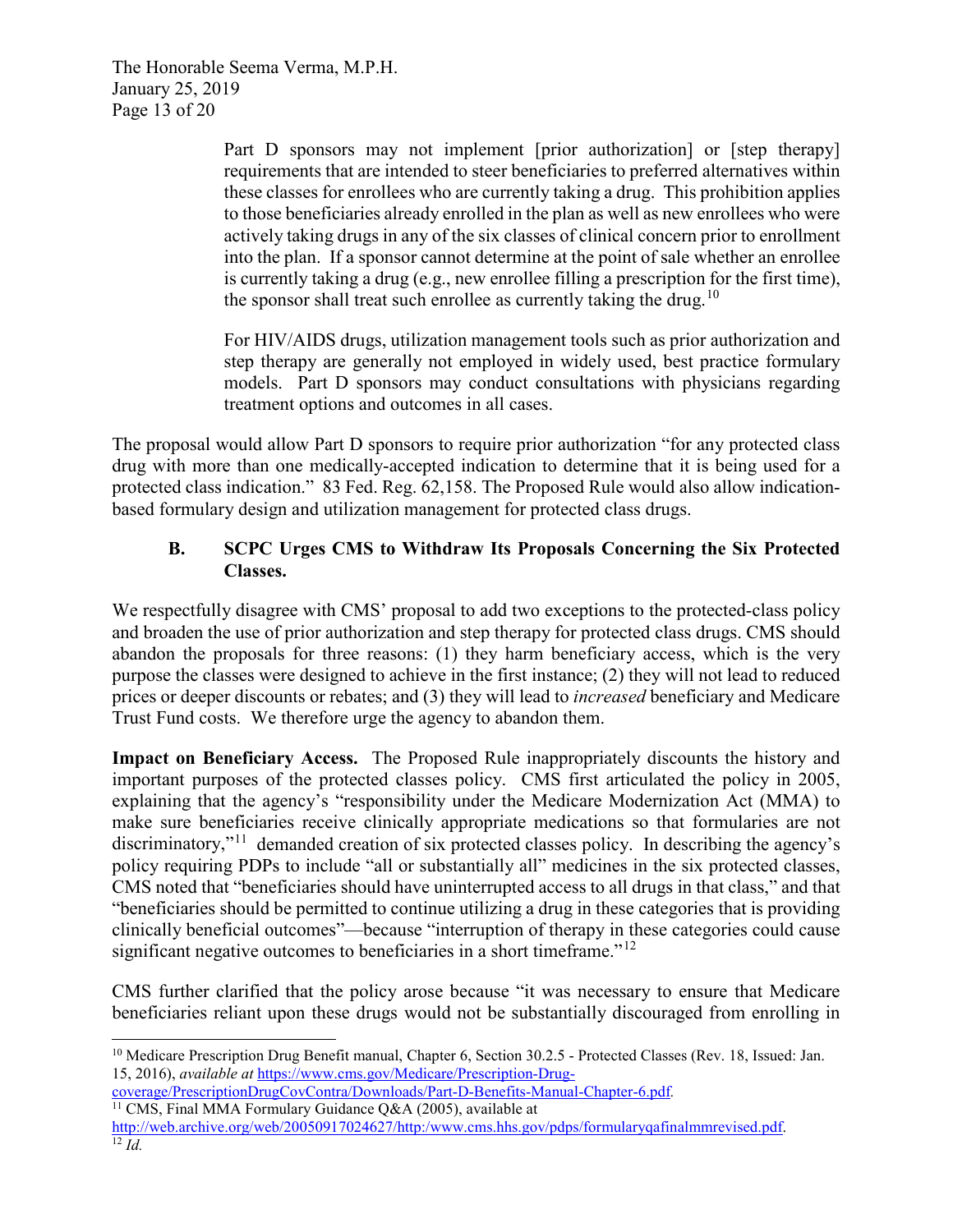The Honorable Seema Verma, M.P.H. January 25, 2019 Page 14 of 20

certain Part D plans, as well as to mitigate the risks and complications associated with an interruption of therapy for these vulnerable populations."<sup>[13](#page-42-0)</sup> Since at least 2005, CMS has recognized that it "should be concerned about selection and/or discrimination" in connection with the drugs in these classes, and that the six protected classes policy is "consistent with the use of a broad, complex range of drugs for these diseases in actual practice" by physicians.[14](#page-42-1)

Despite these previous statements, the Proposed Rule ignores the crucial implications underlying the current policy and would stifle physicians from being able to use a broad and complex range of drugs to treat the serious conditions. Without clear and direct access to these drugs, Part D beneficiaries who rely on them may have treatment continuity issues that could lead to increased hospitalizations, relapses, and further strain and burden on the health care system and society. Furthermore, CMS is considering whether to permit PDPs to exclude *all* protected class drugs of a manufacturer when the manufacturer has exceeded the inflation standard with respect to *any*  protected-class drug it sells. *Id.* at 62,160. This proposal not only unnecessarily punishes patients for changes to drug prices that are out of their control, but also is an overly aggressive "solution" that provides no overall cost savings to beneficiaries or CMS by allowing a formulary to exclude a manufacturer's entire portfolio of protected class drugs, even if just one of their products exceeds the price increase threshold. Instead, it would create a significant strain on public health and could potentially result in an overall increase in cost as patients lose access to important, and in some cases life-saving, treatments.

The example of a dually eligible nursing home resident suffering from schizophrenia turning 65 years of age makes the point most clearly. In this very common scenario, the resident likely has been prescribed a series of anti-psychotic medications until she and her doctor found the effective treatment. Under current policy, when the patient moves from Medicaid (which typically widely covers all brand and generic anti-psychotic medications) to Part D, she would continue to be able to access her medication without interruption through the protected class policy. However, under the Proposed Rule, the patient would suffer an interruption of coverage and be forced to switch to a medication which both patient and doctor know fails to treat her condition effectively.

CMS already has heard from dozens of patient advocates and will be receiving hundreds (if not thousands) of more comments in this rulemaking docket from such groups and individuals addressing this point, and SCPC supports those comments. In addition, however, SCPC highlights the impact that limiting the protected class policy will have on LTC facilities and LTC pharmacies, and ironically on the Part D Plans themselves. If CMS finalizes the proposal, it is inevitable that residents in LTC facilities will have higher hospital admission and readmission rates due to complications from ineffective medications and consequent needs for additional treatment. The current policy prevents these re-hospitalizations, and a policy change that increases them undermines quality of care and patient outcomes. Since these patients are Medicare beneficiaries, the program will see increased costs under Part A and Part C to pay hospitals for these unnecessary hospitalizations.

In addition, both hospitals and LTC facilities will be subject to readmission penalties under Part A. LTC facilities, particularly SNFs, will see adverse changes in performance on CMS Medicare

<span id="page-42-0"></span><sup>-</sup><sup>13</sup> Medicare Prescription Drug Benefit Manual, Ch. 6, § 30.2.5 (Rev. 10, Issued: 02-19-10, Effective: 03-01-10). <sup>14</sup> CMS, Final MMA Formulary Guidance Q&A (2005), available at

<span id="page-42-1"></span>[http://web.archive.org/web/20050917024627/http:/www.cms.hhs.gov/pdps/formularyqafinalmmrevised.pdf.](http://web.archive.org/web/20050917024627/http:/www.cms.hhs.gov/pdps/formularyqafinalmmrevised.pdf)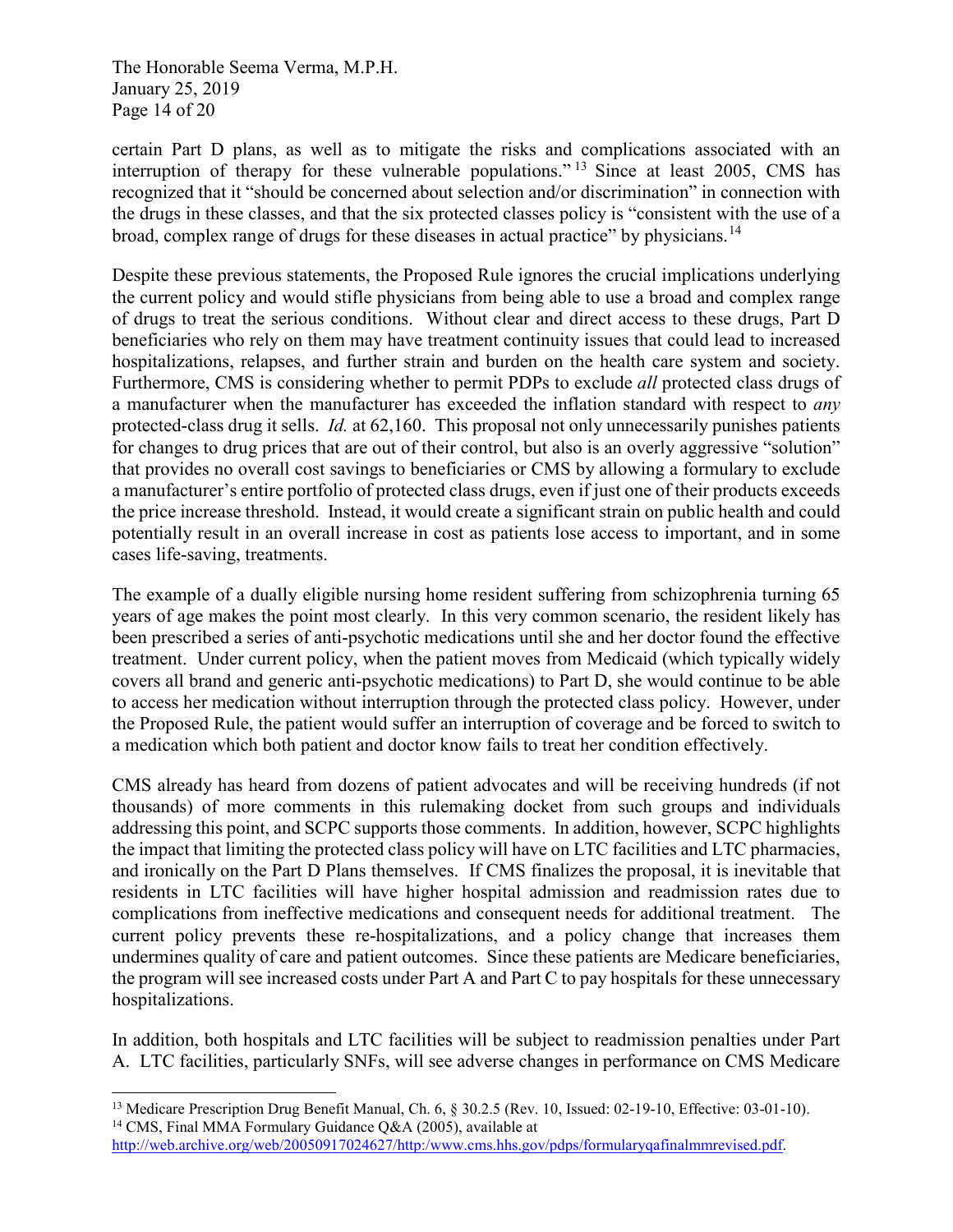The Honorable Seema Verma, M.P.H. January 25, 2019 Page 15 of 20

-

and Medicaid quality metrics, with further adverse regulatory and financial consequences. Although these re-hospitalizations would have been completely preventable if needed medication therapy had been maintained under the Protected Class policy, they will now be forced upon nursing home and ALF patients because necessary medications are not "on formulary." In turn, both nursing home quality measures and pharmacy quality measures will be adversely impacted – even though the LTC facility and the LTC pharmacy are prohibited by the restricted PDP formularies from providing the medically necessary medications that the patient was using prior to enrolling (or being automatically enrolled) in a Part D Plan. Beyond the obvious financial impact on the LTC facility and the LTC pharmacy, both of whom are now artificially restrained from providing the care they were, and want, to provide, the treating physician and the LTC pharmacy are being forced to prescribe and dispense medications that they know may not be effective for the resident. This makes no sense medically, ethically or otherwise. Moreover, because (by definition) therapeutically interchangeable alternatives are not available, the prescribing physician, LTC facility and pharmacy are prevented from providing known appropriate care, rehospitalizations increase, and the entire care system pays the costs for perceived "PDP cost savings."

The agency's response to this obvious problem is to state that losing protected class status does not prevent a manufacturer from negotiating appropriate discounts and rebates to remain on formulary. This argument ignores over a decade of experience in the Part D program, beginning with the agency's efforts to design program implementation in 2004 and 2005. If all medically necessary non-interchangeable medications would have been included in Part D formularies in the first instance, the six protected class policy would not have been needed. Both history and experience demonstrate the opposite, and the fact is that Part D beneficiaries were *unable* to access needed medications which caused CMS to implement the policy. There is no evidence that the situation is any different today. Thus, to ensure that Part D beneficiaries have access to their medically necessary drugs in these "non-interchangeable" classes, and to ensure that doctors, nursing homes and LTC pharmacies can dispense those drugs to meet their medical, legal and ethical responsibilities, the agency's proposals should be withdrawn.

**Impact on Drug Prices**: CMS assumes that these proposals are necessary because "Protected Class" conditions: (1) force PDPs to pay more for protected class medications than other medications on Part D formularies; and (2) limit PDPs from imposing formulary tiering as leverage to secure greater manufacturer rebates and discounts. Both are assumptions are erroneous. The most current public analysis available demonstrates that existing Part D regulations, including protected class regulations and guidance, are effective at lowering costs and reducing the use of high-cost drugs when cheaper alternatives are available.<sup>15</sup> In November 2018, Avalere published research finding that "while only 35% of plan-covered drugs across all 6 protected classes were generic in 2016, the vast majority (91%) of all prescriptions filled were for generic products." Contrary to CMS' example in the Proposed Rule, Avalere's analysis found that "50% of covered drugs in the anticonvulsant class were generic; however, 90% of all anticonvulsant prescriptions filled in Part D were for generic products. A similar relationship was observed for all other protected classes, except antiretrovirals, for which clinical guidelines drive physicians to prescribe therapies not yet available in generic form for the treatment of HIV/AIDS." *Id.* In short, PDPs

<span id="page-43-0"></span><sup>&</sup>lt;sup>15</sup> J. Young and K. Brantley, "Patients Use Generics More Frequently than Brands in Medicare's Protected Drug Classes," Avalere (Nov. 20, 2018), *available at* [https://avalere.com/insights/patients-use-generics-more-frequently](https://avalere.com/insights/patients-use-generics-more-frequently-than-brands-in-medicares-protected-drug-classes)[than-brands-in-medicares-protected-drug-classes.](https://avalere.com/insights/patients-use-generics-more-frequently-than-brands-in-medicares-protected-drug-classes)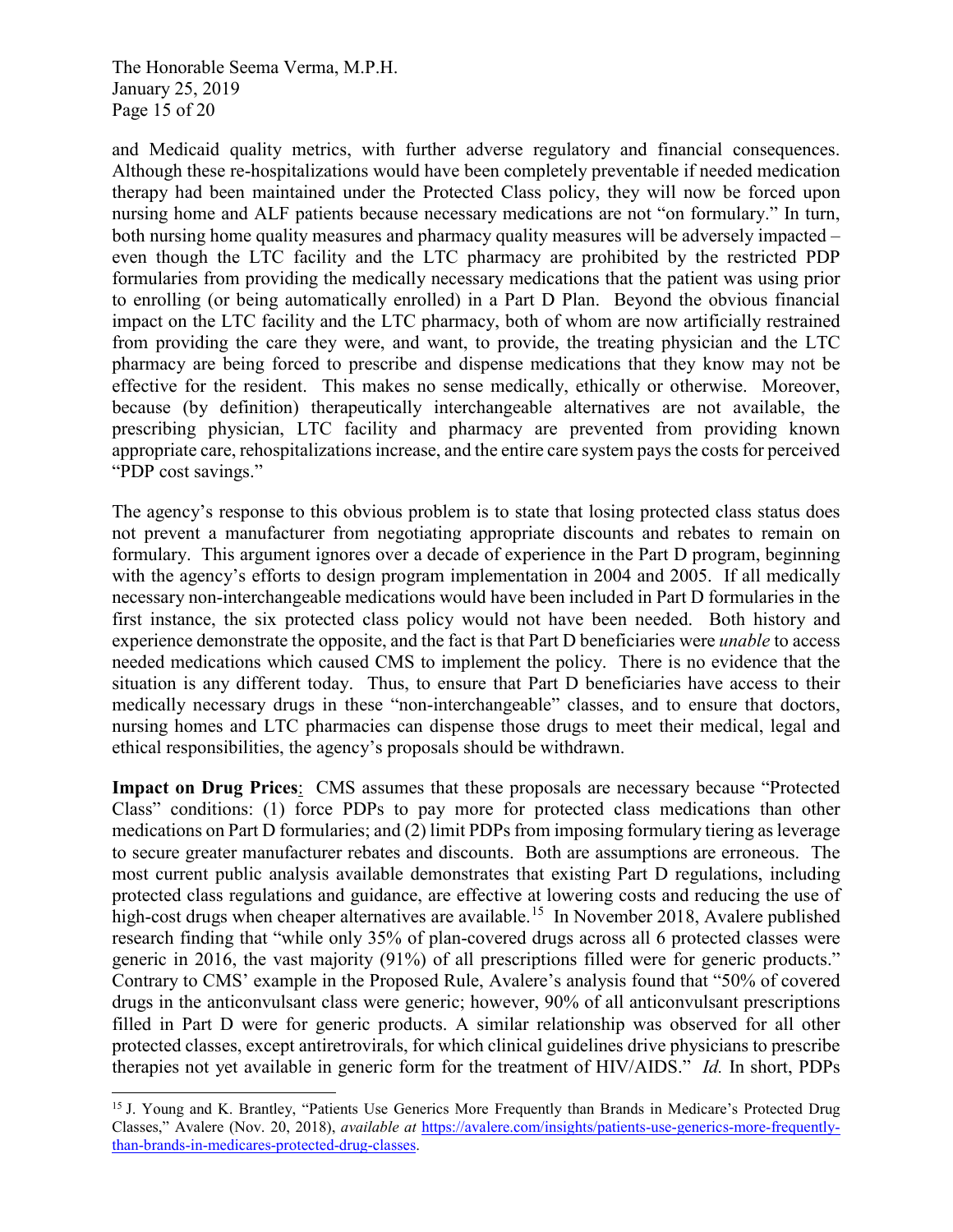The Honorable Seema Verma, M.P.H. January 25, 2019 Page 16 of 20

-

already have extensive leverage through existing prior authorization to both negotiate lower (net) drug prices from manufacturers, and to ensure that generics are used where medically appropriate to do so.

We also note that professional standards and Medicare and Medicaid Requirements of Participation compel LTC pharmacies to dispense drugs to patients in LTC facilities before PDPs are required to complete prior authorization processes or demand step therapy alternatives to prescribed drugs. For many LTC pharmacies, the frail medical condition of the beneficiary patients requires that the prescribed drug be provided, even if subject to prior authorization or step therapy. As a result, when possible many LTC pharmacies are forced to seek such prior authorization or waiver of step therapy. The net result is increased strain on the healthcare system, with significant uncompensated costs being incurred by pharmacies and physicians, that do not justify the "benefit" of purported lower drug prices.

**Impact on Health Care Costs:** Even if there was evidence that the agencies' proposed policies would reduce drug prices, there would be a far larger increase in health care costs that would result. This is not new information, and well-known studies of similar efforts in State Medicaid programs have shown a clear increase in health care costs resulting from increased utilization restrictions on drugs in the Protected Classes. For example, when Maine attempted to limit the antipsychotics included on its Medicaid formulary, tolerability issues contributed to unfavorable clinical outcomes and undermined the achievement of any savings. Noting a sharp rise in treatment discontinuities following the introduction of prior authorization (PA) for atypical antipsychotics (often called "AAs"), researchers stated that "[r]esponses to specific AAs and risks of adverse events . . . vary. Thus, if certain patients are sensitive to adverse events associated with preferred agents, the PA policy could increase the incidence of unfavorable outcomes and contribute to medication discontinuation."[16](#page-44-0) Maine suspended the restrictive access program nine months later because of "numerous case reports of adverse effects associated with the policy."

Ohio experienced the same result. After the Ohio Department of Jobs and Family Services imposed a PA requirement for certain antipsychotics for patients with schizophrenia, bipolar disorder, and other serious mental illnesses, researchers found *little or no drug cost savings* would result from the increased utilization controls, but that they would *add* an estimated *\$23 million* in costs in other areas, including emergency department services, incarceration, and hospitalization. [17](#page-44-1) In short, the study found that shifting pharmacy costs to other areas both denies access *and* fails to achieve savings. These findings mirrored results of another study reported earlier the same year, which found that PA policies in West Virginia and Texas likewise did not reduce pharmacy costs.<sup>[18](#page-44-2)</sup>

<span id="page-44-0"></span><sup>&</sup>lt;sup>16</sup> Stephen B. Soumerai, et al., Use of atypical antipsychotic drugs for schizophrenia in Maine Medicaid following a policy change, Health Affairs 27.3 (2008): w185-w195 (internal citations omitted).

<span id="page-44-1"></span><sup>&</sup>lt;sup>17</sup> Estimate of the Net Cost of a Prior Authorization Requirement for Certain Mental Health Medications, Driscoll & Fleeter (Aug. 2008), available at

[http://www.namiohio.org/images/publications/Publications/EstimatedCostofPriorAuthorizationAugust20Final1.pdf.](http://www.namiohio.org/images/publications/Publications/EstimatedCostofPriorAuthorizationAugust20Final1.pdf)

<span id="page-44-2"></span><sup>&</sup>lt;sup>18</sup> CMS, as in prior years, also claims that any reduction in protected class protection can be ameliorated through the beneficiary appeals process. Evidence, however, shows that the Part D exceptions and appeals processes do not effectively ensure access to needed medicines. For example, several years ago the Medicare Payment Advisory Commission (MedPAC) reviewed the Part D exceptions and appeals process and found that most beneficiaries were not aware of their appeals rights and that physicians were frustrated with burdensome requirements. MedPAC also analyzed the second level of Part D appeals, and a recent audit found that many plans fail to make timely coverage determinations or fail to notify beneficiaries of a plan coverage decision. MedPAC, Public Meeting, Sept. 12, 2013, available at [http://medpac.gov/transcripts/09121313%20MedPAC.pdf.](http://medpac.gov/transcripts/09121313%20MedPAC.pdf) Particularly given that the beneficiaries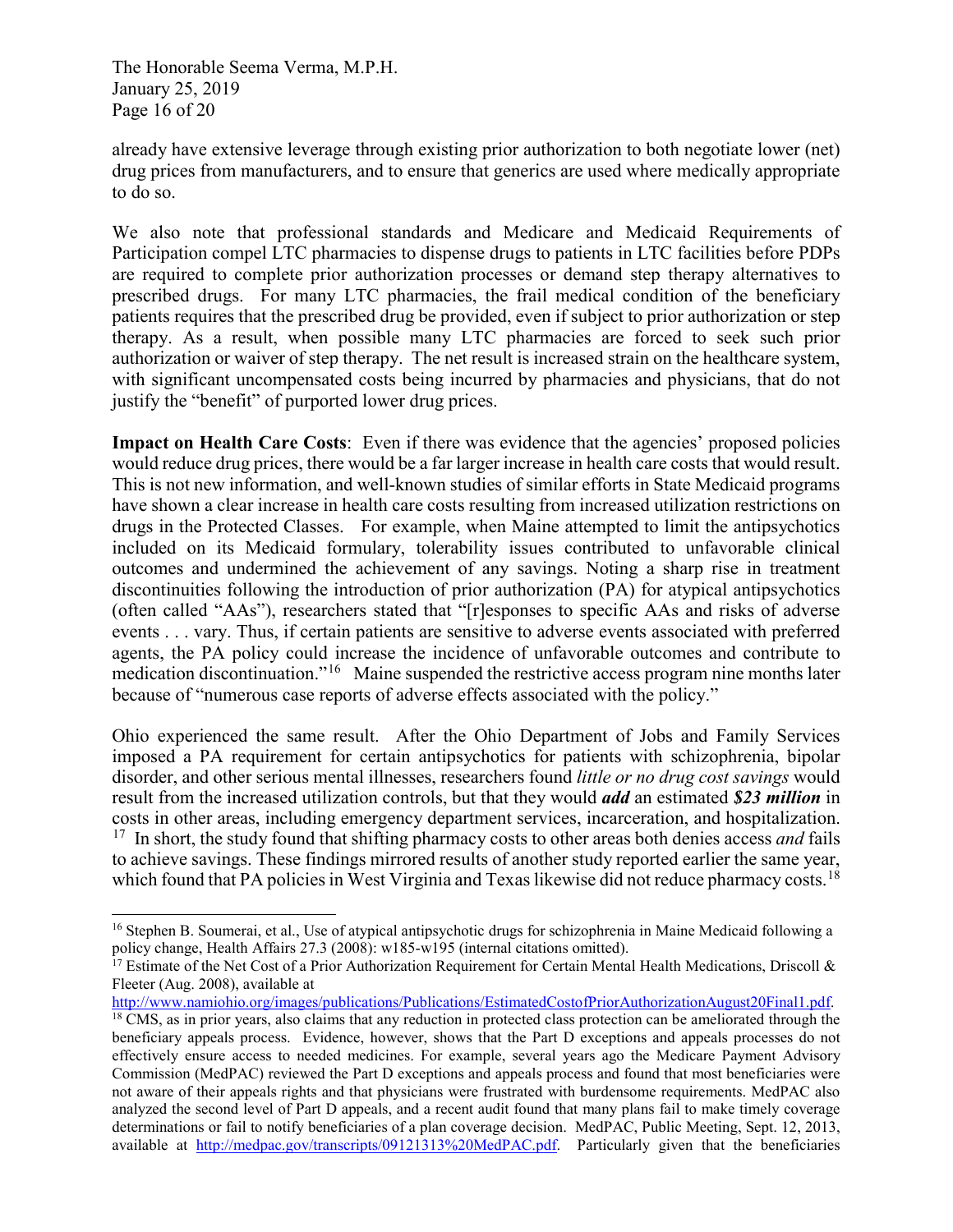The Honorable Seema Verma, M.P.H. January 25, 2019 Page 17 of 20

j

And these conclusions align with a literature review of fifteen studies of assessing the impact of formulary restrictions concluded that drug cost containment policies may result in cost shifting rather than cost savings. $^{19}$  $^{19}$  $^{19}$ 

The above points lead to the conclusion that the CMS proposals to either tie "protected class" status to increases in the "wholesale acquisition cost" of a drug, or to allow more extensive utilization controls, will harm patients, will harm providers including LTC pharmacies, and will harm the Medicare Trust Fund. In fact, the agency's proposal to eliminate protected class status for any drug (or class of drugs, or products of a manufacturer with a drug) which experiences a price increase in excess of the Consumer Price Index will negate the Protected Class program in its entirely, given that according to SCPC members virtually every drug in the six Protected Classes experienced a price increase of greater than three percent in the last year (which is higher than the CPI). The agency's proposal is far too blunt an instrument to have any effect other than to eliminate the Protected Class program outright. Both agency proposals should be withdrawn.

## **C. Even if CMS Finalizes Its Proposal, It Should Exempt Protected Class Drugs for LTC and ALF Residents.**

Finally, and even if CMS were to implement one or both proposals, the final rule should, at a minimum, exempt LTC pharmacies that are required by law to dispense all medically necessary medications whether covered from all these requirements. 42 C.F.R. § 483.45. LTC pharmacies operate with an even more vulnerable patient population that may be frail or in dangerous situations that could create serious harm for the individual or others around that individual if limited access to key treatments or forced to fail on certain medications before moving on to different treatments. Moreover, SCPC members report that the nature of LTC residents results in a far higher share of drugs in the Protected Classes being directed to nursing home and ALF residents as compared with the general population. Thus, even if the agency proceeds with its proposed policy changes, they should not be applied to Protected Class medications used in LTC and ALF facilities.

With respect to greater utilization controls such as pre-authorization requirements, information from LTC pharmacies should be particularly instructive. SCPC members report that PDPs approve 98% of requests for preauthorization, yet paradoxically the average time PDPs take to approve pre-authorization requests is *65 hours for each request.* Extending PDPs greater flexibility to use utilization controls in general and prior authorizations in particular would not appreciably reduce Medicare expenditures or drug costs because an overwhelming majority of current claims in the six protected classes would be approved under the proposal. However, quality of care for beneficiaries who need drugs in the protected classes would deteriorate, because they face undue delays of more than two days because PDPs take so long to grant pre-authorization approval. LTC pharmacies, moreover, would see substantial increases in administrative costs if drugs currently dispensed without pre-authorization would have to undergo such pre-authorization and the attendant additional costs.

needing access to the protected classes include persons suffering from depression, schizophrenia, and other serious illnesses that require their attention on healing, rather than appeals, the appeals process is simply not an option.<br><sup>19</sup> Rajagopalan, et al. Review of outcomes associated with restricted access to atypical antipsychotics.

<span id="page-45-0"></span><sup>2016;22:6:</sup>e208-14.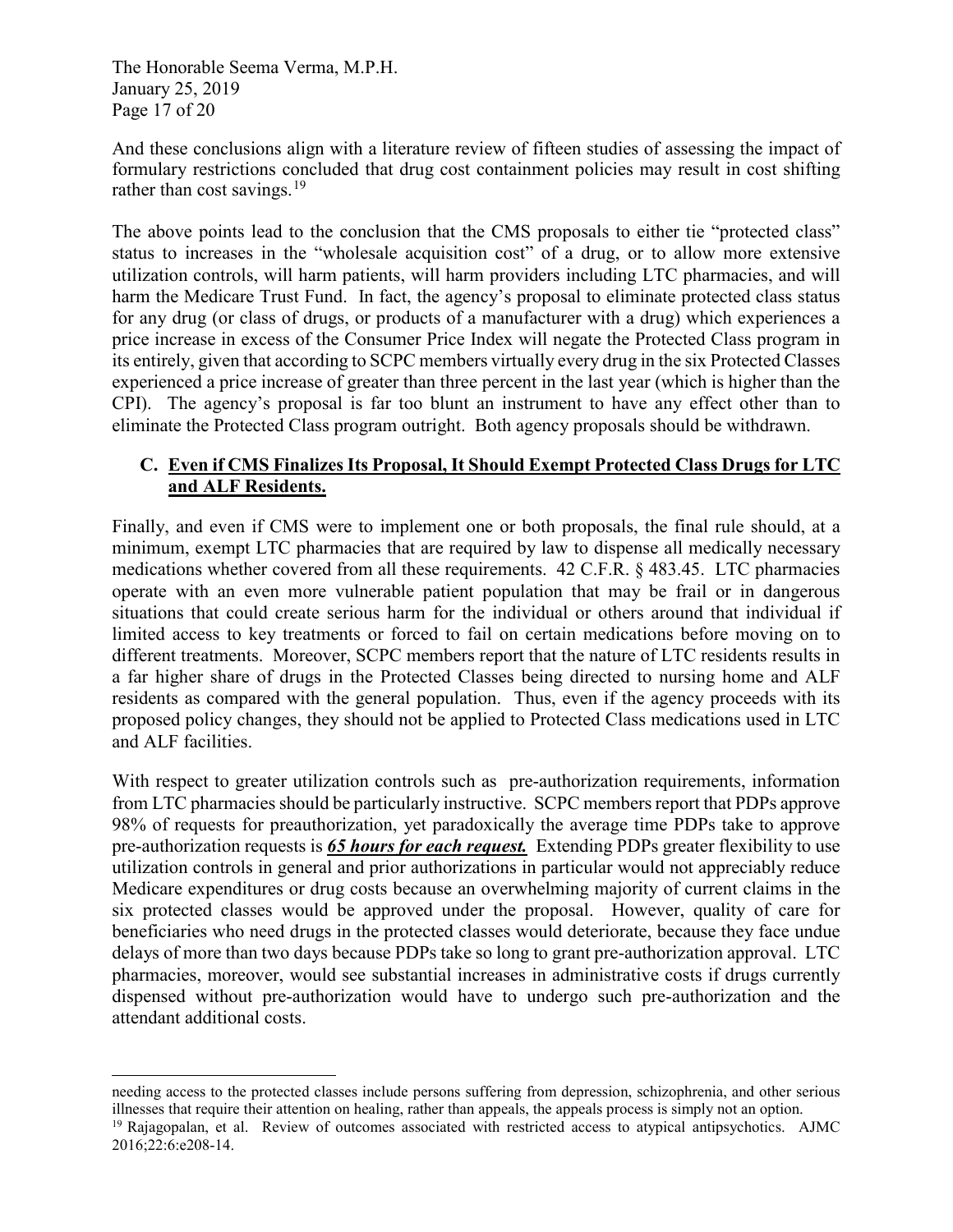The Honorable Seema Verma, M.P.H. January 25, 2019 Page 18 of 20

We therefore strongly urge CMS to withdraw the Protected Class proposals that would negatively impact patient access to the six protected classes, or at the very least, create an exemption from all these requirements for LTC pharmacies and for Part D beneficiaries who reside in LTC facilities and receive prescription drugs and related serves from LTC pharmacies.

# **III. SCPC Supports CMS' Elimination of the Gag Clauses Imposed by Part D Sponsors on Pharmacies (§ 423.120(a)(8)(iii))**

SCPC supports the agency's proposal to implement via regulation the recently enacted "Know the Lowest Price Act of 2018" (Pub. L. 115-262), which prohibits a prescription drug plan under Medicare or Medicare Advantage from restricting a pharmacy from informing an enrollee of any difference between the price, copayment, or coinsurance of a drug under the plan and a lower price of the drug without health-insurance coverage (commonly referred to as "gag clauses").

As long-term care pharmacies, SCPC members believe it is vitally important that CMS implement this provision within the Proposed Rule to prohibit plan sponsors from imposing gag clauses on pharmacies as part of their contracts, which will enable pharmacies to accurately communicate to customers the availability of drugs at a cash price below what the enrollee would be charged under their Part D plan. SCPC therefore supports CMS' proposal to finalize regulations that would prohibit the use of gag clauses, consistent with the federal legislation.

# **IV. SCPC Supports CMS' Proposal to Implement a Real-Time Benefit Tool Standard, but Urges CMS to Exclude the Use of RTBT by Long-Term Care Facilities (§ 423.160)**

SCPC endorses with caution CMS' proposal to update the Part D electronic prescribing standards by requiring Part D sponsors who operate in the retail setting to implement a real-time benefit tool ("RTBT") capable of integrating with prescribers' E-Prescribing ("eRx") and electronic medical record ("EMR") systems to provide "complete, accurate, timely, clinically-appropriate, and patient-specific real-time formulary and benefit information to prescribers." 83 Fed. Reg. at 62,165. However, SCPC strongly urges CMS to explicitly avoid any requirement that the RTBT be required in in long-term care settings such as SNFs and ALFs, given that the use of such a tool is impractical and unrealistic for use by residents of such facilities (e.g., nursing homes, Assisted Living facilities, prisons, and other communal living settings) where medications are dispensed by the institution rather than at a retail counter.

SCPC agrees that there is significant benefit to prescribers and consumers having access to a RTBT available at the point-of-care to allow collaboration between the prescriber and patient to select a medication based on clinical appropriateness and cost. *Id.* at 62,165. We caution, however, that health care decisions and specifically medication decisions should not be driven by cost concerns alone and considering the ongoing consolidation in the insurer/PDP/PBM community, we are concerned that the RTBT may assume an outsized role in focusing prescribers on cost rather than efficacy. We urge the agency to consider that issue in developing its RTBT policy.

In addition, we recommend that CMS consider excepting providers in LTC and ALF facilities from these requirements prior to assessing how the RTBT is working in the field. As a general matter, the "prescriber and patient" relationship in a LTC facility is distinct from a retail pharmacy or from a typical provider-patient interaction. In LTC facilities, medications are not dispensed at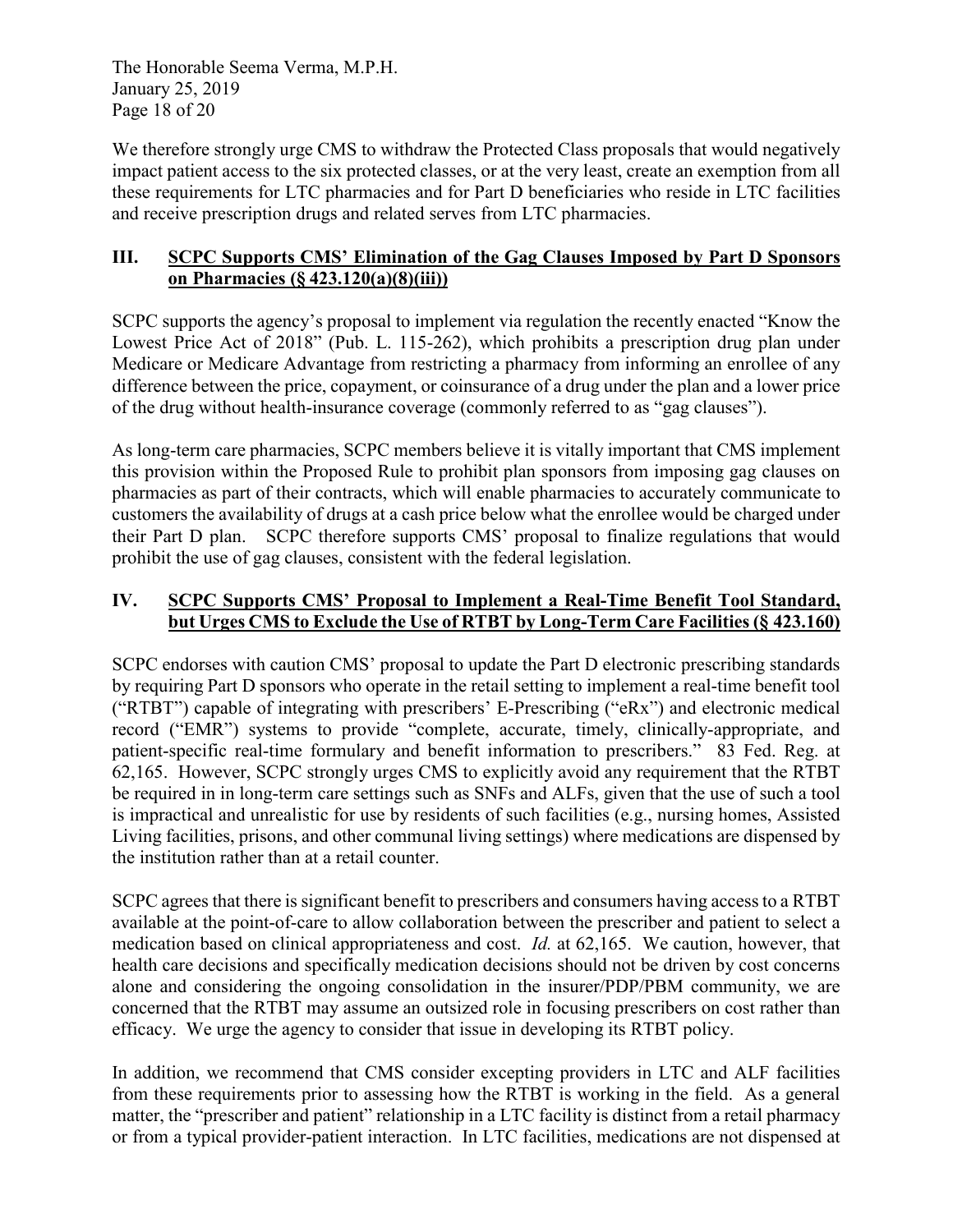The Honorable Seema Verma, M.P.H. January 25, 2019 Page 19 of 20

a retail counter, but rather, are dispensed by an institution to the individual. Thus, the patient – provider interaction is much more tenuous, and it would be impractical, if not impossible, in certain situations for LTC facilities to engage in such discussions and access to this information would impose more of a burden than a benefit on patients and providers in these facilities. Further, many LTC facilities have a large proportion of dual-eligible individuals who qualify for both Medicare and Medicaid benefits and are not necessarily sensitive to co-payments and other cost considerations, which would make use of RTBT unwieldy and moot for many LTC patients. SCPC therefore proposes that CMS exempt LTC facilities from these provisions but supports finalization of these requirements for retail pharmacies.

# **V. SCPC Does Not Support CMS' Proposal to Permit MA Plans to Utilize Step Therapy for Part B Drugs.**

CMS' Proposed Rule would permit Medicare Advantage (MA) plans to apply step therapy as a utilization management tool for Part B drugs. CMS views this proposal as a way to "implement appropriate utilization management and prior authorization programs for managing Part B drugs to reduce costs for both beneficiaries and the Medicare program." *Id.* at 62, 194.[20](#page-47-0) Furthermore, CMS believes that use of tools like step therapy for Part B drugs would "enhance the ability of MA plans to negotiate Part B drug costs and ensure that taxpayers and MA enrollees face lower per unit costs or pay less overall for Part B drugs while maintaining medically necessary access to Medicare-covered services and drugs." *Id.* at 62,153. For the reasons set forth below, SCPC respectfully disagrees with CMS' proposed approach to permit Medicare Advantage organizations (e.g., MA Plans under Medicare Part C) to utilize step therapy as a utilization management tool for Part B drugs.

*First*, the CMS proposal to permit MA plans to utilize step therapy for Part B drugs is contrary to law. As previously reflected in the agency's now rescinded August 7, 2018, CMS guidance, CMS regulations require MA plans to "provide coverage of, by furnishing, arranging for, or making payment for, all services that are covered by Part A and Part B of Medicare…and that are available to beneficiaries residing in the plan's service area." Social Security Act section 1934(b); 42 C.F.R. §§ 417.414(b) and 422.101(a), (b). As such, the agency's proposed policy "would create an unreasonable barrier to coverage of and access to Part B benefits that MA plans must provide under the law." *Id.* at 62,169. The agency's prior conclusion was correct that MA plans "must have, at a minimum, equal access to items and services covered by the Original Medicare in their service area. While plans may create coverage policies in the absence of a National Coverage Determination or a Local Coverage Determination, those policies may not be more restrictive than what Original Medicare allows and may not impose barriers to Parts A and B services, including, as described above, the imposition of step therapy requirements for Part B drugs and services." *Id.* The agency's reversal of its position is contrary to law, and should be abandoned.

*Second*, and even if the law did not require withdrawal of the proposal, implementation of such a policy will substantially harm beneficiary access to treatment. Step therapy requires that patients try cheaper medications first before they are permitted to move to newer, costlier drugs. Given

<span id="page-47-0"></span><sup>-</sup><sup>20</sup> Although many of these Part B drugs are covered through the Part D benefit when dispensed to nursing home residents, they remain covered in the Medicare Advantage program as a Part B benefit when dispensed to ALF residents and residents of other communal living facilities.